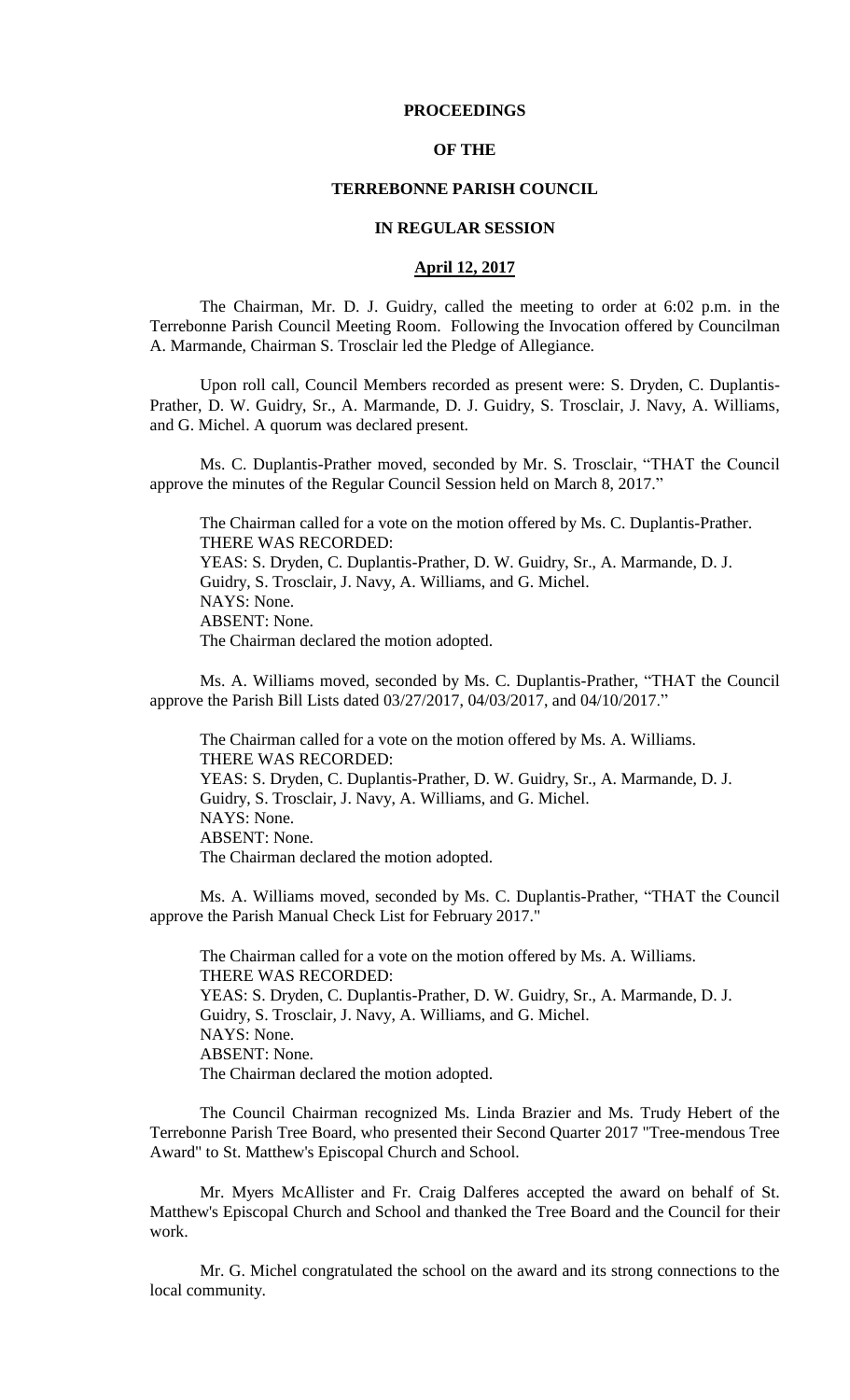Councilman S. Dryden read aloud a proclamation declaring April 26, 2017 as "Art of Respect Day" in Terrebonne Parish.

The Council Chairman recognized Ms. Lisa Schilling, Executive Director of South Central Louisiana Human Services Authority, who thanked the Parish Council and Parish President for their support of their programs. She then presented awards to the two local winners of their annual essay writing contest: first place winner Ms. Grace Caine of Vandebilt High School and overall winner Mr. Jacob Olivier of Terrebonne High School. Ms. Schilling commended the students for their work and their essays regarding individuals with developmental disabilities.

Councilwoman C. Duplantis-Prather read aloud a commendation for the Vandebilt Catholic High School Lady Terrier Girls' Soccer Team for winning the State Championship.

Those in attendance to receive their commendations were Morgan Alston, Lauren Andre, Sarah Boudreaux, Gillian Breaux, Grace Champagne, Reagan Chauvin, Julianne DeBlieux, Anna Doskey, Emma Guidry, Alaina Maiorana, Rylie Neal, Julia Wood and Coach Philip Amedee. Those not in attendance to receive their commendations were Camryn Beebe, Gabby Bergeron, Sophia Bouzigard, Eleana Callejas, Karoline Calongne, Hannah Cuneo, Katie Haydel, Madeline Haydel, Kat Prentice, Maria Smith, and Molly Thompson.

Ms. Duplantis-Prather also asked to recognize Vandebilt Athletic Director Margaret Johnson, Vandebilt President David Boudeaux, and Vandebilt Principal Jeremy Gueldner who were in attendance during the proceedings. She then congratulated the students for their hard work and repeated success in winning the State Championship.

Coach Philip Amedee thanked Terrebonne Parish Government and the Parish President for the honor and explained that those students who were not present were competing for their school's track team at the time. He also thanked the parents and administrators for their support of the team, as well as the athletes themselves for also being great students.

The Council Chairman announced that the commendation to be presented to the Vandebilt Catholic High School Girls' Pole Vaulter State Champion would be held for two weeks.

Councilman D. W. Guidry, Sr. read aloud a commendation for the Vandebilt Catholic High School Lady Terrier Cheer Leaders for winning the State Championship. He then congratulated the team for their victory.

Coach Kayla Vicknair accepted the commendations on behalf of the students who were also unable to attend due to competing with the school's track team. She then thanked the Council for honoring the team and the team for being great students and great athletes.

Councilwoman C. Duplantis-Prather also congratulated the team for their hard work in the sport and offered that the students could return at a later date to be recognized again for their victory.

Those not in attendance to receive their commendations were Mia Archer, Emma Beeson, Lauren Billiot, Savannah Blanchard, Samanatha Cheramie, Grace Chestnut, Sarah Brown, Jazmine Ezell, Abby Hamner, Brooke Haydel, Katie Haydel, Addie Landry, Erica Leboeuf, Megan Martin, Morgan Landry, Janie Rhymes, Sabryn Richoux, Sydney Schwab, Kayla Leboeuf, Morgan Vizier, Katie Thompson, Kylee Wheat, and Katelyn Hall.

Councilwoman C. Duplantis-Prather read aloud a commendation for the Vandebilt Catholic High School Boys' Bowling Team for winning the State Championship, noting that this was the first time the Council would commend a bowling team for winning a state championship.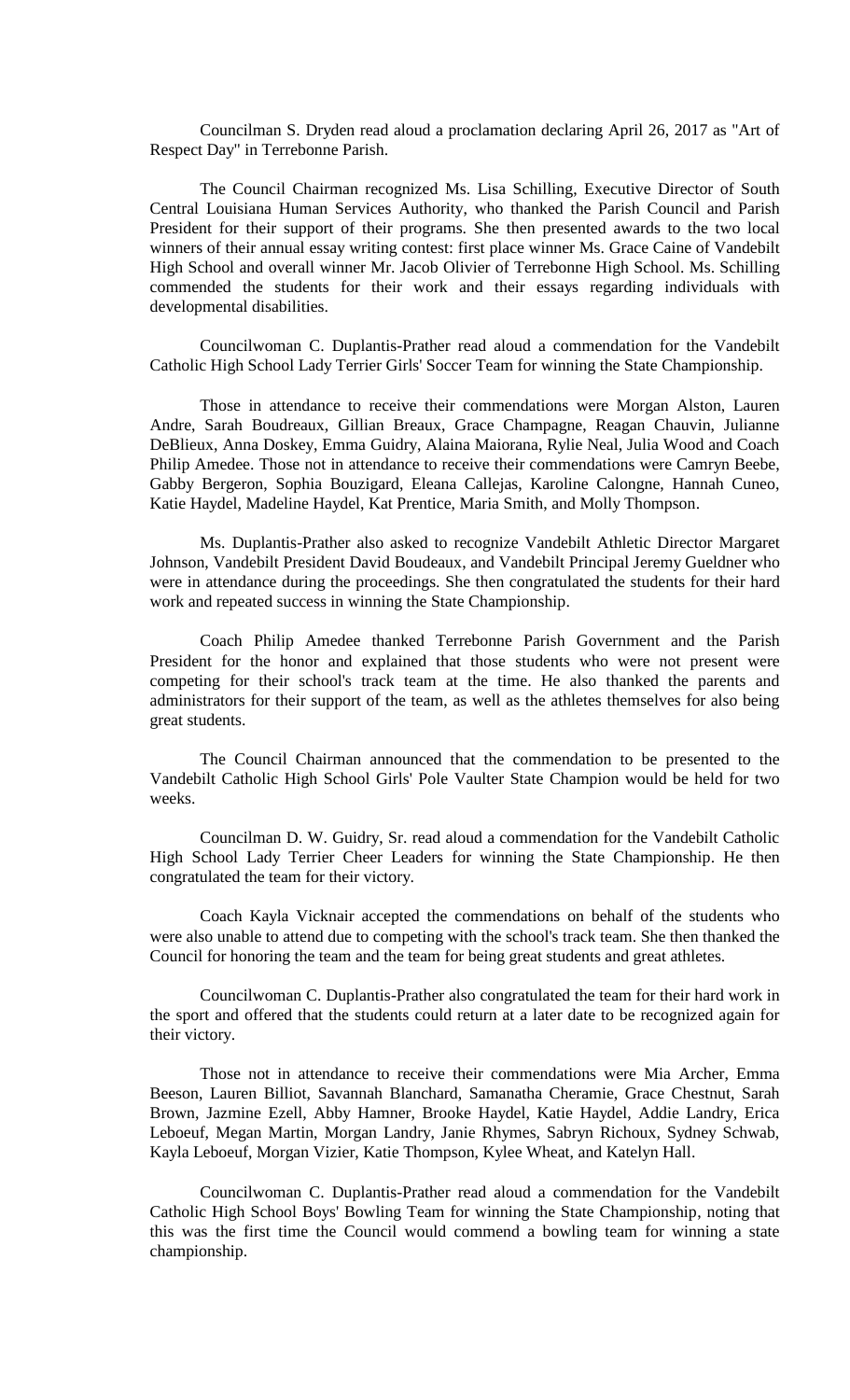Those in attendance to receive their commendations were Taylor Leblanc, Landon Amedee, Kevin Besson, Paul Mazerac, Dakota Scurlock, Philip Prather, Johnny Leblanc, Saul Theriot, Ryder Alston, Hunter Poiencot, Jacque Soileau, and Coach Steve Theriot. Coach Doug Hamilton was not in attendance to receive his commendation.

Coach Steve Theriot thanked the Council and the Parish President for the honor, as well as the parents and Vandebilt High School for supporting the team. He also thanked the local bowling alley proprietors for the donations of time and of their lanes for use in practicing for and hosting competitions.

Several council members congratulated the students for their victory, especially recognizing Mr. Paul Mazerac for recently bowling a perfect game, as well as the parents for supporting the students with their athletic programs.

Councilwoman A. Williams read aloud a commendation for the Terrebonne Parish Library System for being named one of the top libraries nominated for the National Medal.

Ms. Gwen Talbot, Library Board of Control President and Chairperson, commended all of the workers in the library system for their efforts in providing programs for the entire community and voiced optimism in receiving the National Medal this year.

Ms. Mary Cosper Leboeuf, Library System Director, introduced the members of the Library Board of Control in attendance: Marty Collins, L. P. Bordelon, Arlanda Williams, Alberta Adams, and Chairperson Gwen Talbot. She then recognized staff members also in attendance and thanked the Council for the commendation.

Several council members congratulated the library and commended its continual community outreach efforts while accommodating those in need in times of difficulty, as well as their prospects for future projects.

Councilwoman A. Williams read aloud a commendation for Mrs. Mary Cosper LeBoeuf for being awarded the Louisiana Library Director of the Year by the Public Library Section.

Ms. Mary Cosper Leboeuf thanked the Parish Council for the commendation and asked that the library staff members across all of the nine branches be recognized for their efforts as well. She also reported on the community's usage of the library and the library's partnerships with organizations in the local community.

Mr. S. Trosclair moved, seconded by Ms. C. Duplantis-Prather, "THAT, it now being 6:42 p.m., the Council open public hearings."

The Chairman called for a vote on the motion offered by Mr. S. Trosclair. THERE WAS RECORDED: YEAS: S. Dryden, C. Duplantis-Prather, D. W. Guidry, Sr., A. Marmande, D. J. Guidry, S. Trosclair, J. Navy, A. Williams, and G. Michel. NAYS: None. ABSENT: None. The Chairman declared the motion adopted.

The Chairman recognized the public for comments on the following:

A. A proposed ordinance to establish a "Handicapped Parking Only Zone" on School Street.

There were no comments from the public on the proposed ordinance.

Mr. G. Michel moved, seconded by Ms. C. Duplantis-Prather, "THAT the Council close the aforementioned public hearing."

The Chairman called for a vote on the motion offered by Mr. G. Michel.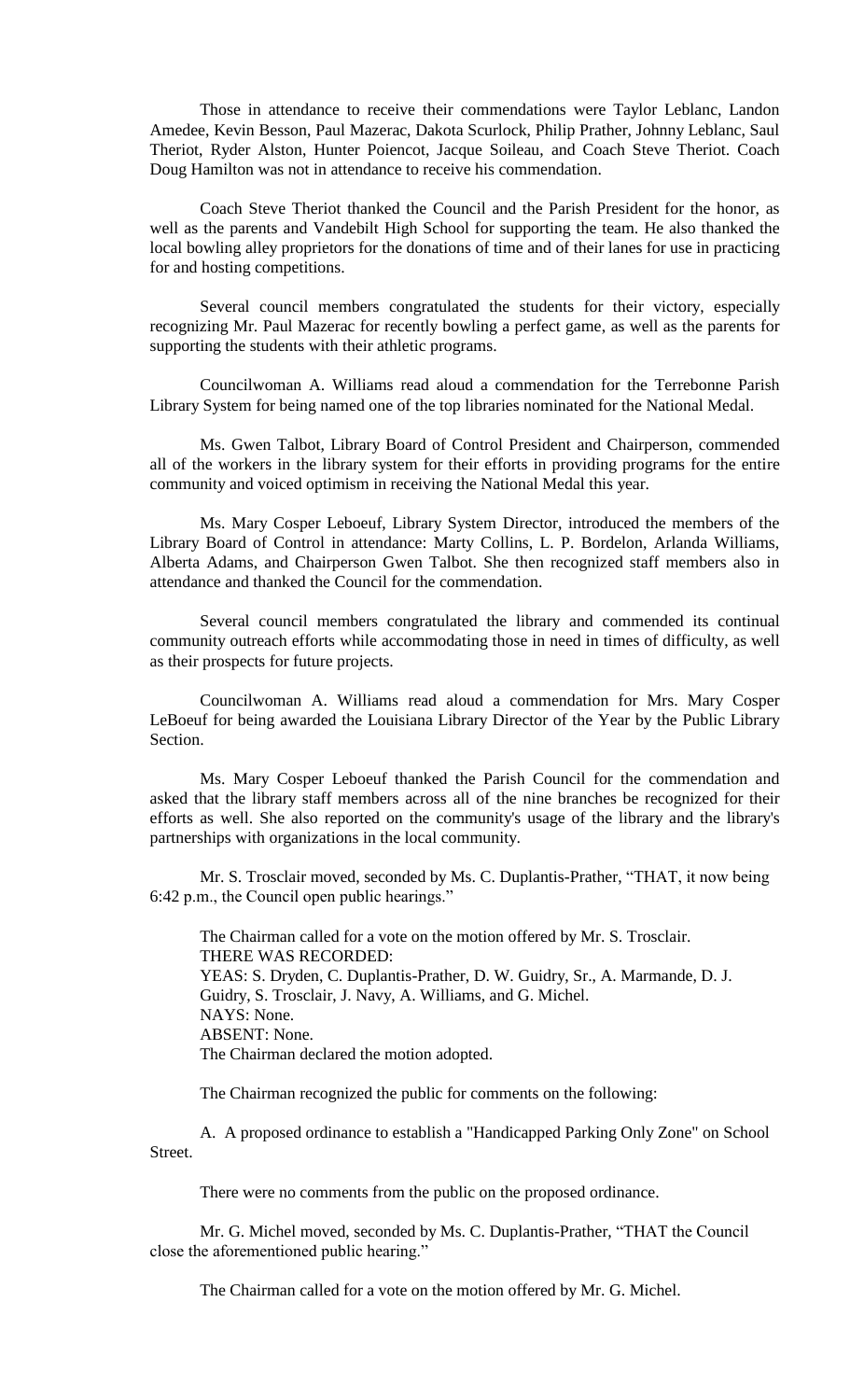THERE WAS RECORDED: YEAS: S. Dryden, C. Duplantis-Prather, D. W. Guidry, Sr., A. Marmande, D. J. Guidry, S. Trosclair, J. Navy, A. Williams, and G. Michel. NAYS: None. ABSENT: None. The Chairman declared the motion adopted.

OFFERED BY: MS. C. DUPLANTIS SECONDED BY: MR. G. MICHEL

## **ORDINANCE NO. 8834**

AN ORDINANCE AMENDING THE PARISH CODE OF TERREBONNE PARISH, CHAPTER 18, ARTICLE V. STOPPING, STANDING, AND PARKING, DIVISION 1. GENERAL, SECTION 18-197 TO ESTABLISH A "HANDICAPPED PARKING ONLY ZONE" ON SCHOOL STREET TO AUTHORIZE THE INSTALLATION OF SAID SIGNS, AND TO ADDRESS OTHER MATTERS RELATIVE THERETO.

# **SECTION I**

**BE IT ORDAINED** by the Terrebonne Parish Council, in regular session convened, acting pursuant to the authority invested in it by the Constitution and laws of the State of Louisiana, the Home Rule Charter for a Consolidated Government for Terrebonne Parish, and including, but not limited to, LSA R.S. 33:1368 and other statutes of the State of Louisiana, to amend the Parish Code of Terrebonne Parish, Chapter 18, Article V, Section 18-197 (a) to create a "HANDICAPPED PARKING ONLY" zone on School Street, as follows:

## **CHAPTER 18, Motor Vehicles and Traffic**

# **ARTICLE V, Stopping, Standing and Parking DIVISION I, General SECTION 18-197, "HANDICAPPED PARKING ONLY ZONES"**

# *(a) ADD TO EXISTING LIST OF LOCATIONS*

On the School Street side of the property located at 315 Barrow Street, at 76 feet from the corner of Barrow Street and School Street shall be declared as a "Handicapped Parking Only" zone, and appropriate "Handicapped Only Parking" signs shall be erected and maintained at this location. Any vehicle traveling on School Street shall adhere to the provisions of this ordinance.

# **SECTION II**

If any word, clause, phrase, section or other portion of this ordinance shall be declared null, void, invalid, illegal, or unconstitutional, the remaining words, clauses, phrases, sections or other portions of this ordinance shall remain in full force and effect, the provisions of this section hereby being declared to be severable.

## **SECTION III**

Any ordinance or part thereof in conflict herewith is hereby repealed.

# **SECTION IV**

This ordinance shall become effective upon approval by the Parish President or as otherwise provided in Section 2-13 (b) of the Home Rule Charter for Consolidated Government for Terrebonne Parish, whichever occurs sooner.

This ordinance, having been introduced and laid on the table for at least two weeks, was voted upon as follows: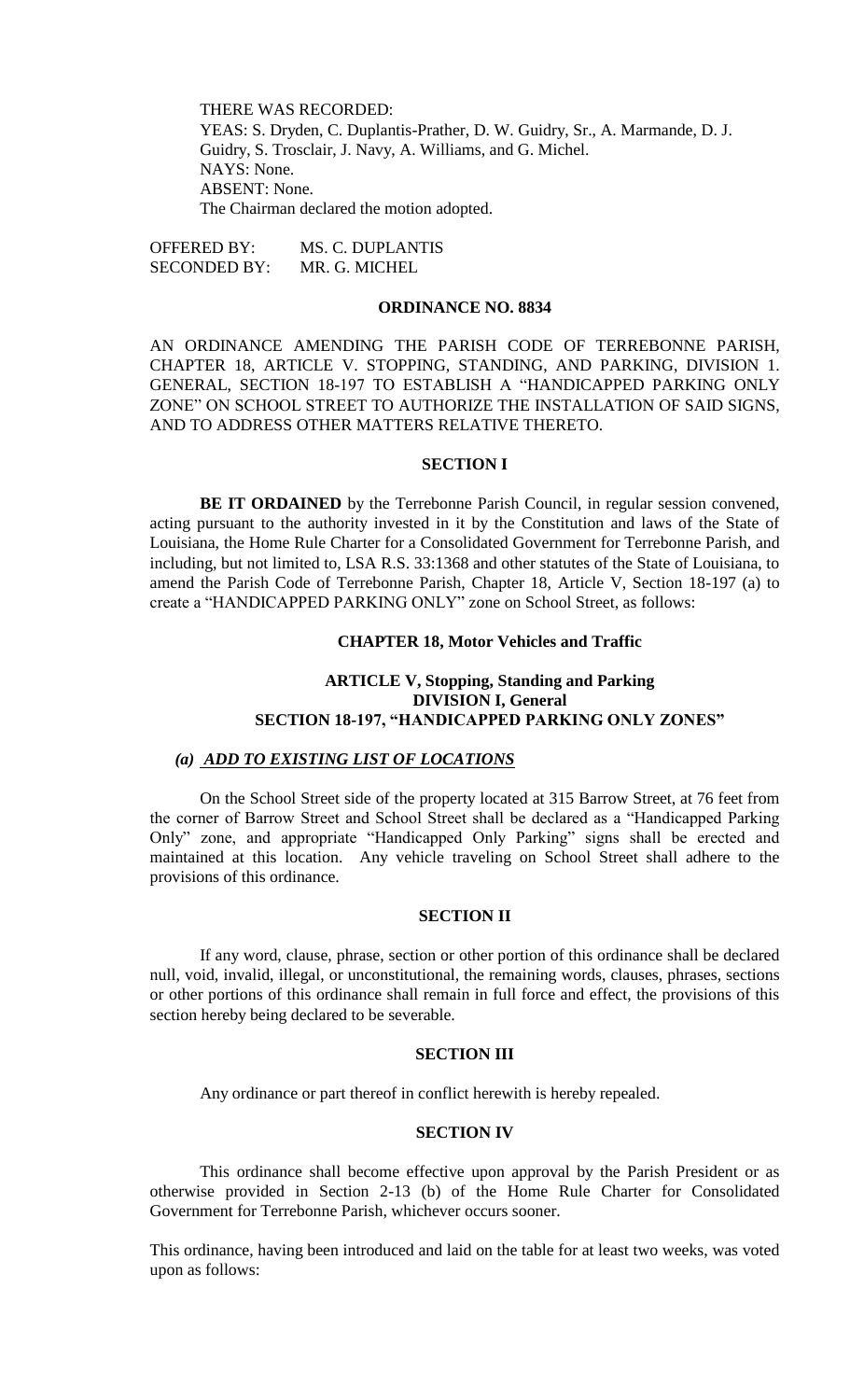## **THERE WAS RECORDED:**

YEAS: S. Dryden, C. Duplantis-Prather, D.W. Guidry, Sr., A. Marmande, D.J. Guidry, S. Trosclair, J. Navy, A. Williams and G. Michel. NAYS: None. NOT VOTING: None. ABSTAINING: None. ABSENT: None. The Chairman declared the ordinance adopted on this the 12th day April 2017.

The Chairman recognized the public for comments on the following:

B. A proposed ordinance that will establish a "No Parking Zone" along the east side of Beatrice St., starting at the intersection of East Tunnel Blvd, for approximately 110' towards Simmons Drive.

There were no comments from the public on the proposed ordinance.

Ms. C. Duplantis-Prather moved, seconded by Mr. S. Trosclair, "THAT the Council close the aforementioned public hearing."

The Chairman called for a vote on the motion offered by Ms. C. Duplantis-Prather. THERE WAS RECORDED: YEAS: S. Dryden, C. Duplantis-Prather, D. W. Guidry, Sr., A. Marmande, D. J. Guidry, S. Trosclair, J. Navy, A. Williams, and G. Michel. NAYS: None. ABSENT: None. The Chairman declared the motion adopted.

OFFERED BY: MS. C. DUPLANTIS-PRATHER SECONDED BY: MR. D.W. GUIDRY, SR.

## **ORDINANCE NO. 8835**

AN ORDINANCE AMENDING THE PARISH CODE OF TERREBONNE PARISH, CHAPTER 18. MOTOR VEHICLES AND TRAFFIC, ARTICLE V. STOPPING, STANDING AND PARKING, DIVISION 2. PARISH, SECTION 18-223. NO PARKING ZONES, TO ESTABLISH A NO PARKING ZONE ALONG THE EAST SIDE OF BEATRICE STREET STARTING AT THE INTERSECTION OF EAST TUNNEL BLVD. FOR APPROXIMATELY 110' TOWARDS SIMMONS DRIVE ALONG THE PUBLIC RIGHT OF WAY, AND TO PROVIDE FOR THE INSTALLATION OF SAID SIGNS, AND TO ADDRESS OTHER MATTERS RELATIVE THERETO.

## **SECTION I**

**BE IT ORDAINED** by the Terrebonne Parish Council, in regular session convened, acting pursuant to the authority invested in it by the Constitution and laws of the State of Louisiana, the Home Rule Charter for a Consolidated Government for Terrebonne Parish, and including, but not limited to, LSA R.S. 33:1368 and other statutes of the State of Louisiana, to amend the Parish Code of Terrebonne Parish, Chapter 18, Article V, Section 18-223 to create a No Parking Zone along the east side of Beatrice Street starting at the intersection of East Tunnel Blvd. for a distance of approximately 110' towards Simmons Street along the public right of way as depicted on the attached map and to provide for the installation of said signs.

# **SECTION II**

If any word, clause, phrase, section or other portion of this ordinance shall be declared null, void, invalid, illegal, or unconstitutional, the remaining words, clauses, phrases, sections or other portions of this ordinance shall remain in full force and effect, the provisions of this section hereby being declared to be severable.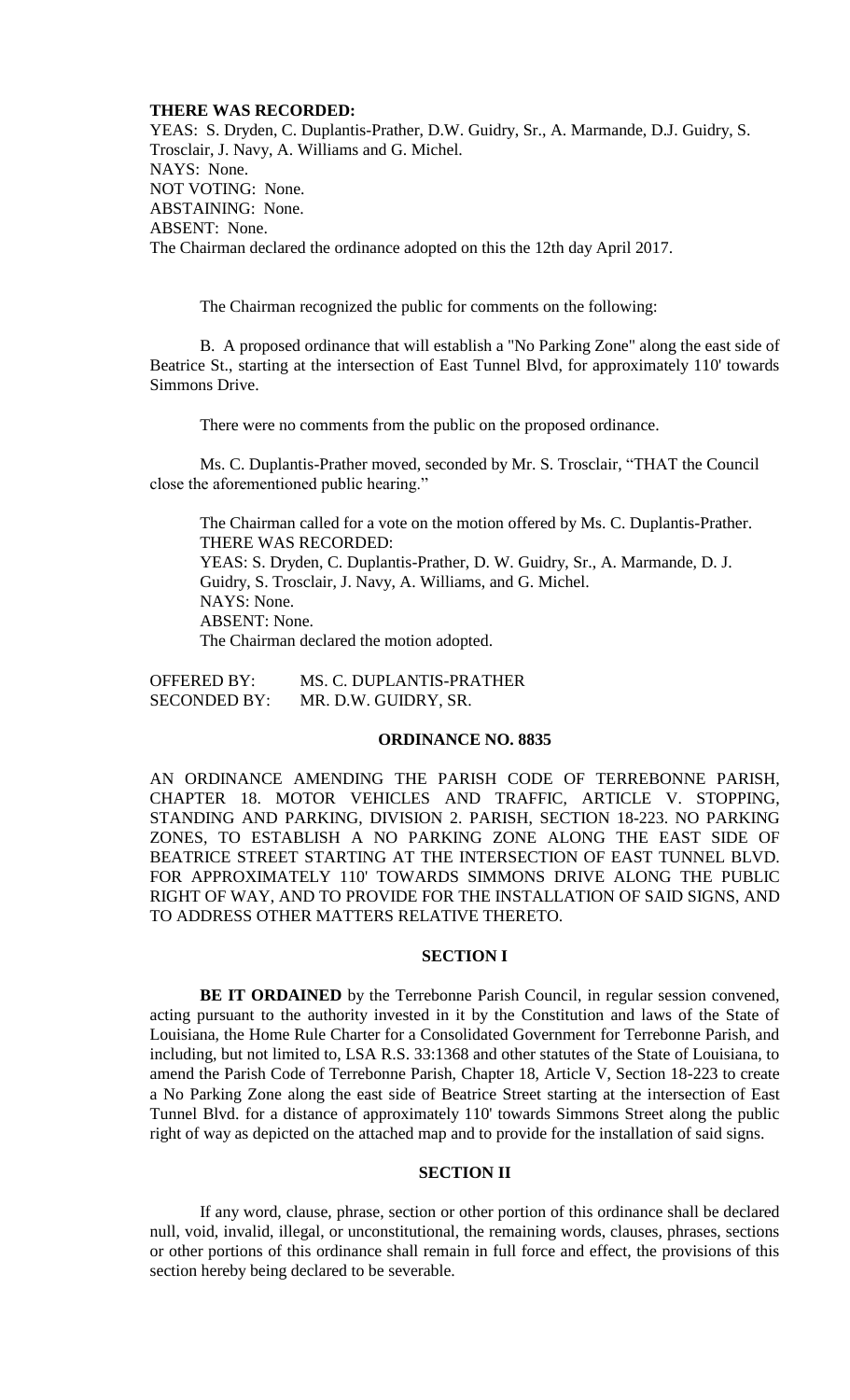# **SECTION III**

Any ordinance or part thereof in conflict herewith is hereby repealed.

# **SECTION IV**

This ordinance shall become effective upon approval by the Parish President or as otherwise provided in Section 2-13 (b) of the Home Rule Charter for Consolidated Government for Terrebonne Parish, whichever occurs sooner.

This ordinance, having been introduced and laid on the table for at least two weeks, was voted upon as follows:

## **THERE WAS RECORDED:**

YEAS: C. Duplantis-Prather, D.W. Guidry, Sr., A. Marmande, D.J. Guidry, J. Navy, A. Williams and G. Michel. NAYS: S. Trosclair. NOT VOTING: None. ABSTAINING: S. Dryden. ABSENT: None. The Chairman declared the ordinance adopted on this the 12th day April 2017.

The Chairman recognized the public for comments on the following:

C. A proposed ordinance to amend the 2017 Adopted Operating Budget of the Terrebonne Parish Consolidated Government for the following items and to provide for related matters:

I. Generation Station Wind Hardening, \$88,400 II. Public Safety Fund - Houma Police, \$2,027

There were no comments from the public on the proposed ordinance.

Ms. A. Williams moved, seconded by Mr. S. Trosclair, "THAT the Council close the aforementioned public hearing."

The Chairman called for a vote on the motion offered by Ms. A. Williams. THERE WAS RECORDED: YEAS: S. Dryden, C. Duplantis-Prather, D. W. Guidry, Sr., A. Marmande, D. J. Guidry, S. Trosclair, J. Navy, A. Williams, and G. Michel. NAYS: None. ABSENT: None. The Chairman declared the motion adopted.

OFFERED BY: MR. S. TROSCLAIR SECONDED BY: MS. A. WILLIAMS

## **ORDINANCE NO. 8836**

AN ORDINANCE TO AMEND THE 2017 ADOPTED OPERATING BUDGET OF THE TERREBONNE PARISH CONSOLIDATED GOVERNMENT FOR THE FOLLOWING ITEMS AND TO PROVIDE FOR RELATED MATTERS.

- **I.** Generation Station Wind Hardening, \$88,400
- **II.** Public Safety Fund-Houma Police, \$2,027

# **SECTION I**

**WHEREAS**, the request for additional federal funding for the Houma Generating Station Wind Hardening Project 1786-1089-0002 has been approved by FEMA, and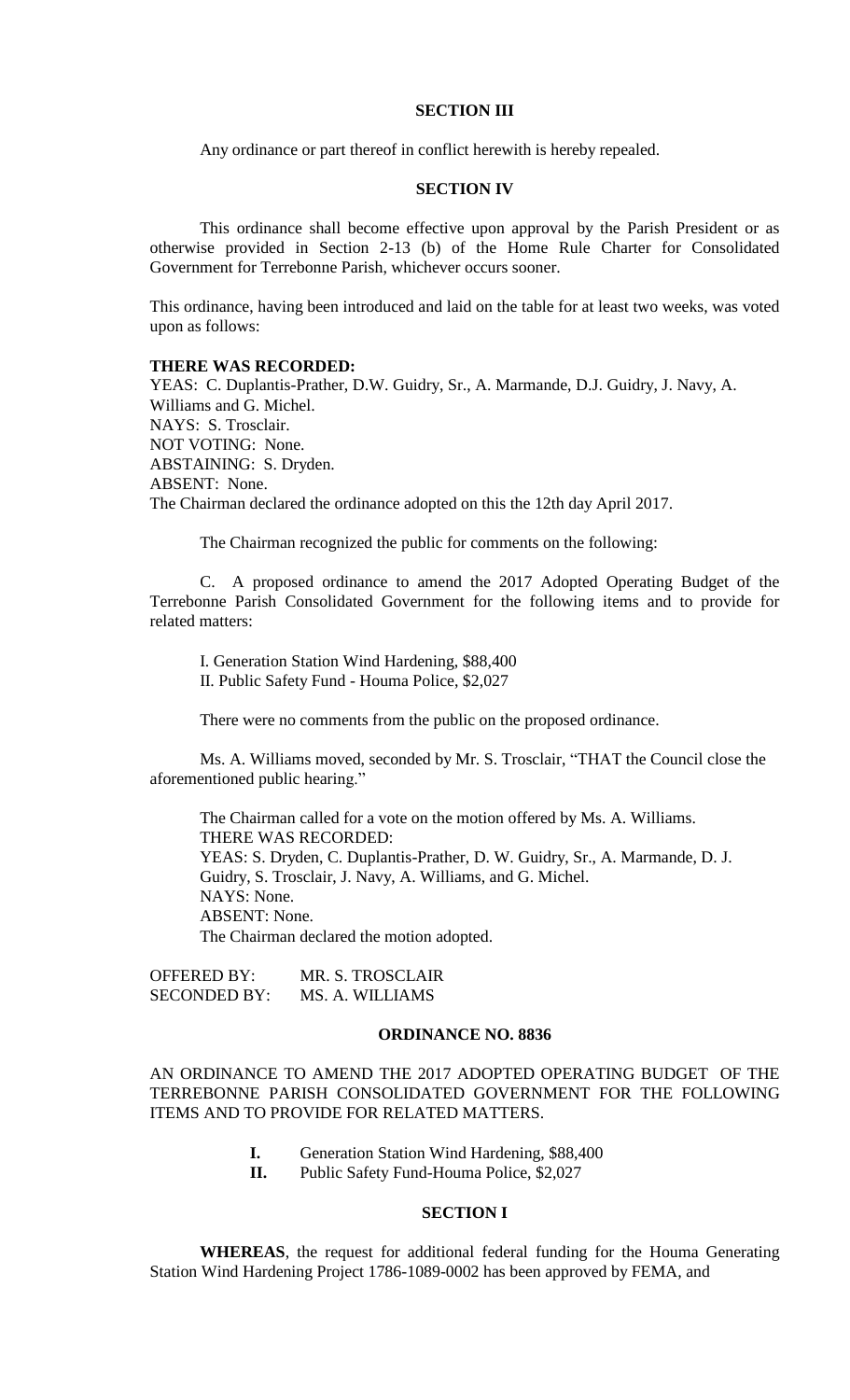**WHEREAS**, the project is funded from the Hazard Mitigation Grant Program under FEMA, for an additional amount of \$88,400 (\$66,300 75% federal share, \$22,100 25% nonfederal) the 25% non-federal share will be funded by the Utilities Fund from the Plant Repairs account.

**NOW, THEREFORE BE IT ORDAINED**, by the Terrebonne Parish Council, on behalf of the Terrebonne Parish Consolidated Government, that the 2017 Adopted Budget of the Terrebonne Parish Consolidated Government be amended for the Houma Generation Station Wind Hardening Project. (Attachment A)

### **SECTION II**

**WHEREAS,** the Police Department received \$2,027 reimbursement for damages occurred to a Houma Police Department vehicle (Units #306), and

**WHEREAS**, these reimbursements need to be reflected in the Auto and Truck Repairs account for the impending repairs to the vehicle.

**NOW, THEREFORE BE IT FURTHER ORDAINED**, by the Terrebonne Parish Council, on behalf of the Terrebonne Parish Consolidated Government, that the 2017 Adopted Operating Budget be amended to recognize the reimbursement for damages occurred to Houma Police Department vehicle. (Attachment B)

# **SECTION III**

If any word, clause, phrase, section or other portion of this ordinance shall be declared null, void, invalid, illegal, or unconstitutional, the remaining words, clauses, phrases, sections and other portions of this ordinance shall remain in full force and effect, the provisions of this ordinance hereby being declared to be severable.

## **SECTION IV**

This ordinance shall become effective upon approval by the Parish President or as otherwise provided in Section 2-13(b) of the Home Rule Charter for a Consolidated Government for Terrebonne Parish, whichever occurs sooner.

This ordinance, having been introduced and laid on the table for at least two weeks, was voted upon as follows:

## **THERE WAS RECORDED:**

YEAS: S. Dryden, C. Duplantis-Prather, D.W. Guidry, Sr., A. Marmande, D.J. Guidry, S. Trosclair, J. Navy, A. Williams and G. Michel. NAYS: None. NOT VOTING: None. ABSTAINING: None. ABSENT: None. The Chairman declared the ordinance adopted on this the 12th day April 2017.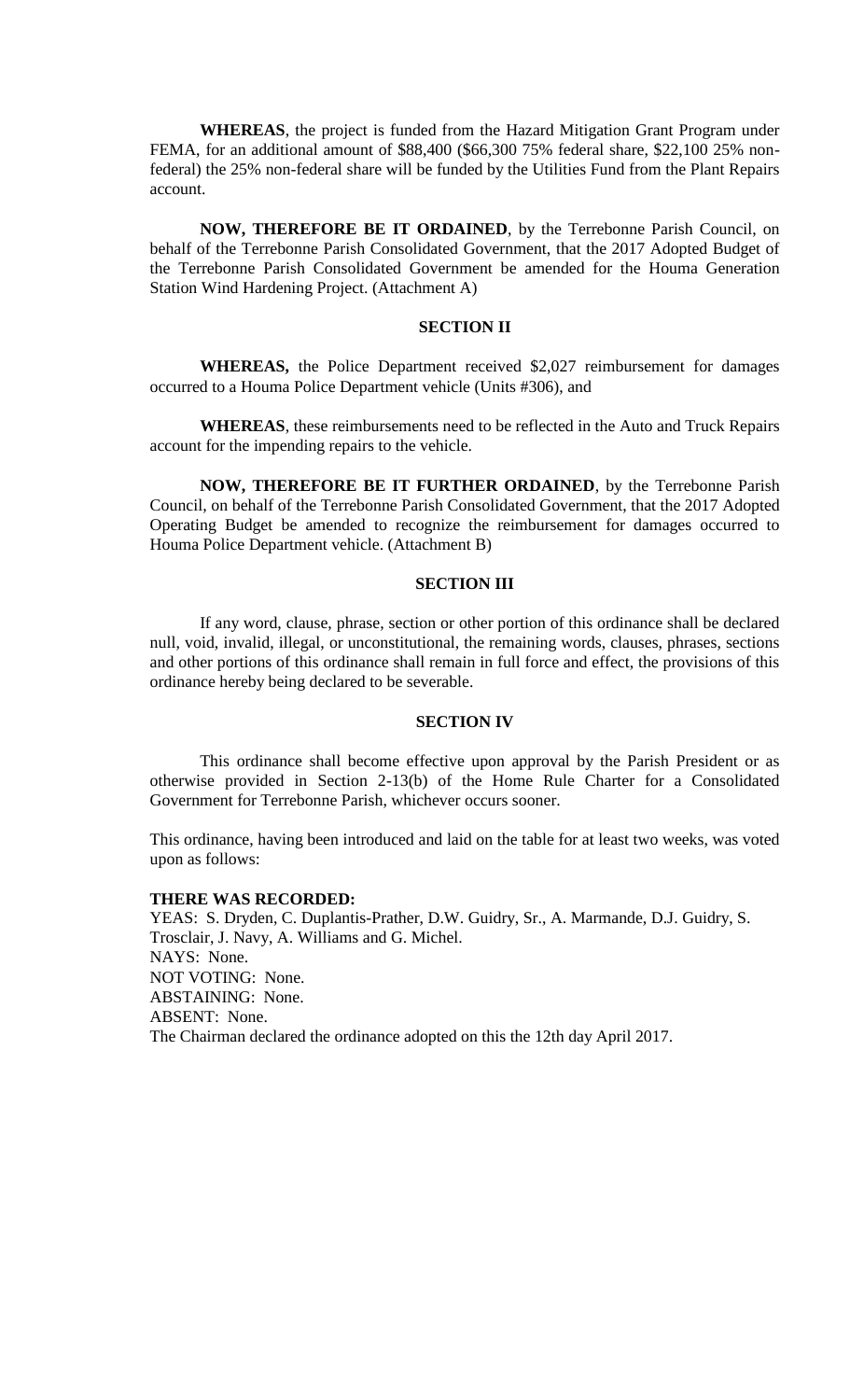# **ATTACHMENT A - Generation Station Wind Hardening**

|                                           | 2017           |               |             |
|-------------------------------------------|----------------|---------------|-------------|
|                                           | <b>Adopted</b> | <b>Change</b> | Amended     |
| <b>Generation Station Wind Hardening</b>  | 360,380        | 88,400        | 448,780     |
| 1786-002 FEMA                             | (2,569,891)    | (66,300)      | (2,636,191) |
| <b>Transfer from Utilities</b>            |                | (22, 100)     | (22, 100)   |
| Transfer to Generation Station Wind Hard. |                | 22,100        | 22,100      |
| <b>Plant Repairs</b>                      | 529,171        | (22, 100)     | 507,071     |

# **ATTACHMENT B - Houma Police Department**

|                                                      | 2017               |                  |                    |
|------------------------------------------------------|--------------------|------------------|--------------------|
|                                                      | <b>Adopted</b>     | <b>Change</b>    | Amended            |
| Compensation Property Damage<br>Auto & Truck Repairs | (10,000)<br>50,000 | (2,027)<br>2,027 | (12,027)<br>52,027 |

The Chairman recognized the public for comments on the following:

D. A proposed ordinance to declare as surplus tax property adjudicated to the Terrebonne Parish Consolidated Government (2.5% interest) and to acquire authorization to dispose of said property in accordance with LA R.S. 47:2196 (Lots 8 thru 13 and rear portion of Lots 4 thru 7 of Argyle Plantation S/D)

There were no comments from the public on the proposed ordinance.

Ms. A. Williams moved, seconded by Mr. J. Navy, "THAT the Council close the aforementioned public hearing."

The Chairman called for a vote on the motion offered by Ms. A. Williams. **THERE WAS RECORDED:**

YEAS: S. Dryden, C. Duplantis-Prather, D. W. Guidry, Sr., A. Marmande, D. J. Guidry, S. Trosclair, J. Navy, A. Williams, and G. Michel. NAYS: None. ABSENT: None. The Chairman declared the motion adopted.

OFFERED BY: MS. A. WILLIAMS SECONDED BY: MR. S. TROSCLAIR

# **ORDINANCE NO. 8837**

An ORDINANCE DECLARING property adjudicated to terrebonne parish consolidated government as surplus and not needed for a public purpose**;**  LOTS 8, 9, 10, 11, 12 & 13 AND REAR PORTION OF LOTS 4, 5, 6 & 7 OF ARGYLE PLANTATION S/D, COMMENCING 10 ACRES FROM BAYOU BLACK AND EXTENDING TO THE REAR TO REACH THE BONVILLAIN CANAL, IN SECTION 104 T17S R17E. LESS PORTION OF TRACT LOCATED SOUTH OF INTRACOASTAL CANAL. LESS STRIP SOLD T.P.P.J. (.087 ACRES) CB 786/127.) (PARCEL #38740) with an owner of record OF JAMES E. BUCK, JR. and to address other matters relative thereto.

**WHEREAS**, 2.5000% of immovable property owned by JAMES E. BUCK, JR. and described below was adjudicated to the Terrebonne Parish Consolidated Government on JULY 2, 2013 for nonpayment of taxes; and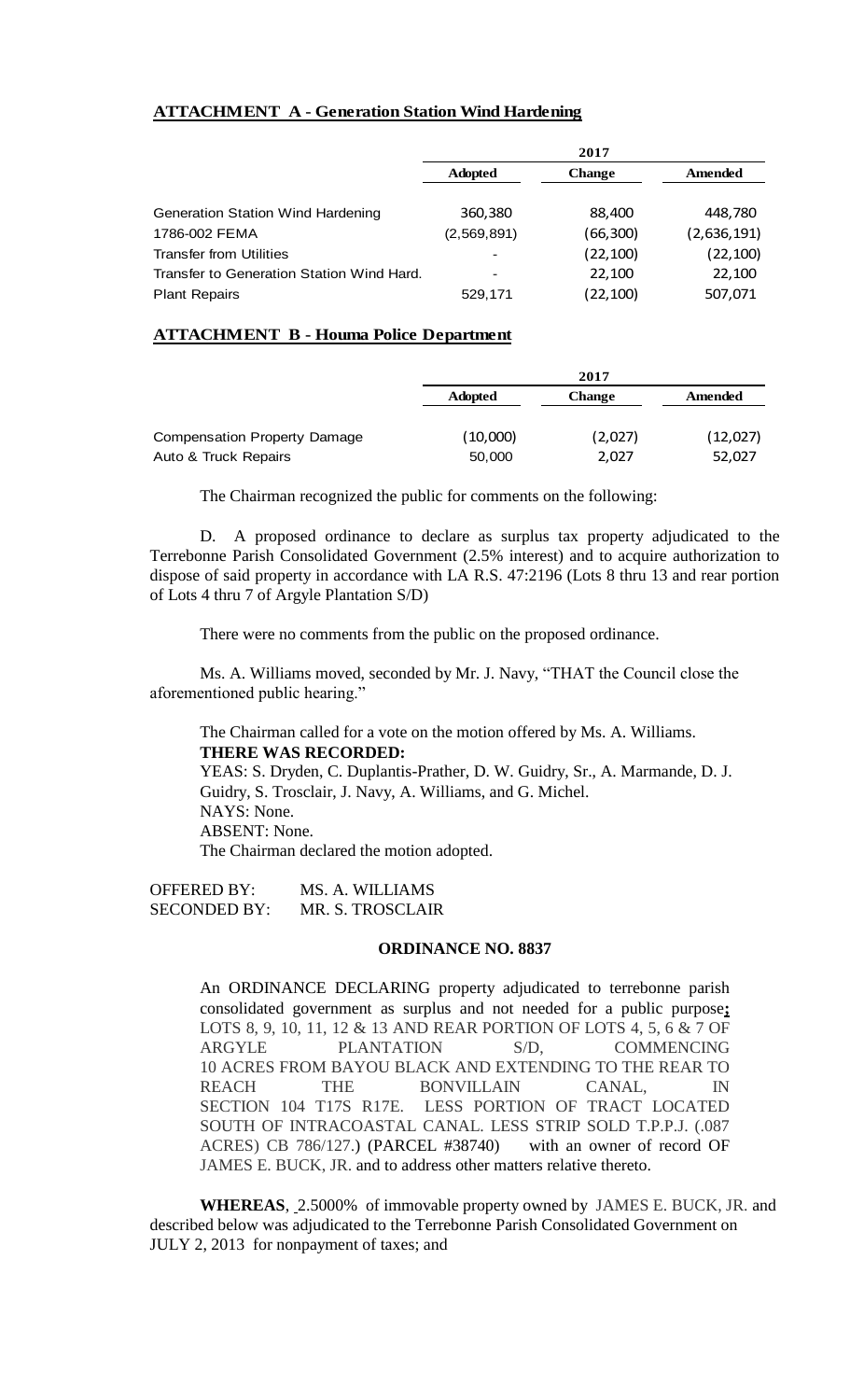**WHEREAS**, LA R.S. 47:2196, *et seq.* authorizes the parish to sell adjudicated property in accordance with law; and

**WHEREAS**, the three (3) year period for redemption provided by Art. 7, §25 of the Louisiana Constitution has elapsed without redemption; and

**WHEREAS**, the Terrebonne Parish Consolidated Government now wishes to declare the property described below surplus and not needed for a public purpose and to dispose of said property in accordance with LA R.S. 47:2196, *et seq*.; and

**NOW BE IT ORDAINED** by the Terrebonne Parish Council, on behalf of the Terrebonne Parish Consolidated Government, that the following described property adjudicated to the Terrebonne Parish Consolidated Government, with an owner of record of JAMES E. BUCK, JR. and depicted on the attached plat, if any, is hereby declared surplus:

**LOTS 8, 9, 10, 11, 12 & 13 AND REAR PORTION OF LOTS 4, 5, 6 & 7 OF ARGYLE PLANTATION S/D, COMMENCING 10 ACRES FROM BAYOU BLACK AND EXTENDING TO THE REAR TO REACH THE BONVILLAIN CANAL, IN SECTION 104 T17S R17E. LESS PORTION OF TRACT LOCATED SOUTH OF INTRACOASTAL CANAL. LESS STRIP SOLD T.P.P.J. (.087 ACRES) CB 786/127.) (PARCEL #38740.)**

**BE IT FURTHER ORDAINED**, by the Terrebonne Parish Council, on behalf of the Terrebonne Parish Consolidated Government, that Administration be hereby authorized to dispose of the property in accordance with LA R.S. 47:2196, *et seq*. and inclusive of the following terms.

# **SECTION I**

Each bid shall be accompanied by a deposit in the form of a Certified Check, Cashier's Check, Money Order or Bid Bond with Power of Attorney (Letters of Credit WILL NOT be accepted) in the amount of five percent (5%) of the proposed price made payable to the Terrebonne Parish Consolidated Government. Bid deposits made for non-winning bids shall be returned. The bid deposit made with the winning bid shall be non-refundable, unless redemption occurs, and paid towards the purchase price. The balance of the purchase price is due at the time of closing and payable in the form of a Certified Check, Cashier's Check, or Money Order.

# **SECTION II**

Additionally, the winning bidder shall bear the cost of recording the sale document into the conveyance records of the Parish of Terrebonne pursuant to La. R.S. 47:2207.

# **SECTION III**

The winning bidder, otherwise known as the Purchaser or Acquirer, of this adjudicated property is solely responsible for compliance with La. R.S. 47:2206 regarding notification of parties who may have had an interest in the property regarding their rights of redemption and La. R.S. 47:2208 regarding recordation of those notices. Copies of the applicable law will be distributed along with bid packets for this adjudicated property. Terrebonne Parish Consolidated Government has not and will not perform these requirements; thus, it is the purchaser's or acquiring person's responsibility to do so. Terrebonne Parish Consolidated Government encourages the Purchaser or Acquiring Person to consult legal counsel regarding Louisiana law on adjudicated property.

## **SECTION IV**

By acquiring bid documents for the bid/purchase of this adjudicated property, each bidder acknowledges that he/she/it has received all information discussed in this ordinance as well as the statutes (laws) discussed in Section II above, and that he/she/it understands these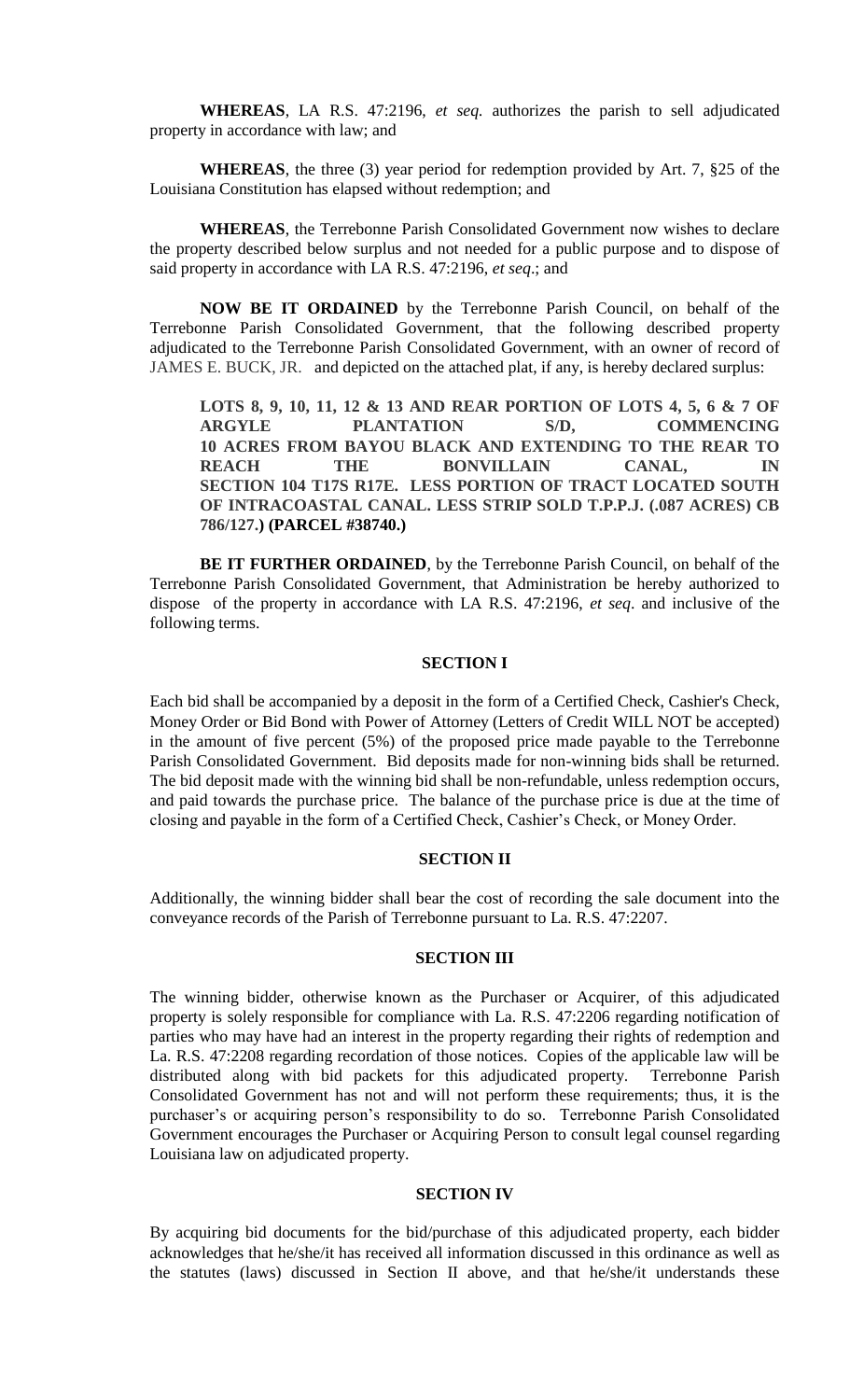procedures must be followed in order to fully protect he/she/its rights in the adjudicated property purchased from the parish.

## **SECTION V**

If any word, clause, phrase, section or other portion of this ordinance shall be declared null, void, invalid, illegal, or unconstitutional, the remaining words, clauses, phrases, sections and other portions of this ordinance shall remain in force and effect, the provisions of this ordinance hereby being declared to be severable.

## **SECTION VI**

Any ordinance or part thereof in conflict herewith is hereby repealed.

#### **SECTION VII**

This ordinance shall become effective upon approval by the Parish President or as otherwise provided in Section 2-13 (b) of the Home Rule Charter for a Consolidated Government for Terrebonne Parish, whichever occurs sooner.

This ordinance, having been introduced and laid on the table for at least two weeks, was voted upon as follows:

#### **THERE WAS RECORDED:**

YEAS: S. Dryden, C. Duplantis-Prather, D.W. Guidry, Sr., A. Marmande, D.J. Guidry, S. Trosclair, J. Navy, A. Williams and G. Michel. NAYS: None. NOT VOTING: None. ABSTAINING: None. ABSENT: None. The Chairman declared the ordinance adopted on this the 12th day April 2017.

Mr. S. Trosclair moved, seconded by Mr. G. Michel, "THAT the Council continue with the regular order of business."

The Chairman called for a vote on the motion offered by Mr. S. Trosclair. **THERE WAS RECORDED:** YEAS: S. Dryden, C. Duplantis-Prather, D. W. Guidry, Sr., A. Marmande, D. J. Guidry, S. Trosclair, J. Navy, A. Williams, and G. Michel. NAYS: None. ABSENT: None. The Chairman declared the motion adopted.

OFFERED BY: MR. G. MICHEL SECONDED BY: MS. A. WILLIAMS

## **RESOLUTION NO. 17-110**

A resolution concurring in the ordering and calling of a special election to be held in the Bayou Cane Fire Protection District of the Parish of Terrebonne, State of Louisiana, to authorize 1) the levy of a new 10 mills tax on all the property subject to taxation within the District; 2) the incurring of debt and issuance of general obligation bonds; 3) making application to the State Bond Commission in connection therewith; and 4) providing for other matters in connection therewith.

**WHEREAS**, the Bayou Cane Fire Protection District of the Parish of Terrebonne, State of Louisiana (the "District") has proposed the adoption of resolutions relative to the call of an election on October 14, 2017 to authorize the District to levy, assess and collect annually 10 mills tax on all the property subject to taxation within the District and for the incurring of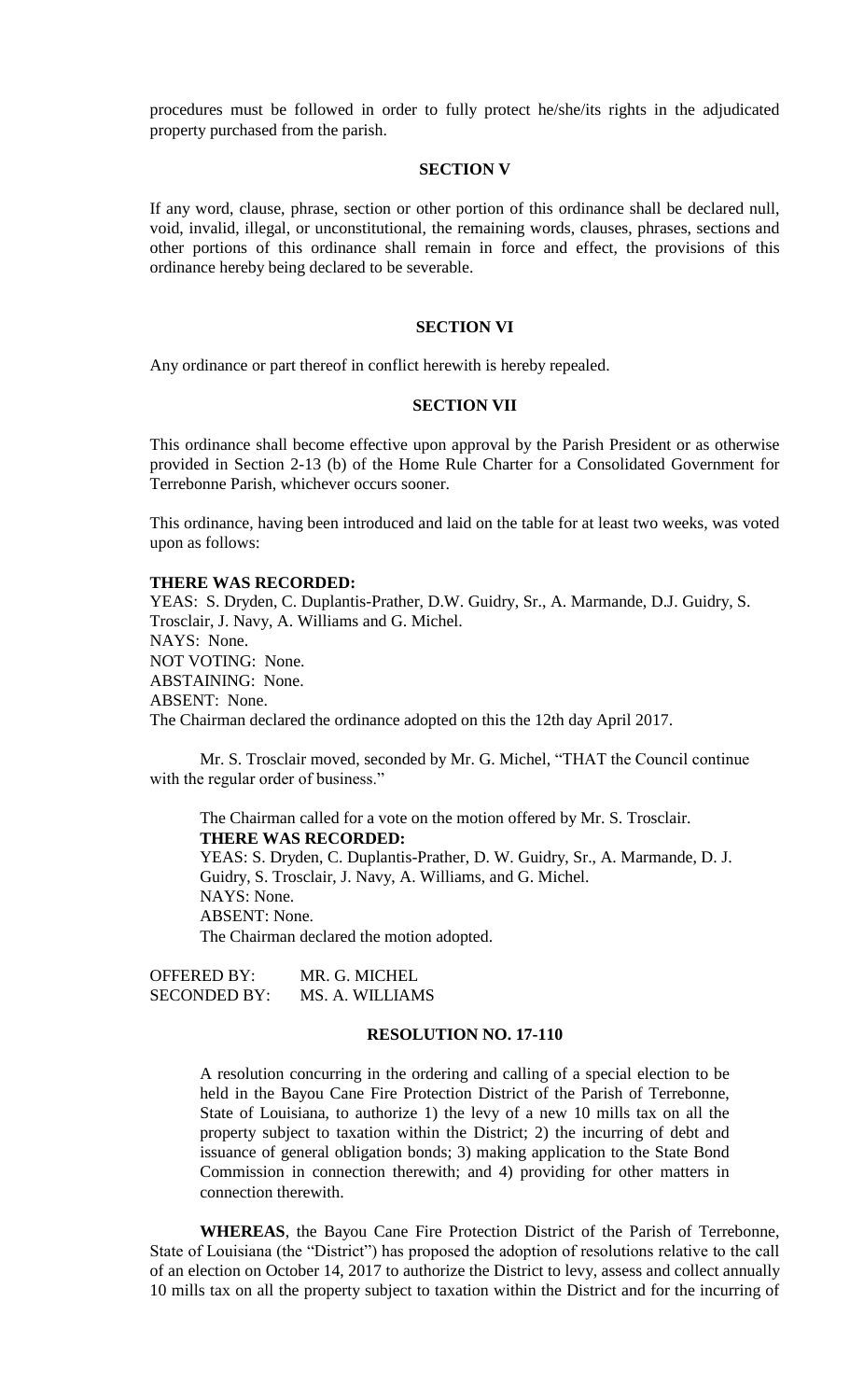debt and issuance of general obligation bonds, for the purposes set forth in the propositions therein.

**WHEREAS,** the District has requested that this Council concur in said resolutions.

**NOW THEREFORE, BE IT RESOLVED** by the Terrebonne Parish Council that:

Section 1. This Council does hereby approve, ratify and concur in those certain resolutions of the Bayou Cane Fire Protection District of the Parish of Terrebonne, State of Louisiana calling for an election on October 14, 2017, annexed hereto.

Section 2. This Resolution shall become effective immediately upon its adoption.

## **THERE WAS RECORDED:**

YEAS: S. Dryden, C. Duplantis-Prather, D. W. Guidry, Sr., A. Marmande, D. J. Guidry, S. Trosclair, J. Navy, A. Williams, and G. Michel. NAYS: None. ABSTAINING: None. ABSENT: None. The Chairwoman declared the resolution adopted on this the 12nd day of April 2017. **\*(Resolution was adopted after discussion.)**

The Council Chairman recognized Mr. Jeff Teuton, Bayou Cane Fire Board Chairman, who gave an overview of how funds collected via the proposed millage increase would be utilized to provide wages for additional firefighters, purchase new equipment, and provide funding for a new training and administrative building which would answer a need for a local, cost-effective site for Bayou Cane and other fire protection districts to use. He then gave a report on the department's recent activities in regards to dispatches and accounting.

The Council Chairman recognized Bayou Cane Fire Chief Kenneth Hill, who gave a report on the fire department's improvements in business decisions and employee dedication. He also gave an explanation for the fire department's rating lowering and possible options for long term improvements to return to the higher rating and what effects that would bring, especially in regards to insurance.

Several council members thanked the Bayou Cane Fire Protection District for the improvements they have made over the years. Mr. D. W. Guidry, Sr. clarified that the motion on the table was only to allow the millage to be voted upon at the October 14, 2017 election, not to put the millage into effect. They suggested several options toward promoting the millage and educating their voters of their necessities as they move forward.

## **\*The resolution offered by Mr. G. Michel was adopted.**

In reference to Agenda Item 1G, the Council Chairman recognized Mr. Kenneth White, Recreation District No. 5 Board Chairman, who explained how a prior property purchase and the proposed bonds would provide for the completion of a long-needed sports complex to be used primarily by the Bourg area.

Several council members voiced their support for the project as well as concerns for providing for rapidly growing communities in regards to recreation.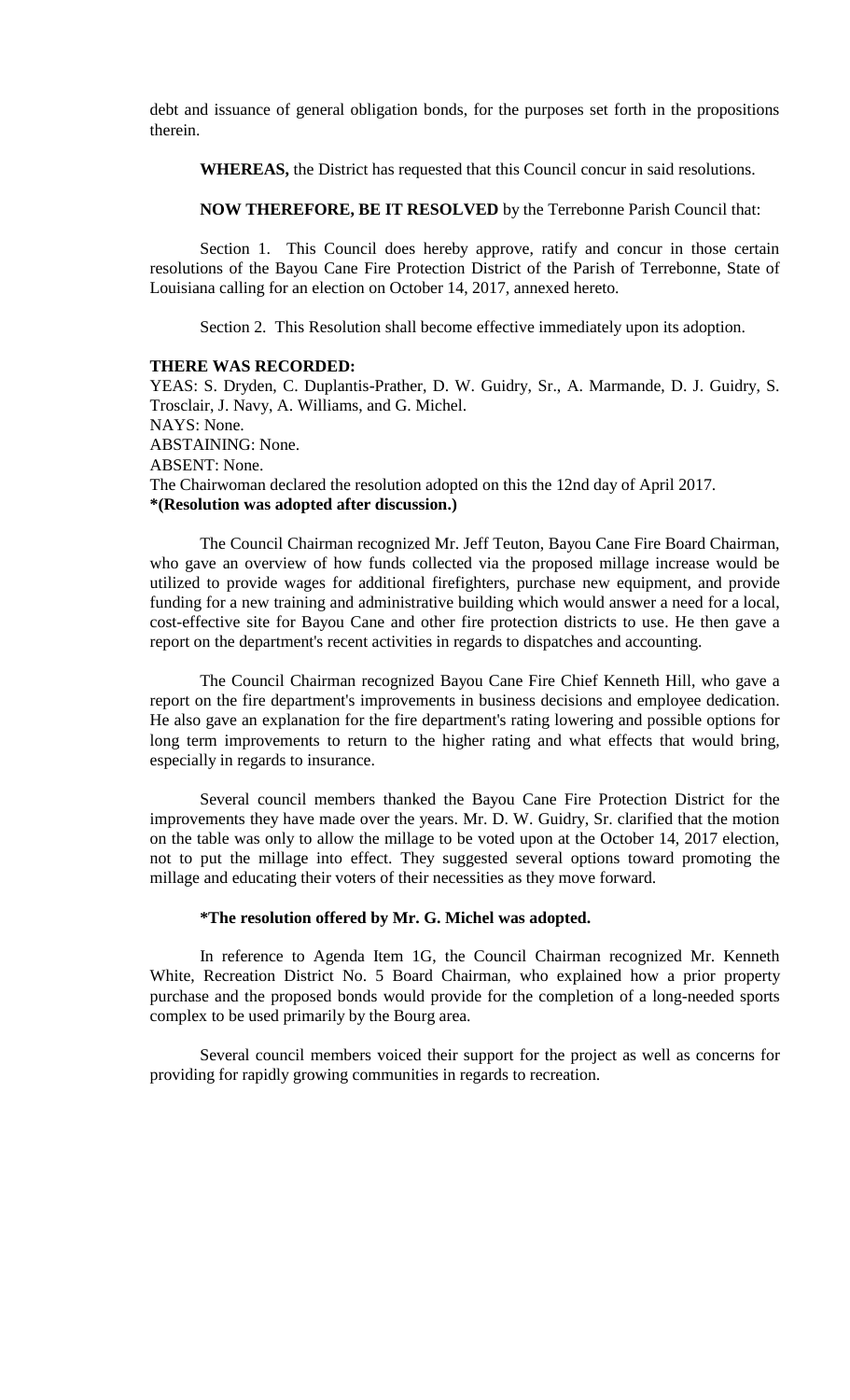OFFERED BY: MR. S. TROSCLAIR SECONDED BY: MR. D. W. GUIDRY, SR.

# **RESOLUTION NO. 17-111**

A resolution approving the holding of an election in Recreation District No. 5 of the Parish of Terrebonne, State of Louisiana, on Saturday, October 14, 2017, to authorize the incurring of debt and issuance of bonds therein.

**WHEREAS**, the Board of Commissioners of Recreation District No. 5 of the Parish of Terrebonne, State of Louisiana (the "Board of Commissioners"), acting as the governing authority of Recreation District No. 5 of the Parish of Terrebonne, State of Louisiana (the "District"), adopted a resolution on March 29, 2017, calling a special election in the District on Saturday, October 14, 2017, to authorize the incurring of debt and issuance of bonds therein; and

**WHEREAS,** the Board of Commissioners of the District has requested that this Parish Council, acting as the governing authority of the Parish of Terrebonne, State of Louisiana, give its consent and authority for the District to hold the aforesaid election, and in the event that the election carries to issue, sell and deliver the bonds provided for therein; and

**WHEREAS**, as required by Article VI, Section 15 of the Constitution of the State of Louisiana of 1974, it is now the desire of this Parish Council to approve the holding of said election and in the event that the election carries, to authorize the District to issue, sell and deliver the bonds provided for therein;

**NOW, THEREFORE, BE IT RESOLVED** by the Parish Council of the Parish of Terrebonne, State of Louisiana, acting as the governing authority of said Parish, that:

**SECTION 1.** In compliance with the provisions of Article VI, Section 15 of the constitution of the State of Louisiana of 1974, and in accordance with the request of the Board of Commissioners of Recreation District No. 5 of the Parish of Terrebonne, State of Louisiana, this Parish Council hereby approves the holding of an election in the District, on Saturday, October 14, 2017, at which election there will be submitted the following proposition, to-wit:

## **BOND PROPOSITION**

Shall Recreation District No. 5 of the Parish of Terrebonne, State of Louisiana (the "District"), incur debt and issue bonds to the amount of not exceeding Two Million Dollars (\$2,000,000), to mature not exceeding twenty (20) years from date thereof, with interest at a rate or rates not exceeding eight per centum (8%) per annum, to be sold at par, premium or discount, for the purpose of acquiring, constructing, improving and equipping parks, playgrounds, recreation centers and other recreational facilities, together with the necessary furnishings and equipment therefor, title to which shall be in the public, which bonds will be general obligations of the District and will be payable from ad valorem taxes to be levied and collected in the manner provided by Article VI, Section 33 of the Constitution of the State of Louisiana of 1974 and statutory authority supplemental thereto, with an estimated 6.35 mills to be levied in the first year of issue to pay said Bonds and the outstanding General Obligation Bonds of the District?

SECTION 2. In the event the election carries, this Parish Council does hereby further consent to and authorize the District to issue, sell and deliver the bonds provided for therein.

# **THERE WAS RECORDED:**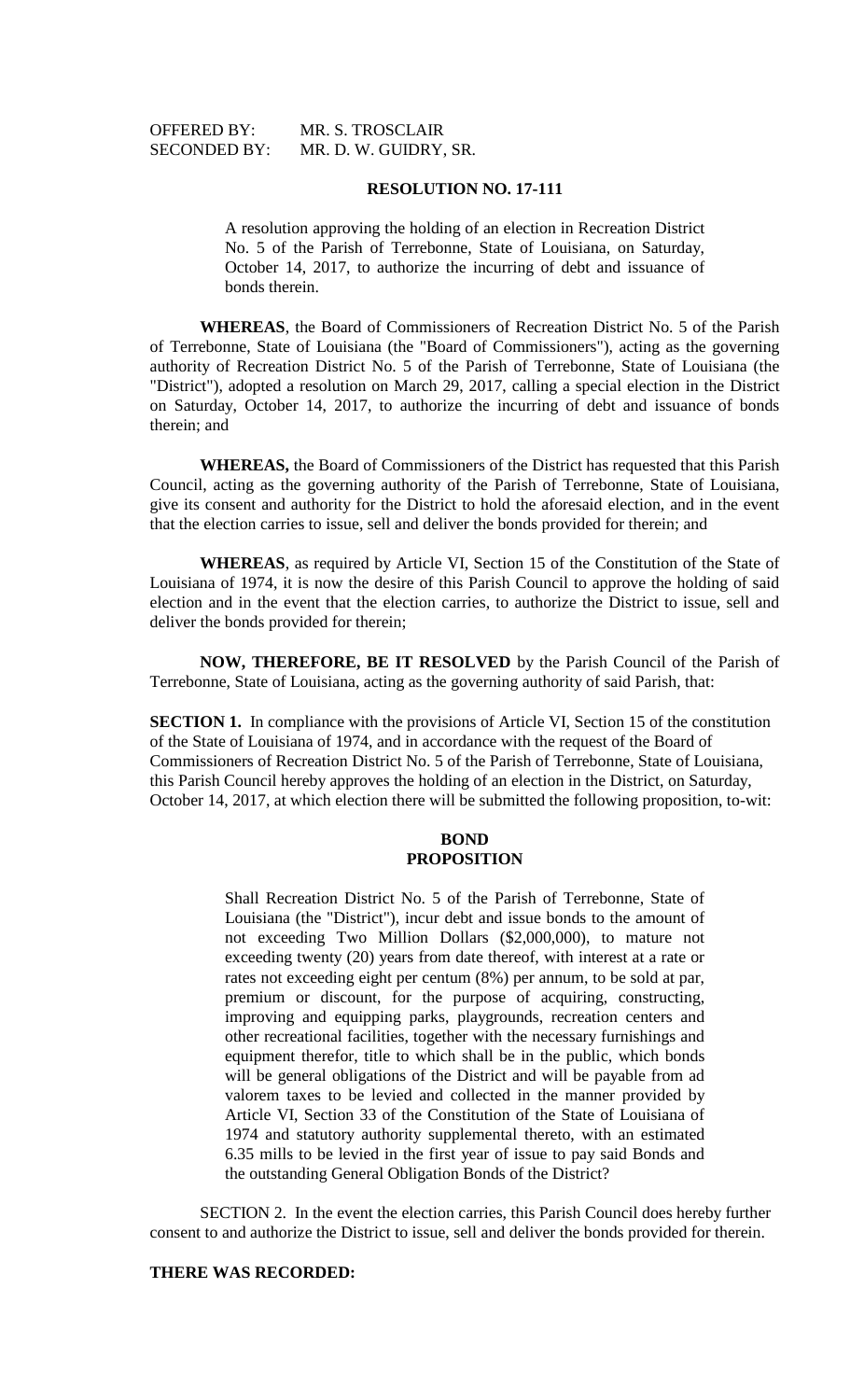YEAS: S. Dryden, C. Duplantis-Prather, D. W. Guidry, Sr., A. Marmande, D. J. Guidry, S. Trosclair, J. Navy, A. Williams, and G. Michel. NAYS: None. ABSTAINING: None. ABSENT: None. The Chairwoman declared the resolution adopted on this the 12nd day of April 2017.

Ms. C. Duplantis-Prather moved, seconded by Ms. A. Williams, "THAT, the Council approve the co-sponsorship (security) request for 5K for CASA of Terrebonne to be held at the Houma-Terrebonne Civic Center on April 22, 2017. "

The Chairman called for a vote on the motion offered by Ms. C. Duplantis-Prather. **THERE WAS RECORDED:** YEAS: S. Dryden, C. Duplantis-Prather, D. W. Guidry, Sr., A. Marmande, D. J. Guidry, S. Trosclair, J. Navy, A. Williams, and G. Michel. NAYS: None. ABSENT: None. The Chairman declared the motion adopted.

Mr. Doug Cheramie introduced himself as a field representative for Attorney General Jeff Landry.

Mr. James Lina, Houma resident and Boat Launch Advisory Committee Chairman, addressed the Council relative to presenting the potential committee members that would be voted upon later in the proceedings and thanked Ms. Venita Chauvin, Council Clerk, for her assistance in re-establishing the committee.

Several councilmen thanked Mr. Lina for his continued initiative to serve the public in restoring the Boat Launch Advisory Committee and optimism in providing adequate boat launches for the parish.

Anissa McKay on behalf of Southdown Pavilion Apartments addressed to the Council relative to the recent \$1.50 mosquito fee, asking for clarification on how the fee was determined and how the trash collection would offset the added fee for those multi-family communities that have their own private trash collection.

Upon request, Mr. Al Levron, Parish Manager, explained how the fee was calculated based on the total number of waterworks customers and the projected contract total for mosquito abatement services, totals which included individual apartments and hotel rooms as customers. He also explained that the fee was instated and could be changed by ordinance.

The Chairman called for a report on the Public Services Committee meeting held on 04/10/17, whereupon the Committee Chairman, noting ratification of minutes calls public hearings on April 26, 2017 at 6:30 p.m., rendered the following:

# **PUBLIC SERVICES COMMITTEE**

## **APRIL 10, 2017**

The Chairman, Alidore "Al" Marmande, called the Public Services Committee meeting to order at 6:28 p.m. in the Terrebonne Parish Council Meeting Room with an Invocation offered by Committee member S. Dryden and the Pledge of Allegiance led by Committee member S. Trosclair. Upon roll call, Committee Members recorded as present were: S. Dryden, C. Duplantis-Prather, D. W. Guidry, Sr., A. Marmande, D. J. Guidry, S. Trosclair, J. Navy, A. Williams and G. Michel. A quorum was declared present.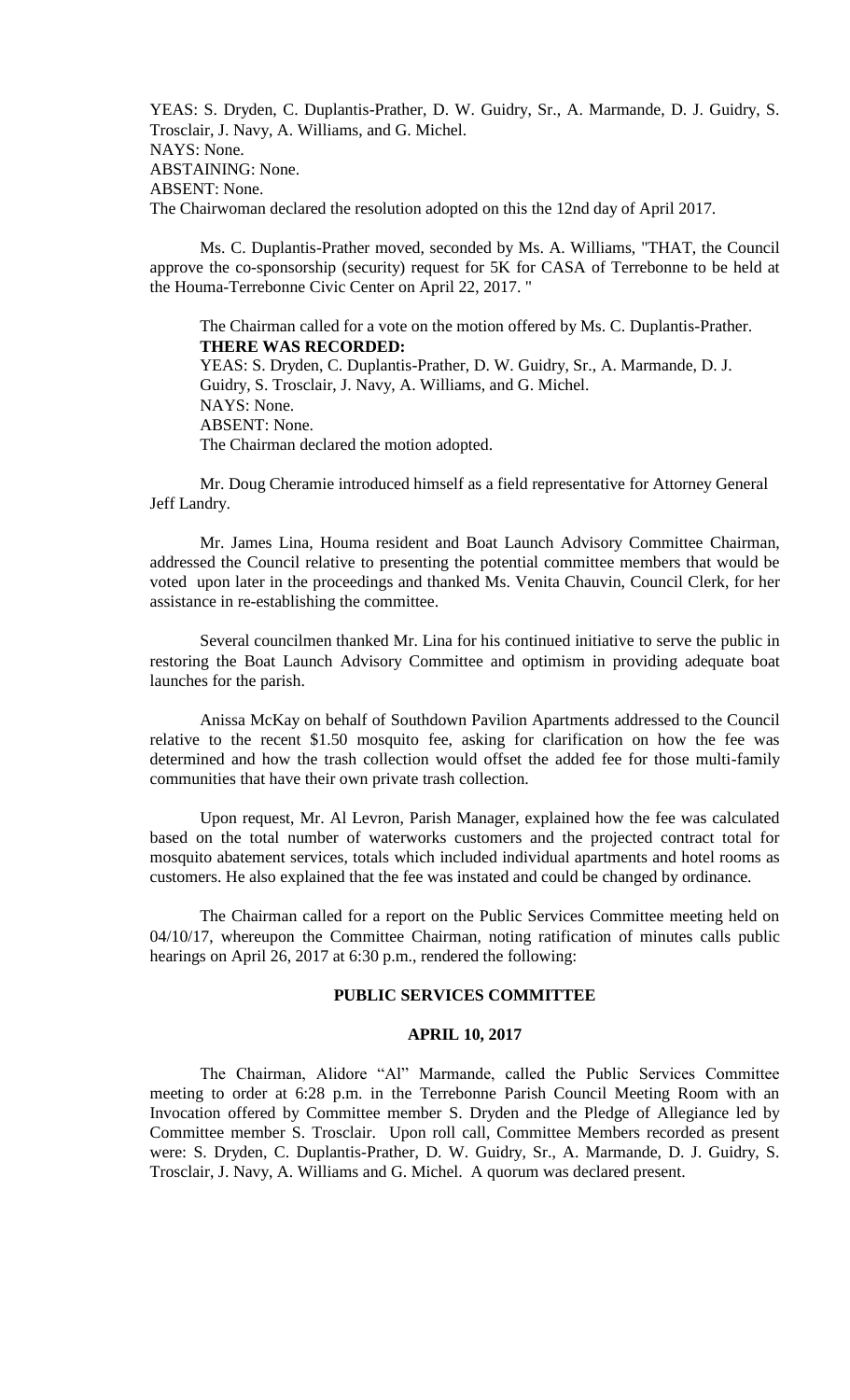SECONDED BY: MR. J. NAVY

OFFERED BY: MR. D. J. GUIDRY

## **RESOLUTION NO. 17-129**

Providing for the acceptance of work performed by Lamar Contractors, LLC, in accordance with the Certificate of Substantial Completion for Parish Project 14-EOC-03, Terrebonne Parish Emergency Operations Center, Terrebonne Parish, Louisiana.

**WHEREAS**, the Terrebonne Parish Consolidated Government entered into a contract dated December 28, 2015 with Lamar Contractors, LLC, for Parish Project 14-EOC-03, Terrebonne Parish Emergency Operations Center, Terrebonne Parish, Louisiana, as will be seen by reference to said contract which is recorded under Entry No. 1497482 of the records of Terrebonne Parish, and

**WHEREAS**, the work performed has been inspected by authorized representatives of the Owner, Engineer, and Contractor and found to be substantially complete; and

**WHEREAS**, the Engineer for this project, Houston J. Lirette, Jr. Architect, A.P.C., recommends the acceptance of the substantial completion.

**NOW, THEREFORE BE IT RESOLVED** that the Terrebonne Parish Council, on behalf of the Terrebonne Parish Consolidated Government, does hereby accept the work performed, effective as of the date of recording of this resolution, and does authorize and direct the Clerk of Court and Ex-Officio Recorder of Mortgages of Terrebonne Parish to note this acceptance thereof in the margin of the inscription of said contract under Entry No. 1497482 of the Records of Terrebonne Parish, Louisiana; and

**BE IT FURTHER RESOLVED** that a certified copy of the resolution be forwarded to the Architect, Houston J. Lirette, Jr. Architect, A.P.C.; and

**BE IT FURTHER RESOLVED** that a certified copy of the resolution be recorded in the office of the Clerk of Court of Terrebonne Parish to commence a 45-day clear lien period; and

**BE IT FURTHER RESOLVED** that the Administration is authorized to make payment of retainage upon the presentation of a Clear Lien Certificate.

#### **THERE WAS RECORDED:**

YEAS: S. Dryden, C. Duplantis-Prather, D. W. Guidry, Sr., A. Marmande, D. J. Guidry, J. Navy, A. Williams, and G. Michel. NAYS: None. ABSTAINING: None. ABSENT: S. Trosclair. The Chairwoman declared the resolution adopted on this the 10th day of April 2017.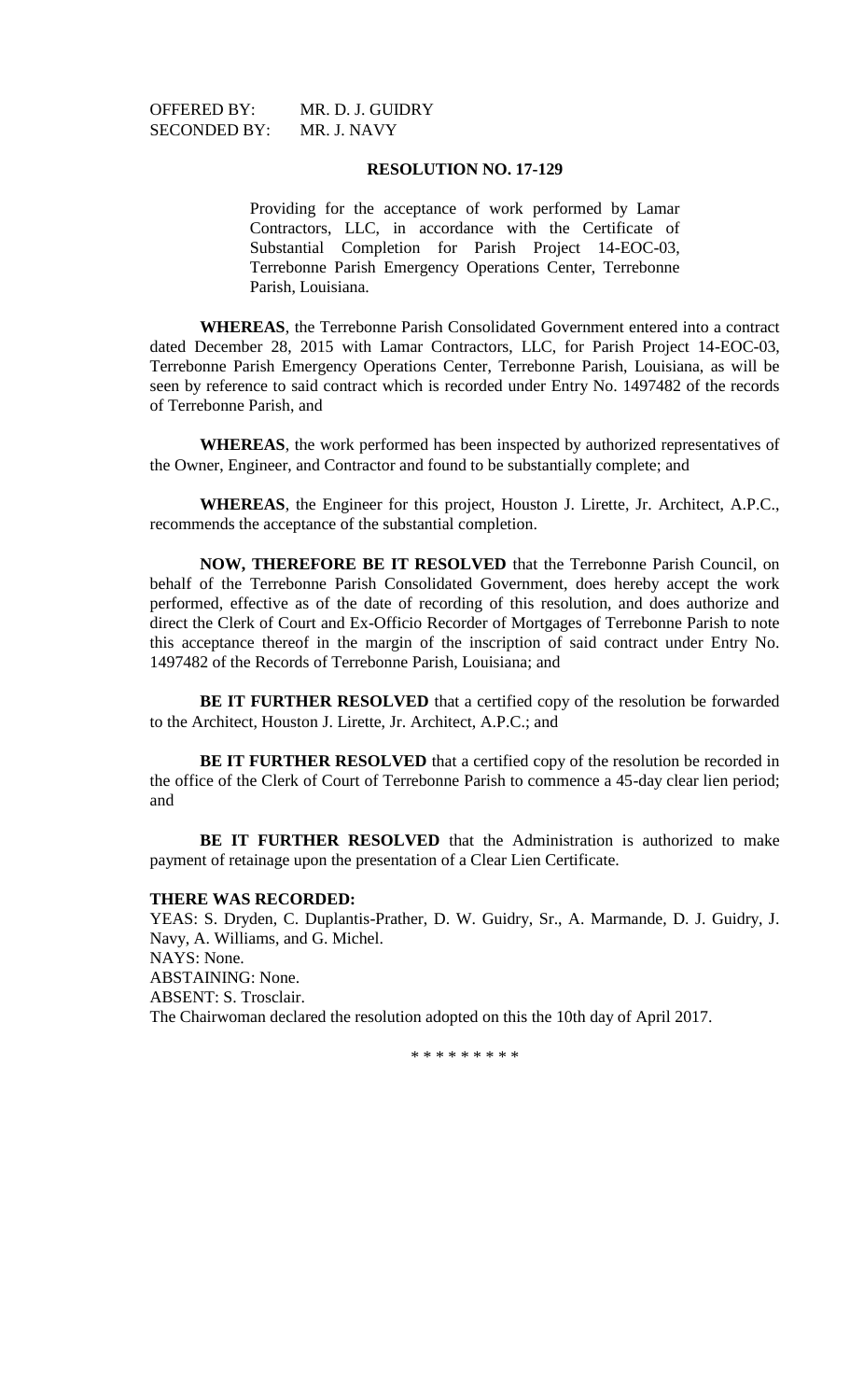| <b>OFFERED BY:</b>  | MR. D. W. GUIDRY, SR. |
|---------------------|-----------------------|
| <b>SECONDED BY:</b> | MS. A. WILLIAMS       |

Authorizing the Parish President to execute Supplement Agreement No. 3, Contract No. 4400004274; State Project No. H.007350.6; F.A.P. No. H007350; Terrebonne Parish Project No. 98-WID-25; Hollywood Road Widening (CE&I).

**WHEREAS,** DOTD and TPCG entered into an Agreement dated April 16, 2014 to provide construction administration and construction engineering inspection services for the Hollywood Road Widening Project, and

**WHEREAS**, DOTD and TPCG now wish to amend the original agreement to continue to provide construction contract administration and construction engineering inspection services as explained in Supplemental Agreement No. 3, and

**WHEREAS,** the compensation payable to the Consultant under this Contract is increased from \$1,550,901.00 to \$1,747,994.00, and

**WHEREAS**, DOTD is agreeable to the terms of Supplemental Agreement No. 2, and

**NOW, THERERFORE BE IT RESOLVED**, by the Terrebonne Parish Council (Public Services Committee), on behalf of the Terrebonne Parish Consolidated Government, that the Parish President be authorized to execute Supplement Agreement No. 3, Contract No. 4400004274; State Project No. H.007350.6; F.A.P. No. H007350; Terrebonne Parish Project No. 98-WID-25; Hollywood Road Widening (CE&I).

### **THERE WAS RECORDED:**

YEAS: S. Dryden, C. Duplantis-Prather, D. W. Guidry, Sr., A. Marmande, D. J. Guidry, J. Navy, A. Williams, and G. Michel. NAYS: None. ABSTAINING: None. ABSENT: S. Trosclair. The Chairwoman declared the resolution adopted on this the 10th day of April 2017.

\* \* \* \* \* \* \* \* \*

OFFERED BY: MR. D. W. GUIDRY, SR. SECONDED BY: MS. C. DUPLANTIS-PRATHER

### **RESOLUTION NO. 17-131**

SUPPORTING THE CIVIC CENTER BOULEVARD ROUNDABOUT AND AUTHORIZING THE PARISH PRESIDENT TO EXECUTE ALL AGREEMENTS FOR THE PROJECT.

**WHEREAS,** the Terrebonne Parish Council has been made aware of available funds through the Houma-Thibodaux Metropolitan Planning Organization (MPO), and

**WHEREAS,** the eligible projects include roadway maintenance such as concrete section repairs, bicycle and pedestrian improvements, turning lanes and intersection improvements, engineering designs, and right-of-way acquisition or utility relocation for transportation projects, and

**WHEREAS,** the parish has identified a need for improvements at the intersection of Civic Center Boulevard and Valhi Boulevard, and

**WHEREAS,** roundabouts have been identified as a proven countermeasure to reduce traffic congestion and improve intersection safety, and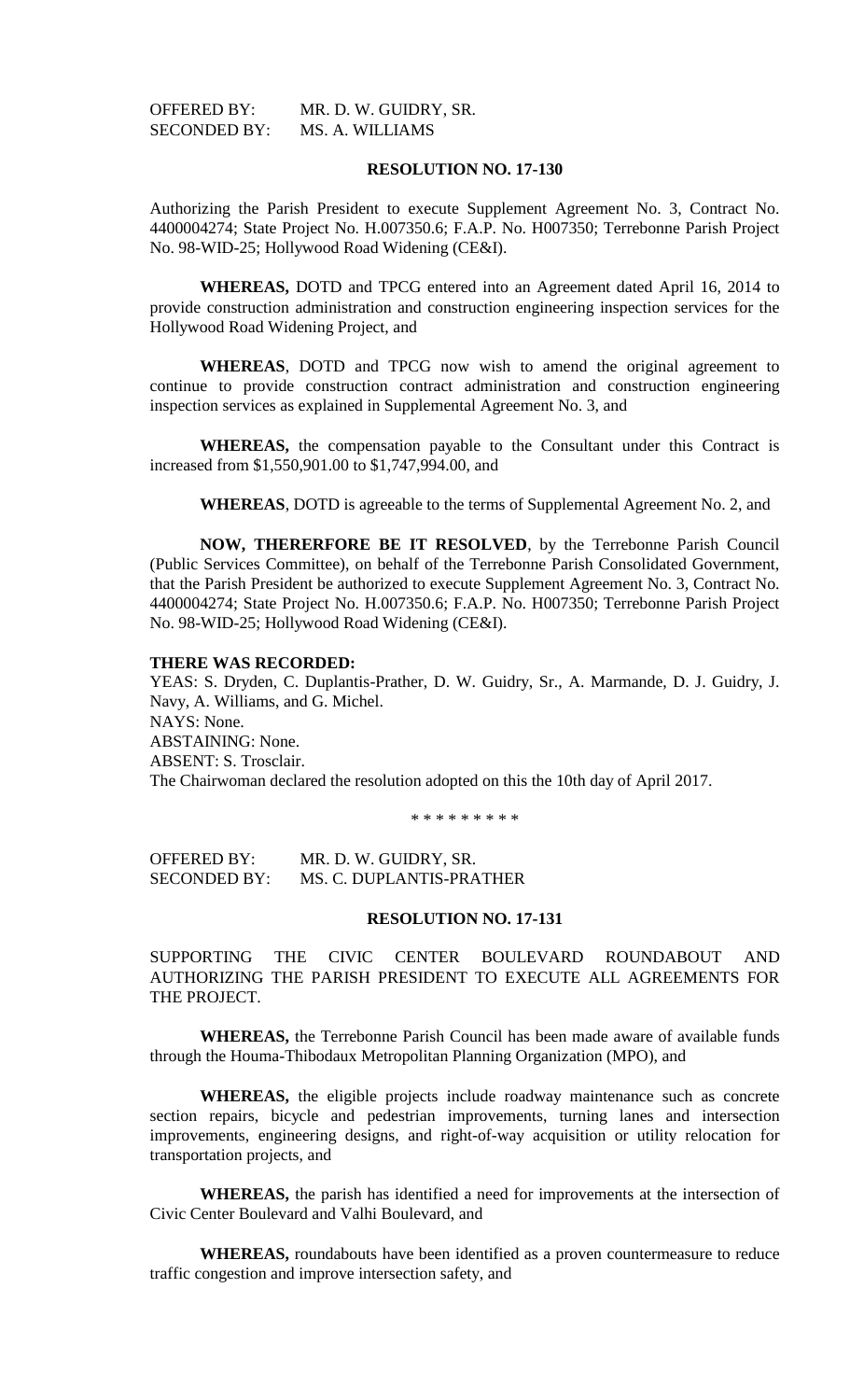**WHEREAS,** a roundabout at the intersection of Civic Center Boulevard and Valhi Boulevard has been identified in the MPO's long range Metropolitan Transportation Plan and short range Transportation Improvement Program as a priority for the region, and

**WHEREAS,** the South Central Planning and Development Commission has been designated as staff for the MPO, and

**WHEREAS,** the Louisiana Department of Transportation and Development administers the funding for the program,

**NOW THEREFORE, BE IT RESOLVED**, by the Terrebonne Parish Council, on behalf of the Terrebonne Parish Consolidated Government, that the Parish President is hereby authorized to sign, execute, and administer all necessary agreements with the South Central Planning and Development Commission and the Louisiana Department of Transportation and Development for the implementation of the **Civic Center Boulevard Roundabout.**

**BE IT FURTHER RESOLVED, that this governing body agrees to a local match of** 20% of the grant amount.

## **THERE WAS RECORDED:**

YEAS: S. Dryden, C. Duplantis-Prather, D. W. Guidry, Sr., A. Marmande, D. J. Guidry, J. Navy, A. Williams, and G. Michel. NAYS: None. ABSTAINING: None. ABSENT: S. Trosclair. The Chairwoman declared the resolution adopted on this the 10th day of April 2017.

\* \* \* \* \* \* \* \* \*

OFFERED BY: MR. D. J. GUIDRY SECONDED BY: MR. G. MICHEL

# **RESOLUTION NO. 17-132**

Ratifying the Parish President's appointment of Providence Engineering and Design, LLC., to provide professional engineering services relative to the replacement of Electric Generation DC Battery System, project known as 17-ELEC-GEN-14.

**NOW THEREFORE BE IT RESOLVED,** by the Terrebonne Parish Council on behalf of the Terrebonne Parish Consolidated Government, Department of Utilities Electric Generation Division, that the Parish President's appointment of Providence Engineering and Design, LLC., to provide professional engineering services relative to the replacement of Electric Generation DC Battery System, be, and is hereby approved; and

**BE IT FURTHER RESOLVED,** that the Parish President, and all other appropriate parties be, and they are hereby authorized to execute any and all contract documents associated therewith.

#### **THERE WAS RECORDED:**

YEAS: S. Dryden, C. Duplantis-Prather, D. W. Guidry, Sr., A. Marmande, D. J. Guidry, J. Navy, A. Williams, and G. Michel. NAYS: None. ABSTAINING: None. ABSENT: S. Trosclair. The Chairwoman declared the resolution adopted on this the 10th day of April 2017.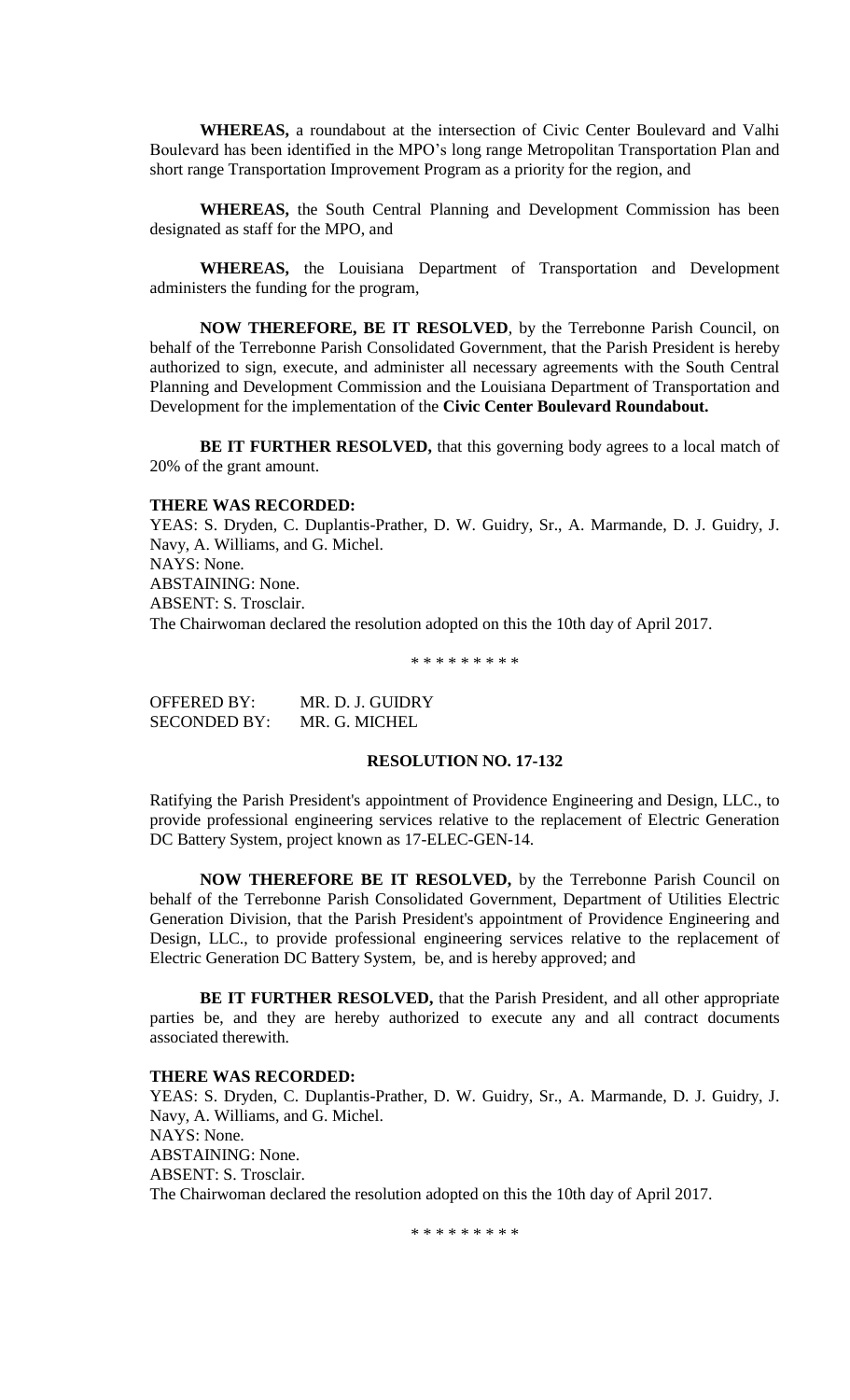Mr. D. J. Guidry moved, seconded by Mr. S. Dryden, "THAT, the Public Services Committee introduce an ordinance to revoke the right-of-way for approximately 645 linear feet of Bauch Road and call a public hearing on April 26, 2017 at 6:30 p.m."

The Chairman called for the vote on the motion offered by Mr. D. J. Guidry. THERE WAS RECORDED: YEAS: S. Dryden, C. Duplantis-Prather, D. W. Guidry, Sr., A. Marmande, D. J. Guidry, J. Navy, A. Williams and G. Michel. NAYS: None. ABSENT: S. Trosclair. The Chairman declared the motion adopted.

OFFERED BY: MR. D. J. GUIDRY SECONDED BY: MR. S. DRYDEN

### **RESOLUTION NO. 17-133**

Awarding and authorizing the signing of the construction contract for Parish Project No. 16- SEW-12, South Wastewater Treatment Levee Rehabilitation Project, Terrebonne Parish Consolidated Government, Terrebonne Parish, Louisiana, and authorizing the issuance of the Notice to Proceed.

**WHEREAS**, the Terrebonne Parish Consolidated Government did receive construction bids on Parish Project No. 16-SEW-12, South Wastewater Treatment Levee Rehabilitation Project, Terrebonne Parish, Louisiana, and,

**WHEREAS**, the responsive low bid was that submitted by Lil Man Construction, LLC, in the amount of \$359,631.50 for the Base Bid, \$15,512.50 for Alternate No. 1, \$15,512.50 for Alternate No. 2 and \$15,512.50 for Alternate No. 3 for a total bid amount of \$406,169.00, and

**NOW, THEREFORE, BE IT RESOLVED** that the Terrebonne Parish Consolidated Government award the construction contract to Lil Man Construction, LLC, in the amount of \$406,169.00, and

**BE IT FURTHER RESOLVED,** that the President of Terrebonne Parish Consolidated Government, be and he is hereby authorized and empowered to sign a construction contract for and on behalf of the Terrebonne Parish Consolidated Government with Lil Man Construction, LLC, upon receipt of the performance bond in the amount of the contract price, and

BE IT FURTHER RESOLVED, that upon receipt of required certificates of insurance evidencing coverage as provided in the project specifications and upon execution and recordation of all contract documents, that the Engineer is hereby authorized to issue the Notice to Proceed to the Contractor to commence construction of the project, and

### **THERE WAS RECORDED:**

YEAS: S. Dryden, C. Duplantis-Prather, D. W. Guidry, Sr., A. Marmande, D. J. Guidry, J. Navy, A. Williams, and G. Michel. NAYS: None. ABSTAINING: None. ABSENT: S. Trosclair. The Chairwoman declared the resolution adopted on this the 10th day of April 2017.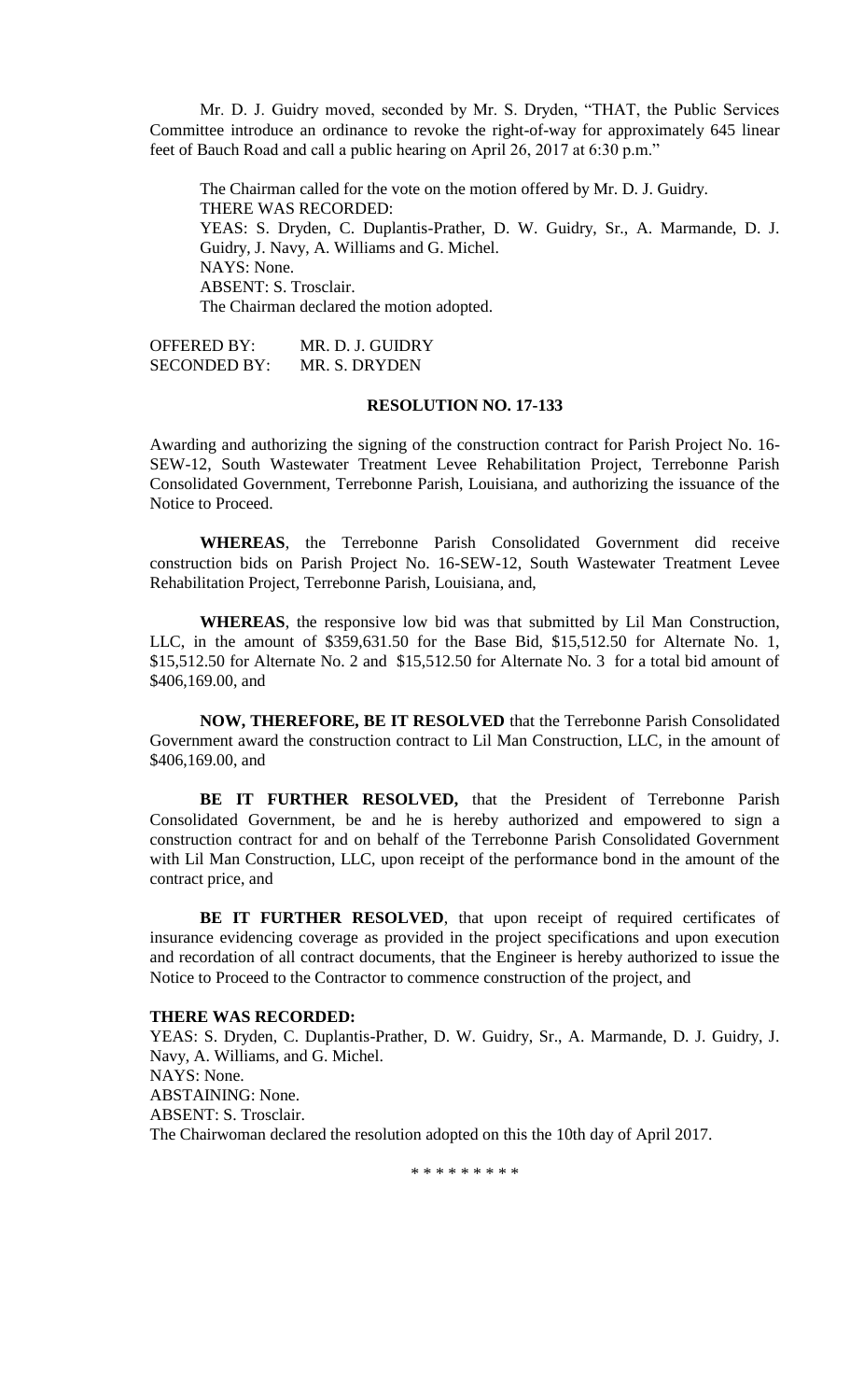SECONDED BY: MR. J. NAVY

OFFERED BY: MR. D. J. GUIDRY

## **RESOLUTION NO. 17-134**

Authorizing the execution of Change Order No. 1 for the Construction Agreement for Parish Project No. 10-CDBG-R-LEV-63; Ward 7 Levee Improvements Marsh Creation Project, Terrebonne Parish, Louisiana.

**WHEREAS**, the Terrebonne Parish Consolidated Government entered into a contract dated October 29, 2015, with Coastal Dredging Company, Inc., for the Ward 7 Levee Improvements Marsh Creation Project, Parish Project No. 10-CDBG-R-LEV-63, Terrebonne Parish, Louisiana, and

**WHEREAS**, it is necessary to cover the costs associated with repairing a breach in the marsh, placing additional material required to meet design elevation, and remobilization of Contractor to the site, and

**WHEREAS,** this change order will increase the contract by \$264,597.37, and

**WHEREAS**, this change order is required to increase contract time by Two Hundred Ninety-Seven (297) calendar days, and

**WHEREAS**, this change order has been approved by the Louisiana Office of Community Development (OCD), and

**WHEREAS**, this Change Order No. 1 has been recommended by the ENGINEER for this project, CB&I Coastal, Inc.

**NOW, THEREFORE BE IT RESOLVED** that the Terrebonne Parish Council, on behalf of the Terrebonne Parish Consolidated Government, does hereby approve and authorize the execution by Terrebonne Parish President Gordon E. Dove of Change Order No. 1 to the construction agreement with Coastal Dredging Company, Inc., increases the construction time by two hundred ninety-seven (297) calendar days and increases the contract amount by Two Hundred Sixty-Four Thousand, Five Hundred Ninety-Seven Dollars and Thirty-Seven Cents (\$264,597.37), and

**BE IT FURTHER RESOLVED** that a certified copy of the resolution be forwarded to the Engineer, CB&I Coastal, Inc.

### **THERE WAS RECORDED:**

YEAS: S. Dryden, C. Duplantis-Prather, D. W. Guidry, Sr., A. Marmande, D. J. Guidry, J. Navy, A. Williams, and G. Michel. NAYS: None. ABSTAINING: None. ABSENT: S. Trosclair. The Chairwoman declared the resolution adopted on this the 10th day of April 2017.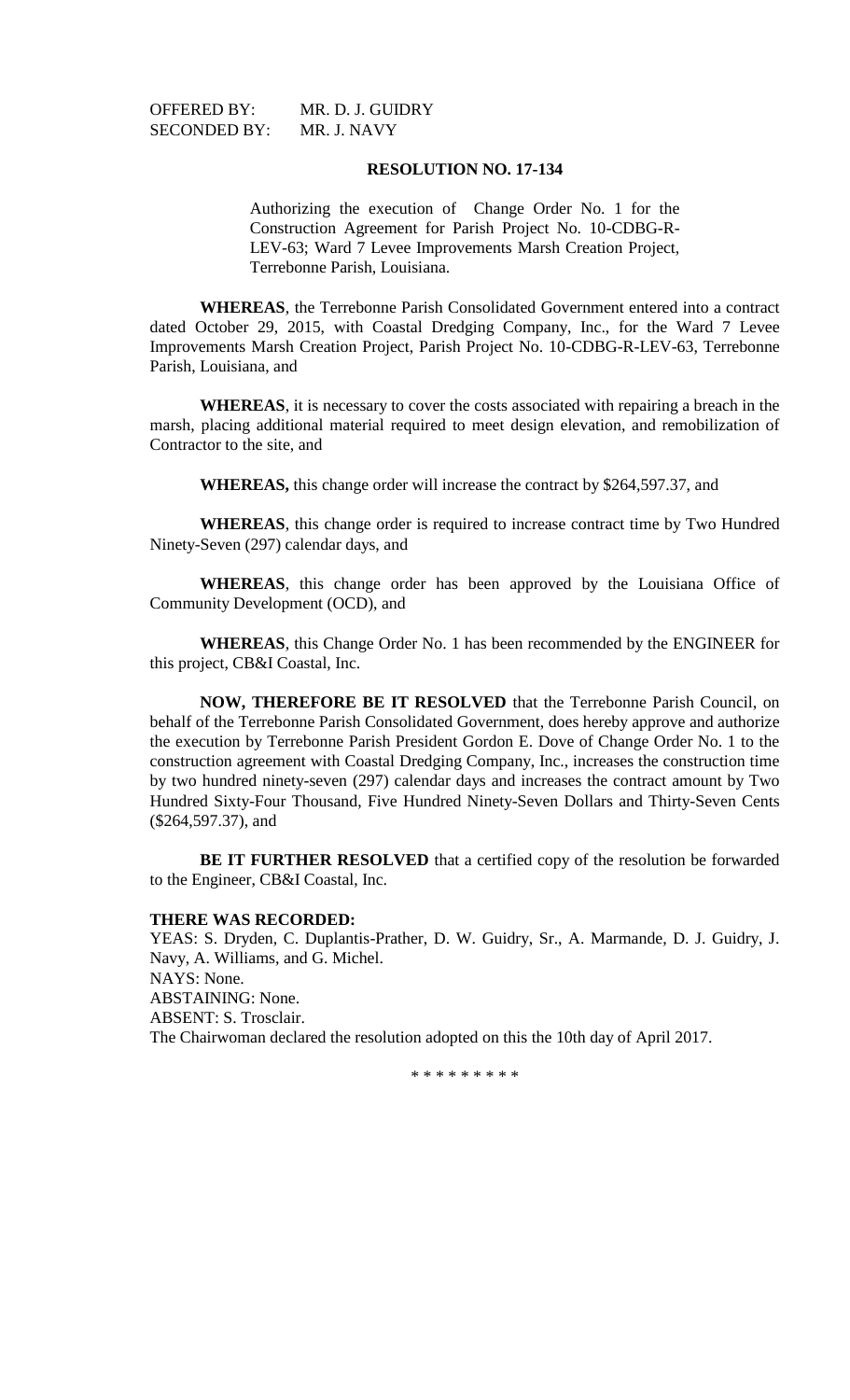| <b>OFFERED BY:</b>  | MR. S. DRYDEN    |
|---------------------|------------------|
| <b>SECONDED BY:</b> | MR. D. J. GUIDRY |

Awarding and authorizing the signing of a Construction Contract to the firm of Coastal Bridge Company, LLC, for Parish Project No.15-BRG-12, Mayfield Bridge #1 Project, Terrebonne Parish, Louisiana, and authorizing the issuance of the Notice to Proceed to commence construction of said Project.

**WHEREAS,** the Terrebonne Parish Consolidated Government did receive bids for Parish Project No.15-BRG-12, Mayfield Bridge #1 Project, Terrebonne Parish, Louisiana, and

**WHEREAS,** the lowest, responsive and responsible bid for the construction of the project was that submitted by the firm of Coastal Bridge Company, LLC, with a base bid in the amount of \$569,338.80, and

**WHEREAS**, the Engineer for this project, Milford & Associates, Inc has recommended that the award of the contract be made to Coastal Bridge Company, LLC, and

**NOW, THEREFORE BE IT RESOLVED** by the Terrebonne Parish Council, on behalf of the Terrebonne Parish Consolidated Government, does hereby accept the lowest, responsive and responsible base bid submitted by the firm of Coastal Bridge Company, LLC, in the base bid amount of \$569,338.80, and

**BE IT FURTHER RESOLVED,** the President of Terrebonne Parish Consolidated Government, be authorized and empowered to sign a construction contract for and on behalf of the Terrebonne Parish Consolidated Government with Coastal Bridge Company, LLC, and

BE IT FURTHER RESOLVED, that upon receipt of the required Certificate of Insurance evidencing coverage as provided in the project specifications and upon execution and recordation of all contract documents, Milford & Associates, Inc is hereby authorized to issue the Notice to Proceed to Coastal Bridge Company, LLC to commence construction of said project, and

**BE IT FURTHER RESOLVED**, that a certified copy of this resolution be forwarded to the Engineer, Milford & Associates, Inc.

## **THERE WAS RECORDED:**

YEAS: S. Dryden, C. Duplantis-Prather, D. W. Guidry, Sr., A. Marmande, D. J. Guidry, J. Navy, A. Williams, and G. Michel. NAYS: None. ABSTAINING: None. ABSENT: S. Trosclair. The Chairwoman declared the resolution adopted on this the 10th day of April 2017.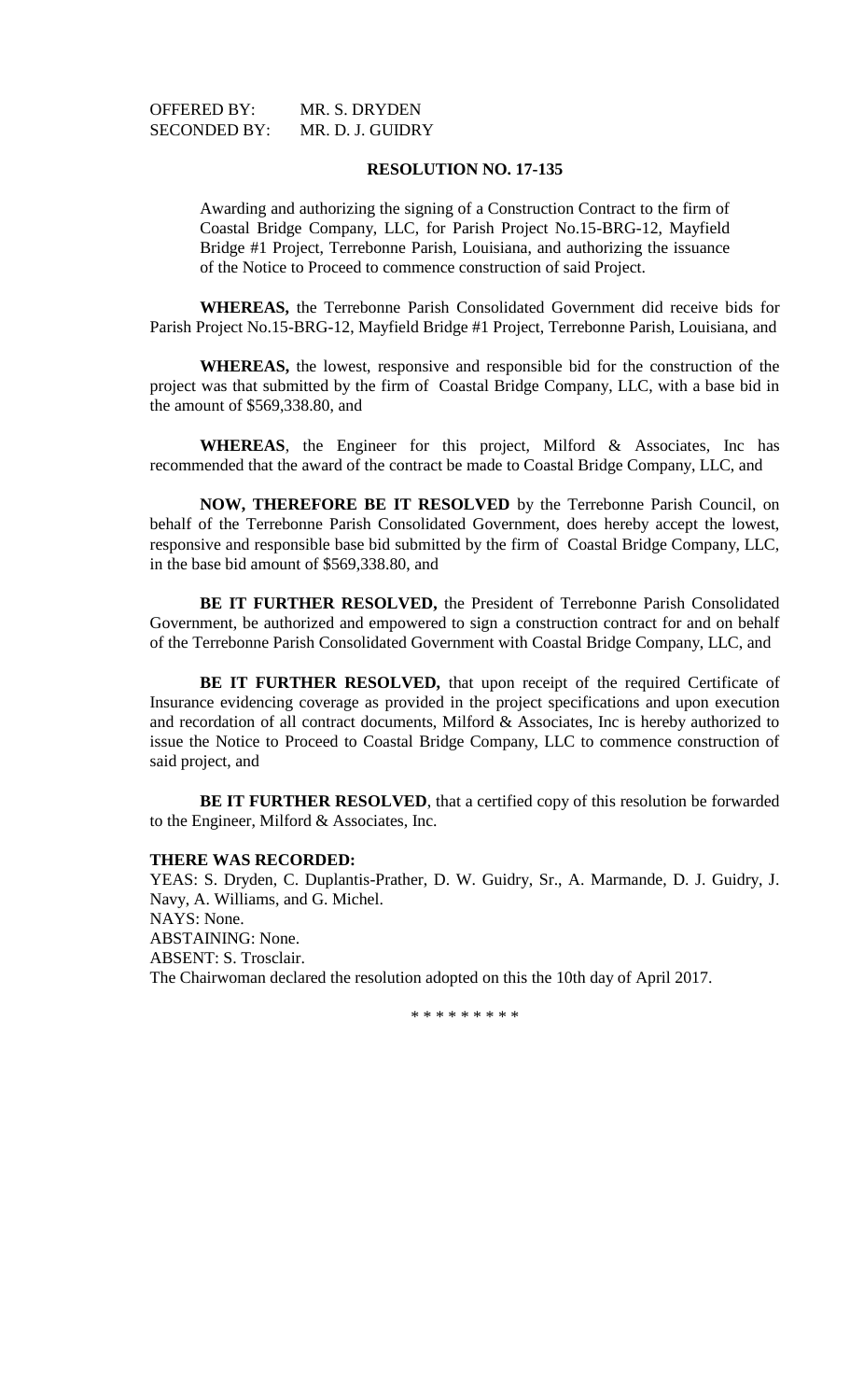SECONDED BY: MR. S. DRYDEN

OFFERED BY: MR. D. J. GUIDRY

# **RESOLUTION NO. 17-136**

Authorizing the execution of Change Order No. 2 for the Construction Agreement for Parish Project No. 10-CDBG-R-LEV-63; Ward 7 Levee Improvements & Extension Phase III, Boudreaux Canal to Lashbrook Pump Station, Terrebonne Parish, Louisiana.

**WHEREAS**, the Terrebonne Parish Consolidated Government entered into a contract dated January 26, 2016, with Phylway Construction, LLC, for the Ward 7 Levee Improvements & Extension Phase III, Boudreaux Canal to Lashbrook Pump Station, Parish Project No. 10-CDBG-R-LEV-63, Terrebonne Parish, Louisiana, and

**WHEREAS**, this change order is required to increase contract time by One Hundred Forty (140) calendar days due to adverse weather delays and time required to investigate and evaluate a levee slide, and

**WHEREAS,** this change order will not increase the Construction Cost, and

**WHEREAS**, this change order has been approved by the Louisiana Office of Community Development (OCD), and

**WHEREAS**, this Change Order No. 2 has been recommended by the ENGINEER for this project, CB&I Coastal, Inc.

**NOW, THEREFORE BE IT RESOLVED** that the Terrebonne Parish Council, on behalf of the Terrebonne Parish Consolidated Government, does hereby approve and authorize the execution by Terrebonne Parish President Gordon E. Dove of Change Order No. 2 to the construction agreement with Phylway Construction, LLC, increases the construction time by One Hundred Forty (140) calendar days with no increase in Construction Cost, and

**BE IT FURTHER RESOLVED** that a certified copy of the resolution be forwarded to the Engineer, CB&I Coastal, Inc.

## **THERE WAS RECORDED:**

YEAS: S. Dryden, C. Duplantis-Prather, D. W. Guidry, Sr., A. Marmande, D. J. Guidry, J. Navy, A. Williams, and G. Michel. NAYS: None. ABSTAINING: None. ABSENT: S. Trosclair. The Chairwoman declared the resolution adopted on this the 10th day of April 2017.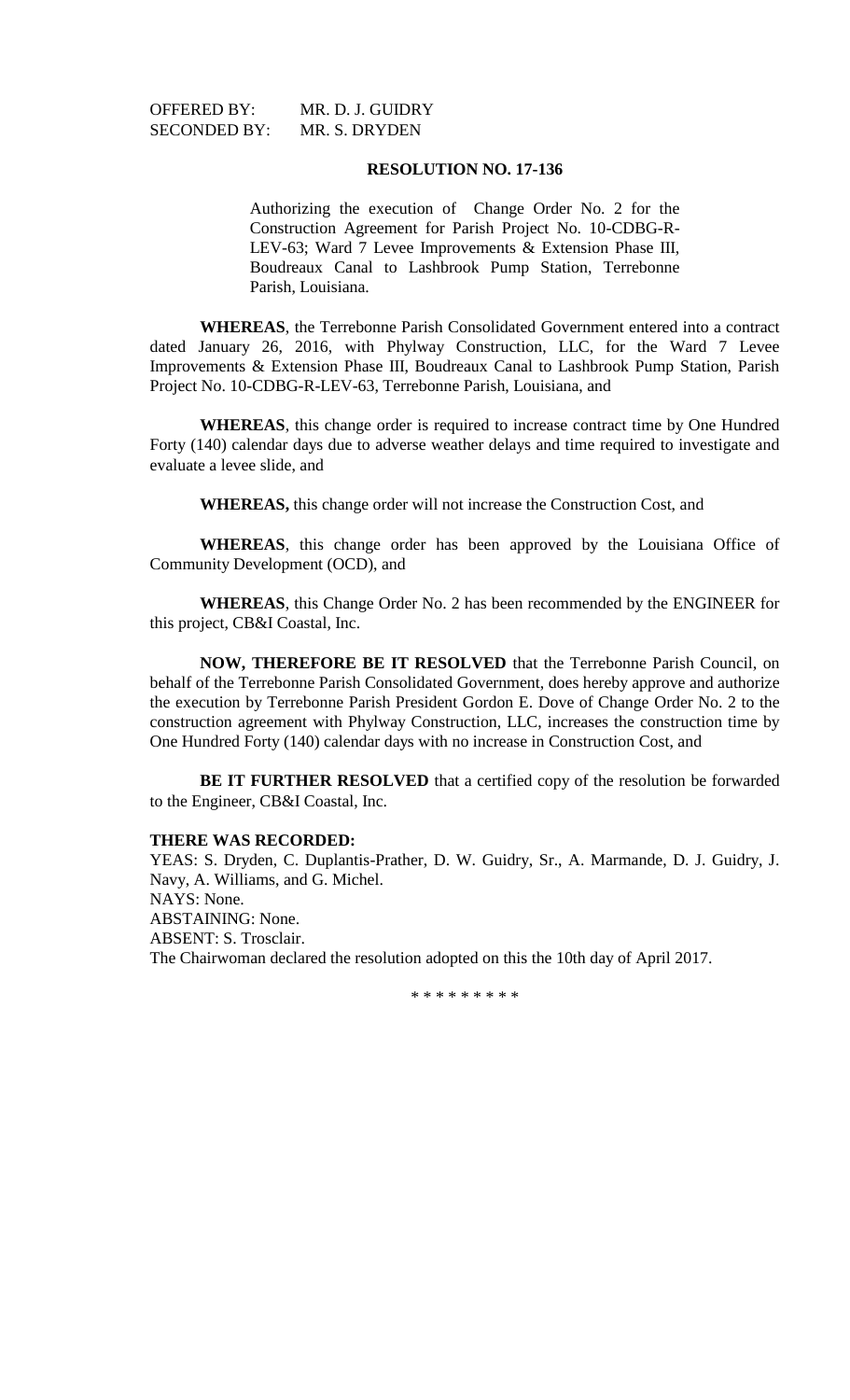OFFERED BY: MR. D. J. GUIDRY SECONDED BY: MR. J. NAVY

# **RESOLUTION NO. 17-137**

Providing approval of Amendment No. 2 to the Engineering Agreement for Parish Project No. 09-DRA-66, **Forced Drainage Areas (Near Lake Boudreaux TE-32A)**, Terrebonne Parish, Louisiana.

**WHEREAS**, the Terrebonne Parish Consolidated Government entered into a Engineering Agreement dated October 6, 2009, with T. Baker Smith, LLC., for the Project entitled Parish Project No. 09-DRA-66, Forced Drainage Areas (Near Lake Boudreaux TE-32A), and

**WHEREAS**, the Engineering Agreement between OWNER and ENGINEER provides for certain limitations for Basic Services and specific Additional Services, and

**WHEREAS**, the system was realigned to minimize secondary wetland impacts and anticipated mitigation costs of the overall forced drainage project, and

**WHEREAS,** the realignment requires preliminary plans, permit modifications, and hydraulic model modifications, and additional surveying and data collection, and

**WHEREAS**, the firm of T. Baker Smith, LLC, has been asked to perform these activities under the Additional Services section of the Engineering Agreement for this project, and

**WHEREAS**, the TPCG is desirous of having these services continued so that there is a need for additional funds to be added to the contract for an increase in the upset limit of \$79,725.00.

**NOW, THEREFORE BE IT RESOLVED** that the Terrebonne Parish Council, on behalf of the Terrebonne Parish Consolidated Government, does hereby approve this Amendment No. 2 to the Engineering Agreement for an increase of \$79,725.00 and authorizes Parish President, Gordon E. Dove, to execute this Amendment No. 2 to the Engineering Agreement for Parish Project No. 09-DRA-66, Forced Drainage Areas (Near Lake Boudreaux TE-32A), with T. Baker Smith, LLC, and

**BE IT FURTHER RESOLVED** that a certified copy of the resolution be forwarded to the Engineer, T. Baker Smith, LLC.

#### **THERE WAS RECORDED:**

YEAS: S. Dryden, C. Duplantis-Prather, D. W. Guidry, Sr., A. Marmande, D. J. Guidry, J. Navy, A. Williams, and G. Michel. NAYS: None.

ABSTAINING: None.

ABSENT: S. Trosclair.

The Chairwoman declared the resolution adopted on this the 10th day of April 2017.

\* \* \* \* \* \* \* \* \*

Mr. S. Dryden moved, seconded by Mr. J. Navy, "THAT, the Public Services Committee introduce an ordinance that will name the new portion of Bayou Gardens Boulevard, from Coteau Road to Bayou Blue Road, as a continuation of Bayou Gardens Boulevard and call a public hearing on April 26, 2017 at 6:30 p.m."

The Chairman called for the vote on the motion offered by Mr. S. Dryden. THERE WAS RECORDED:

YEAS: S. Dryden, C. Duplantis-Prather, D. W. Guidry, Sr., A. Marmande, D. J. Guidry, J. Navy, A. Williams and G. Michel.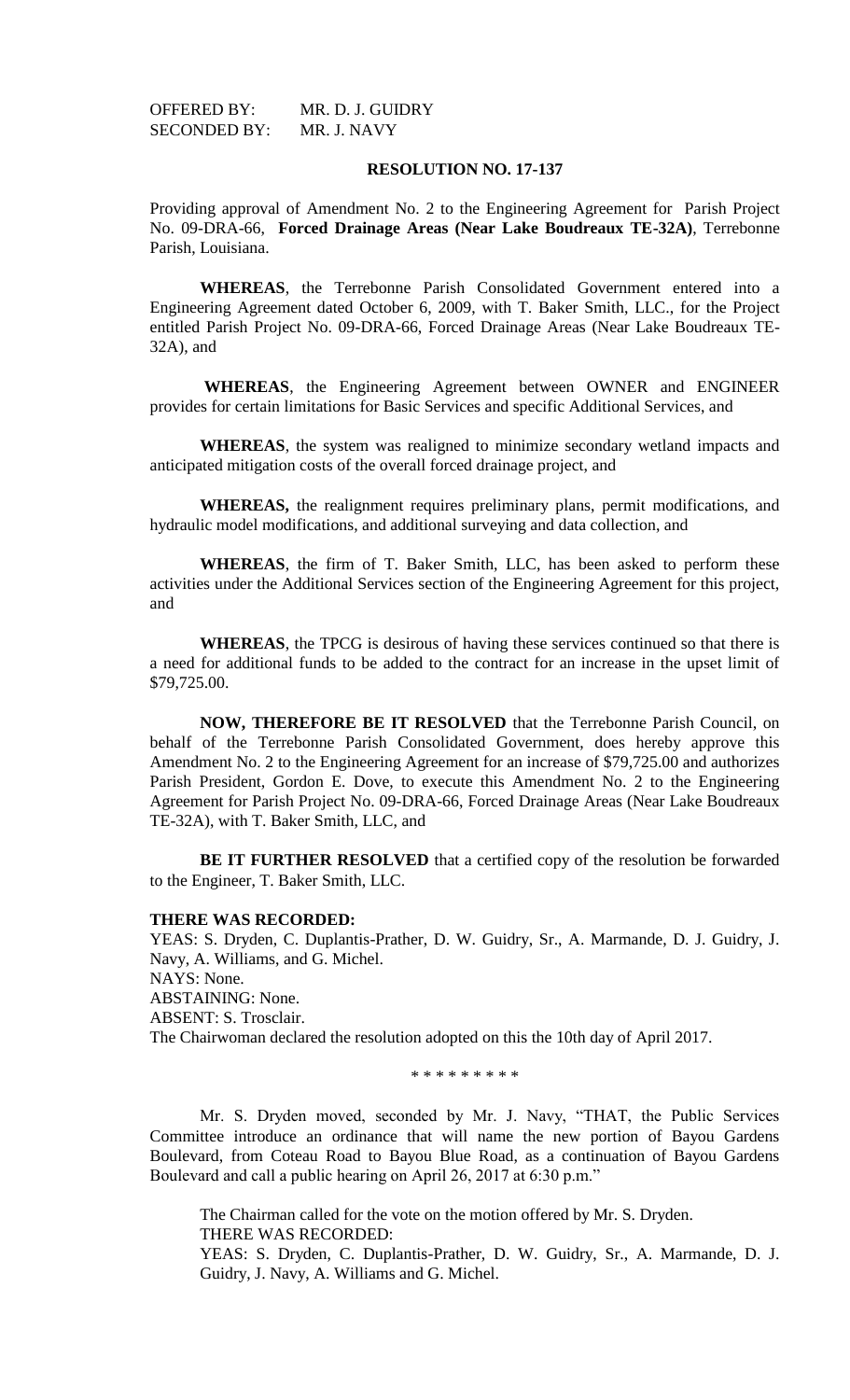NAYS: None. ABSENT: S. Trosclair. ABSTAINING: C. Duplantis-Prather. The Chairman declared the motion adopted.

OFFERED BY: MR. D. W. GUIDRY, SR. SECONDED BY: MS. C. DUPLANTIS-PRATHER

# **RESOLUTION NO. 17-138**

Providing approval of Amendment No. 1 to the Engineering Agreement for Parish Project No. **14-DRA-44**, **Ellendale Levee Rehabilitation Project**, Terrebonne Parish, Louisiana.

**WHEREAS**, the Terrebonne Parish Consolidated Government did enter into an original engineering agreement with Providence Engineering and Design, LLC dated December 5, 2014, recordation number 1469264, for the Ellendale Levee Rehabilitation Project, identified as Parish Project 14-DRA-44, and

**WHEREAS**, the Engineering Agreement between OWNER and ENGINEER provides for certain limitations for Basic Services and specific Additional Services, and

**WHEREAS** the construction of Ellendale Levee Project was awarded, and

**WHEREAS,** the scope of work on the project was modified to include an alternate bid to construct a pond at the Bayou Country Sports Park and utilize the excavated material for construction of the Ellendale Levee, and

**WHEREAS,** Additional engineering and surveying services are needed for the construction layout of the pond as well as project representation to oversee proper construction of the pond and to endure that the excavated pond material is utilized in the levee construction, and

**WHEREAS**, the above work will increase the basic services section by \$2,800.00 and additional services section by \$22,500.00, and

**NOW, THEREFORE BE IT RESOLVED** that the Terrebonne Parish Council, on behalf of the Terrebonne Parish Consolidated Government, does hereby approve this Amendment No. 1 to the Engineering Agreement for an increase of \$2,800.00 in Basic Services and \$22,500.00 in Additional Services and authorizes Parish President Gordon E. Dove to execute this Amendment No. 1 to the Engineering Agreement for the Ellendale Levee Rehabilitation Project Parish Project No. 14-LEV-44, with Providence Engineering and Design, LLC, and

**BE IT FURTHER RESOLVED** that a certified copy of the resolution be forwarded to the Engineer, Providence Engineering and Design, LLC.

## **THERE WAS RECORDED:**

YEAS: S. Dryden, C. Duplantis-Prather, D. W. Guidry, Sr., A. Marmande, D. J. Guidry, J. Navy, A. Williams, and G. Michel. NAYS: None. ABSTAINING: None. ABSENT: S. Trosclair. The Chairwoman declared the resolution adopted on this the 10th day of April 2017.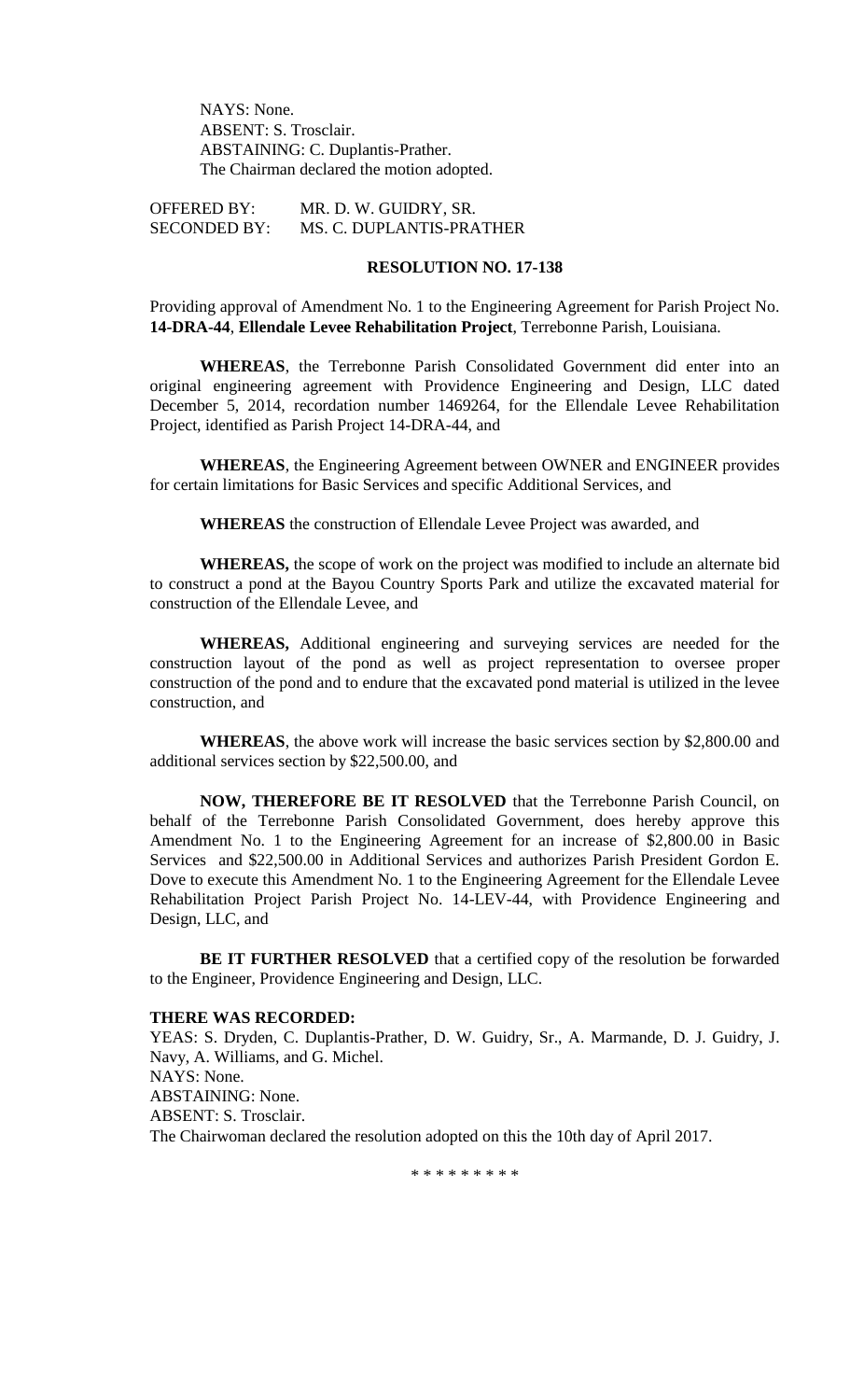| <b>OFFERED BY:</b>  | MS. A. WILLIAMS          |
|---------------------|--------------------------|
| <b>SECONDED BY:</b> | MS. C. DUPLANTIS-PRATHER |

Authorizing the Parish President to execute any and all documents pertaining to the Hazard Mitigation Grant Program for the Critical Facilities Hardening – Houma Police Department; HMGP Project Number 1786-109-0002; Terrebonne Parish.

**WHEREAS**, the Terrebonne Parish Consolidated Government (TPCG) is desirous to proceed with the construction of the Critical Facilities Hardening – Houma Police Department Project, and

**WHEREAS**, the Federal Emergency Management Agency (FEMA) has made federal funds available to the State of Louisiana through the Governor's Office of Homeland Security and Emergency Preparedness (GOHSEP) under the Hazard Mitigation Grant Program (HMGP), and

**WHEREAS**, TPCG submitted an HMGP application for the design and construction of Critical Facilities Hardening – Houma Police Department Project, and

**WHEREAS**, FEMA approved funding through the HMGP Program to design and construct the Critical Facilities Hardening – Houma Police Department Project, and

**WHEREAS**, this sub grantee agreement between the GOHSEP and TPCG addresses the use of HMGP funds, and

**WHEREAS**, it is necessary to execute various documents in order to receive funding for the design and construction of the project, and

**NOW, THEREFORE BE IT RESOLVED,** that the Terrebonne Parish Council, on behalf of the Terrebonne Parish Consolidated Government, does hereby authorize the Parish President, Gordon E. Dove, to execute any and all documents pertaining to the HMGP Program for funding assistance for the Critical Facilities Hardening – Houma Police Department Project, and

## **THERE WAS RECORDED:**

YEAS: S. Dryden, D. W. Guidry, Sr., A. Marmande, D. J. Guidry, J. Navy, A. Williams, and G. Michel. NAYS: None. ABSTAINING: C. Duplantis-Prather. ABSENT: S. Trosclair. The Chairwoman declared the resolution adopted on this the 10th day of April 2017.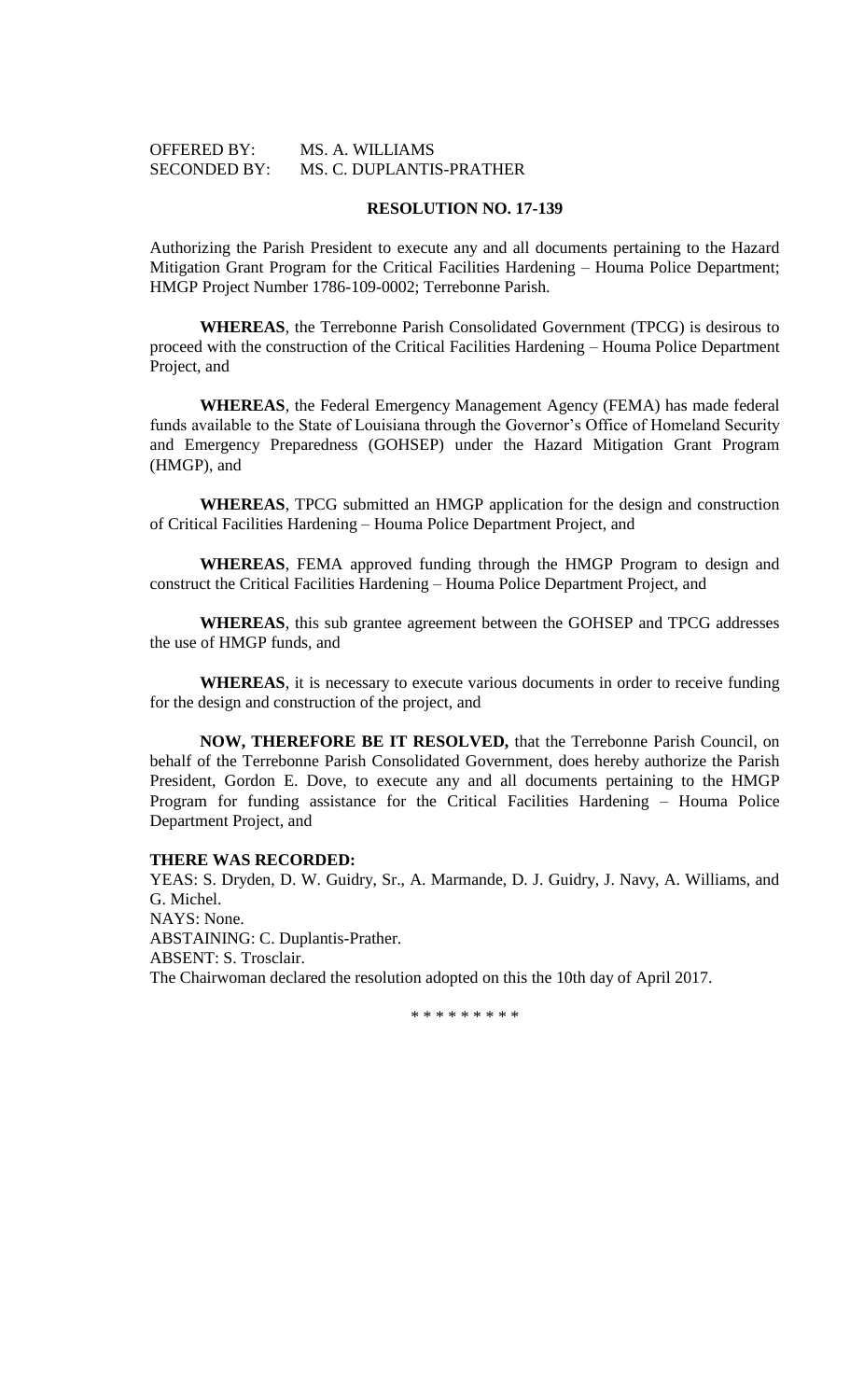# OFFERED BY: MS. C. DUPLANTIS-PRATHER SECONDED BY: MR. D. W. GUIDRY, SR.

# **RESOLUTION NO. 17-140**

Authorizing the Parish President to execute any and all documents pertaining to the Hazard Mitigation Grant Program for the Critical Facilities Hardening – Courthouse Annex; HMGP Project Number 1786-109-0004; Terrebonne Parish.

**WHEREAS**, the Terrebonne Parish Consolidated Government (TPCG) is desirous to proceed with the construction of the Critical Facilities Hardening – Courthouse Annex Project; and

**WHEREAS**, the Federal Emergency Management Agency (FEMA) has made federal funds available to the State of Louisiana through the Governor's Office of Homeland Security and Emergency Preparedness (GOHSEP) under the Hazard Mitigation Grant Program (HMGP); and

**WHEREAS**, TPCG submitted an HMGP application for the design and construction of Critical Facilities Hardening – Courthouse Annex Project; and

**WHEREAS**, FEMA approved funding through the HMGP Program to design and construct the Critical Facilities Hardening – Courthouse Annex Project; and

**WHEREAS**, this sub grantee agreement between the GOHSEP and TPCG addresses the use of HMGP funds; and

**WHEREAS**, it is necessary to execute various documents in order to receive funding for the design and construction of the project; and

**NOW, THEREFORE BE IT RESOLVED,** that the Terrebonne Parish Council, on behalf of the Terrebonne Parish Consolidated Government, does hereby authorize the Parish President, Gordon E. Dove, to execute any and all documents pertaining to the HMGP Program for funding assistance for the Critical Facilities Hardening – Courthouse Annex Project; and

# **THERE WAS RECORDED:**

YEAS: S. Dryden, C. Duplantis-Prather, D. W. Guidry, Sr., A. Marmande, D. J. Guidry, J. Navy, A. Williams, and G. Michel. NAYS: None. ABSTAINING: None. ABSENT: S. Trosclair. The Chairwoman declared the resolution adopted on this the 10th day of April 2017.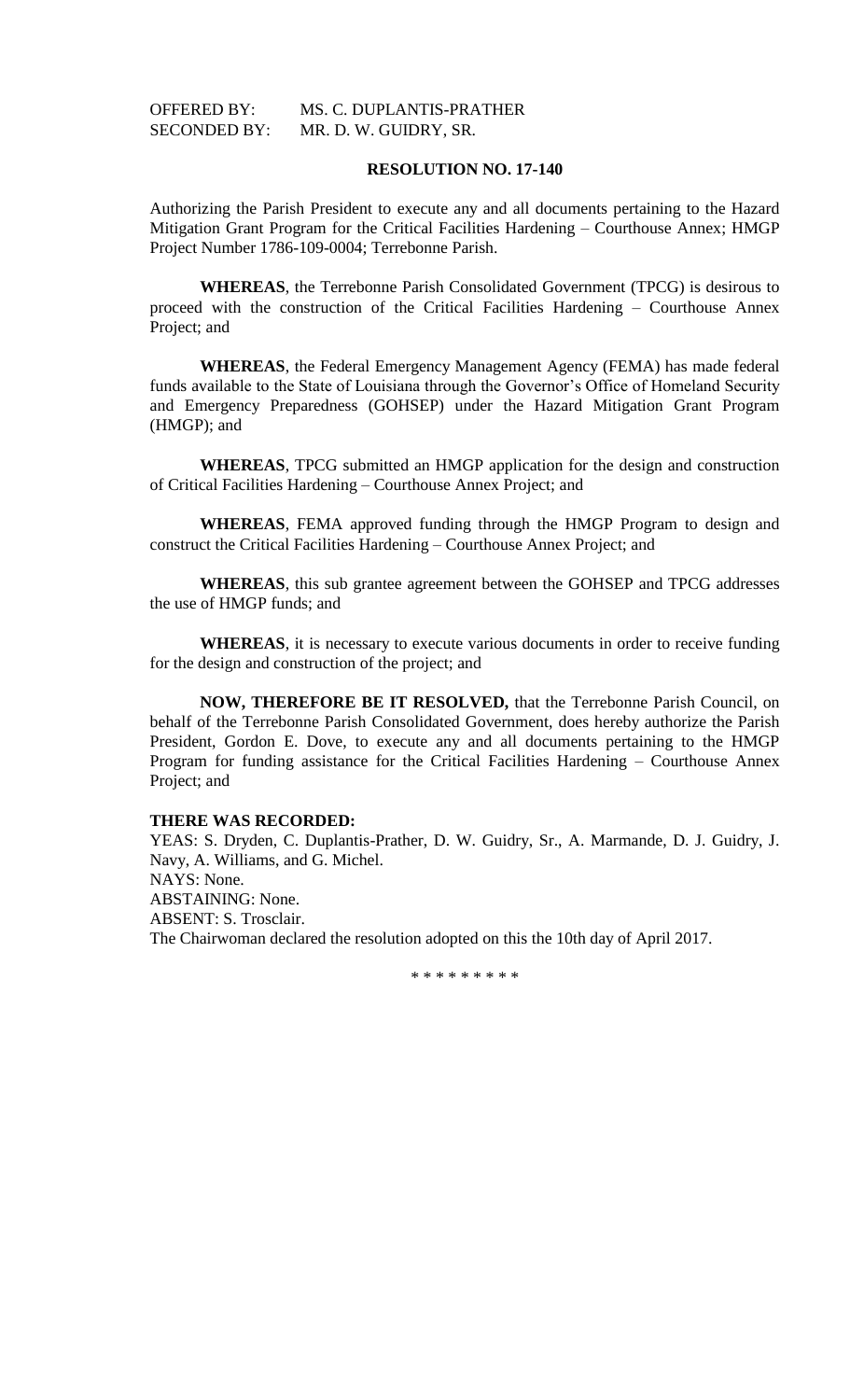# OFFERED BY: MS. C. DUPLANTIS-PRATHER SECONDED BY: MS. A. WILLIAMS

# **RESOLUTION NO. 17-141**

Authorizing the purchase of mitigation credits from the Three Ridge Farms, LLC and Terrebonne Parish Consolidated Government to mitigate a total of 1.6 acres of bottomland hardwoods for the Six Foot Ditch Levee Improvements Project identified as Project No. 15- LEV-27; and authorizing the purchasing of credits and acres of marsh for these services.

**WHEREAS**, the Terrebonne Parish Consolidated Government is desirous of making improvements to the Six Foot Ditch Levee, and

**WHEREAS**, because of unavoidable impacts of wetlands due to the construction of the Six Foot Ditch Improvements Project, the USACE requires a purchase of 1.6 acre credits from Three Ridge Farms, LLC for fresh/intermediate marsh impact, and

**WHEREAS**, TPCG is required to mitigate approximately 1.6 acres of bottomland hardwood from Upper Bayou Folse Mitigation Bank, and

**WHEREAS**, the credits and acres of marsh must be purchased before a permit can be issued to start work, and

**WHEREAS**, the Terrebonne Parish Consolidated Government agrees to pay \$96,000.00 to Three Ridge Farms, LLC for 1.6 acres of bottomland hardwoods, and

**NOW, THEREFORE BE IT RESOLVED** that the Terrebonne Parish Council, on behalf of the Terrebonne Parish Consolidated Government, does hereby authorize the execution of said contract in the amount of \$96,000.00 to Three Ridge Farms, LLC, and any and all paperwork necessary for mitigation for the Six Foot Ditch Levee Improvements Project, Parish Project No. 15-LEV-27; by Terrebonne Parish President Gordon Dove.

#### **THERE WAS RECORDED:**

YEAS: S. Dryden, C. Duplantis-Prather, D. W. Guidry, Sr., A. Marmande, D. J. Guidry, J. Navy, A. Williams, and G. Michel. NAYS: None. ABSTAINING: None. ABSENT: S. Trosclair. The Chairwoman declared the resolution adopted on this the 10th day of April 2017.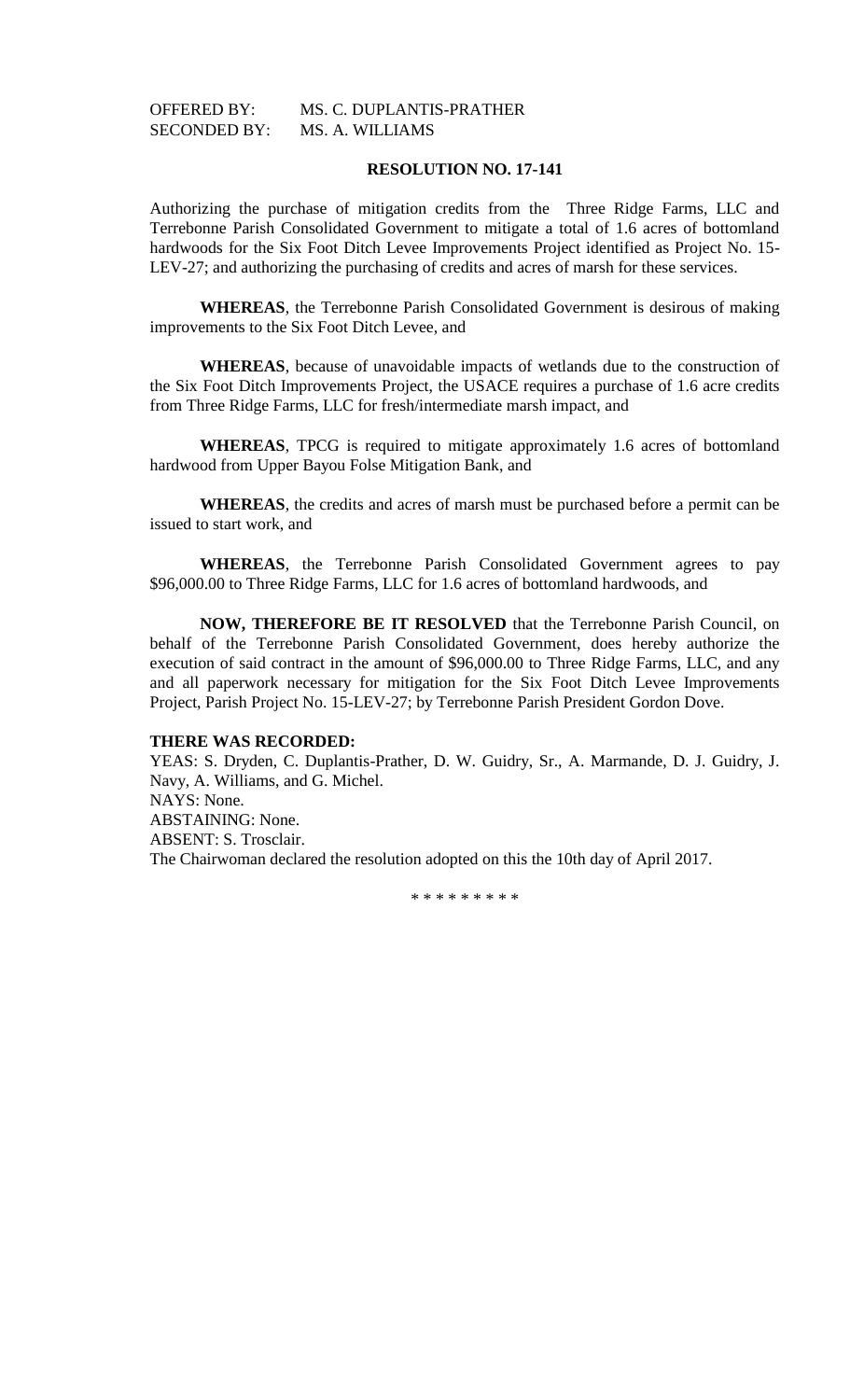OFFERED BY: MR. G. MICHEL SECONDED BY: MR. S. TROSCLAIR

# **RESOLUTION NO. 17-142**

Informing the Louisiana Department of Environmental Quality that the Terrebonne Parish Council, on behalf of the Terrebonne Parish Consolidated Government, reviewed the MWPP Environmental Audit Report and set forth the following actions necessary to maintain compliance with requirement contained in the LPDES permit.

## LPDES PERMIT NO. LA0040207 – NORTH WWTP

- a. Continue efforts to ensure that the treatment of plant effluent is in compliance with permit limits.
- b. Continue efforts to locate and correct sources of inflow and infiltration.
- c. Continue efforts to comply with requirements and investigate methods for beneficial use of bio-solids.
- d. Continue efforts to reduce and/or eliminate sources of overflow, bypass, or unpermitted discharge.
- e. Continue to monitor system users for non-compliance with Sewer Use Ordinance and initiate enforcement action, when required.

**NOW, THEREFORE BE IT RESOLVED**, by the Terrebonne Parish Council (Public Services Committee), on behalf of the Terrebonne Parish Consolidated Government, hereby informs the Louisiana Department of Environmental Quality that it has reviewed the Municipal Water Pollution Prevention Audit Report which is attached to this resolution and set forth actions necessary to maintain compliance with requirements of the LPDES permit.

#### **THERE WAS RECORDED:**

YEAS: S. Dryden, C. Duplantis-Prather, D. W. Guidry, Sr., A. Marmande, D. J. Guidry, S. Trosclair, J. Navy, A. Williams, and G. Michel. NAYS: None. ABSTAINING: None. ABSENT: None. The Chairwoman declared the resolution adopted on this the 10th day of April 2017.

\* \* \* \* \* \* \* \* \*

Mr. S. Trosclair moved, seconded by Ms. C. Duplantis-Prather, "THAT, there being no further business to come before the Public Services Committee, the meeting be adjourned."

The Chairman called for the vote on the motion offered by Mr. S. Trosclair. THERE WAS RECORDED: YEAS: S. Dryden, C. Duplantis-Prather, D. W. Guidry, Sr., A. Marmande, D. J.

Guidry, S. Trosclair, J. Navy, A. Williams and G. Michel.

NAYS: None.

ABSENT: None.

The Chairman declared the motion adopted and the meeting was adjourned at 6:38 p.m.

Alidore Marmande, Chairman

Tammy E. Triggs, Minute Clerk

Mr. A. Marmande moved, seconded by Mr. S. Trosclair, "THAT the Council accept and ratify the minutes of the Public Services Committee meeting held on 04/10/17."

The Chairman called for a vote on the motion offered by Mr. A. Marmande. THERE WAS RECORDED: YEAS: S. Dryden, C. Duplantis-Prather, D. W. Guidry, Sr., A. Marmande, D. J.

Guidry, S. Trosclair, J. Navy, A. Williams, and G. Michel.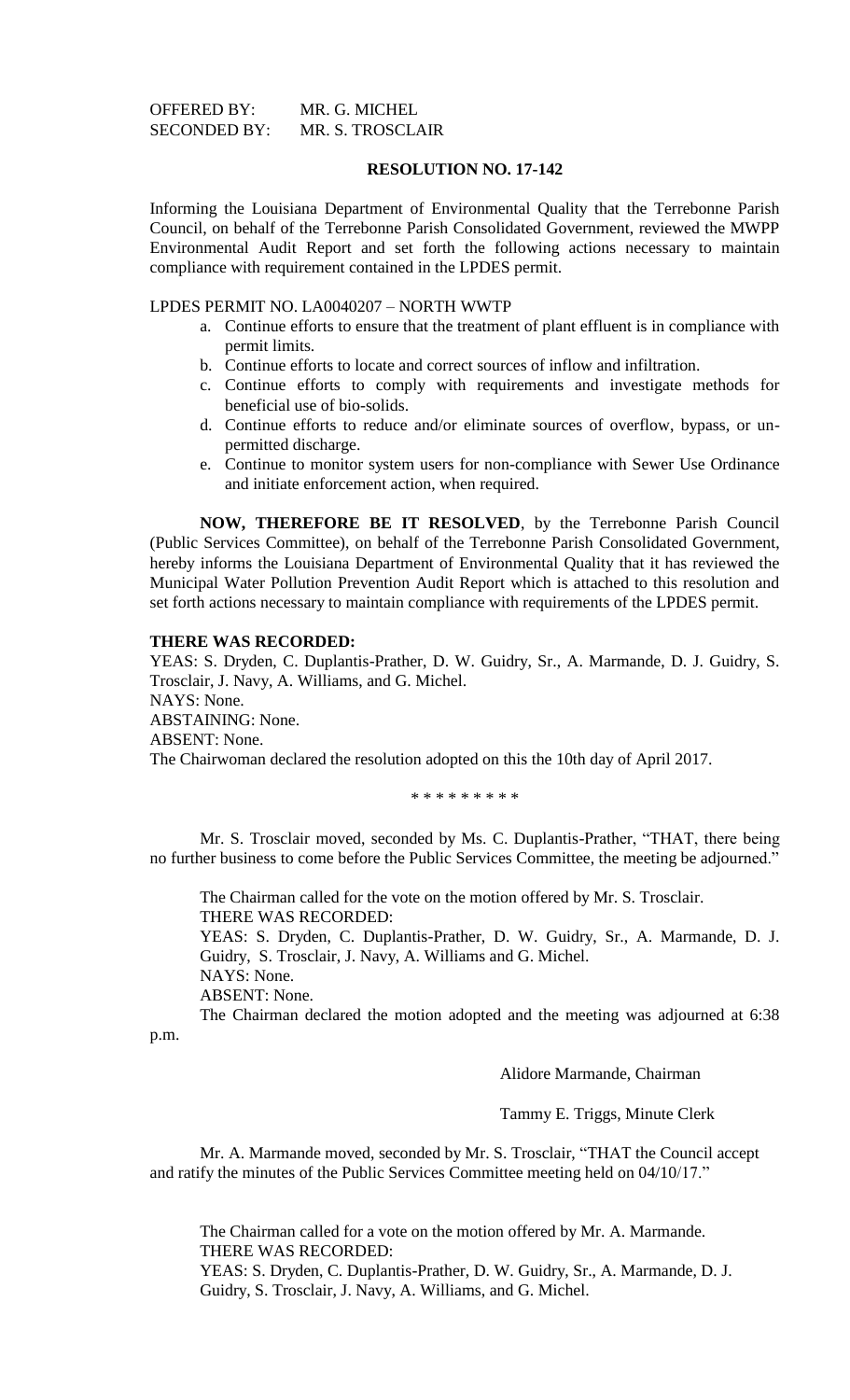NAYS: None. ABSENT: None. The Chairman declared the motion adopted.

The Chairman called for a report on the Community Development and Planning Committee meeting held on 04/10/17, whereupon the Committee Chairman, noting ratification of minutes calls a public hearing on April 26, 2017 at 6:30 p.m., rendered the following:

# **COMMUNITY DEVELOPMENT & PLANNING COMMITTEE**

# **APRIL 10, 2017**

The Chairman, Steve Trosclair, called the Community Development & Planning Committee meeting to order at 6:39 p.m. in the Terrebonne Parish Council Meeting Room with an Invocation offered by Committee member A. Marmande and the Pledge of Allegiance led by Committee member S. Dryden. Upon roll call, Committee Members recorded as present were: S. Dryden, C. Duplantis-Prather, D. W. Guidry, Sr., A. Marmande, D. J. Guidry, S. Trosclair, J. Navy, A. Williams and G. Michel. A quorum was declared present.

Mr. D. J. Guidry moved, seconded by Mr. A. Marmande, "THAT, the Community Development and Planning Committee rescind the Condemnation Order for 1139 Highway 55, owned by Thomas Ragas."

The Chairman called for the vote on the motion offered by Mr. D. J. Guidry. THERE WAS RECORDED: YEAS: D. W. Guidry, Sr., A. Marmande, D. J. Guidry, S. Trosclair, J. Navy, A. Williams and G. Michel. NAYS: None. ABSENT: S. Dryden. ABSTAINING: C. Duplantis-Prather. The Chairman declared the motion adopted.

OFFERED BY: MR. G. MICHEL SECONDED BY: MR. A. MARMANDE

## **RESOLUTION NO. 17-143**

A resolution to loan Disaster In-Fill Housing Program funds to Start Corporation in an amount not to exceed \$150,000.00 for the permanent financing of an affordable single family home located at 2601 K Street, Houma, Louisiana.

**WHEREAS,** Terrebonne Parish Consolidated Government has allocated 3,160,000.00 of its *Community Development Block Grant 2008 Disaster Recovery Supplemental Appropriation* for the specific purpose of revitalizing communities damaged by Hurricanes Gustav and/or Ike by eliminating the blight of vacant properties and increase the availability of affordable rental housing for low to moderate income persons that has been strained as a result of the storms, and

**WHEREAS**, Start Corporation, a qualified non-profit developer, is committed to developing affordable rental housing for low income and disabled citizens of Terrebonne, and

**WHEREAS**, Start Corporation has submitted a project proposal in the amount of \$150,000.00 to acquire and rehabilitate a single family home located at 2601 K Street, and

**WHEREAS**, after a thorough review of Start Corporation's project proposal by the Department of Housing and Human Services, it has been determined that the requirements to move forward with acquisition and rehabilitation have been met.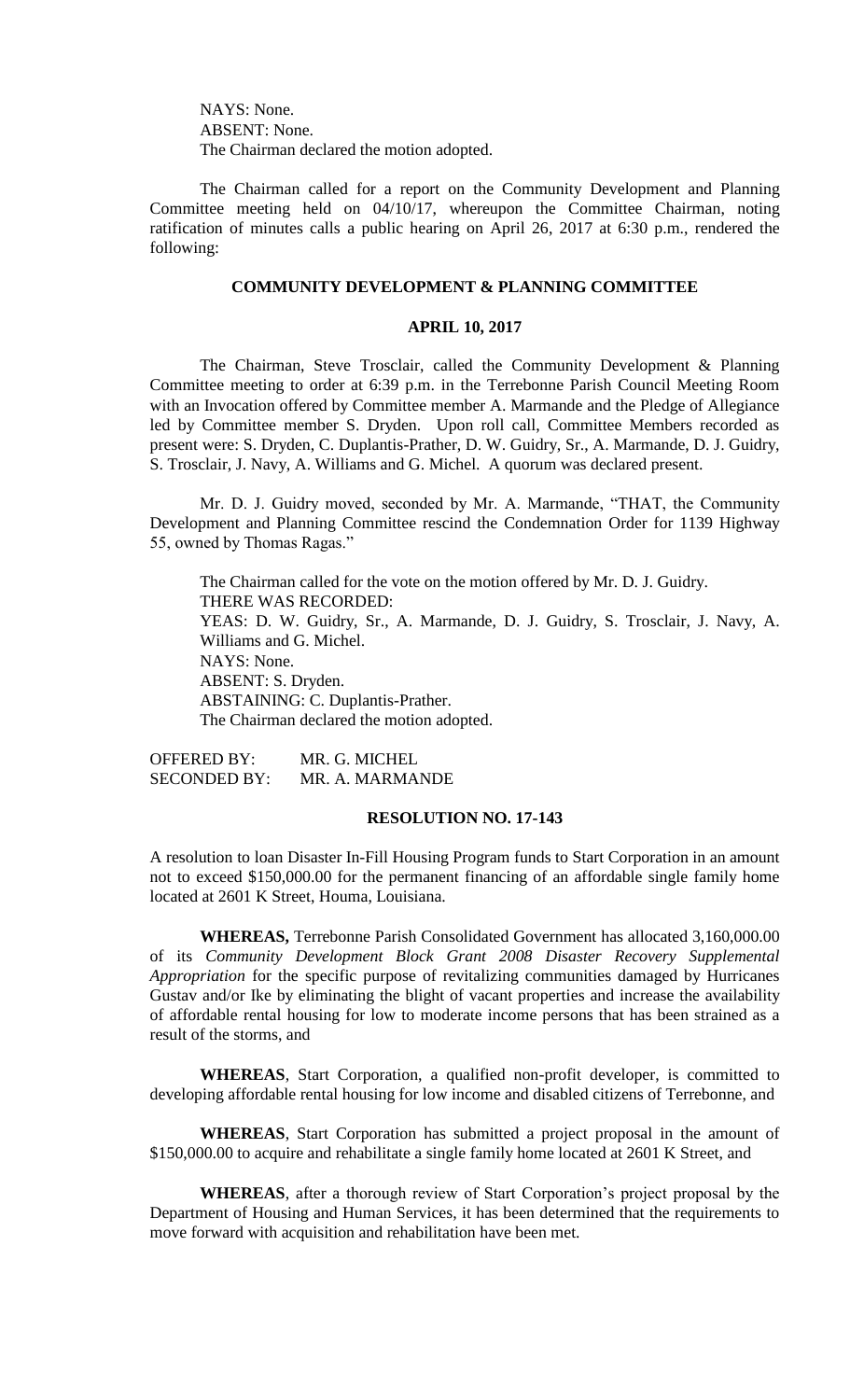**WHEREAS**, this loan is conditioned upon Start Corporation meeting all requirements set forth by the Louisiana Office of Community Development's Disaster Recovery Unit and the Terrebonne Parish Consolidated Government upon completion of work.

**NOW, THEREFORE BE IT RESOLVED**, that the Terrebonne Parish Council (Community Development and Planning Committee), on behalf of Terrebonne Parish Consolidated Government, and the Parish President, does hereby agree to conditionally loan Disaster In-Fill Housing Program funds in an amount not to exceed \$150,000.00 to Start Corporation, for the acquisition and rehabilitation on 2601 K Street, Houma Louisiana, and

**BE IT FURTHER RESOLVED**, that the Terrebonne Parish Council, on behalf of the Terrebonne Parish Consolidated Government, does, hereby authorize the Parish President to execute all agreements in this regard.

### **THERE WAS RECORDED:**

YEAS: C. Duplantis-Prather, D. W. Guidry, Sr., A. Marmande, D. J. Guidry, S. Trosclair, J. Navy, A. Williams, and G. Michel. NAYS: S. Dryden. ABSTAINING: None. ABSENT: None. The Chairwoman declared the resolution adopted on this the 10th day of April 2017.

**\* \* \* \* \* \* \* \* \***

OFFERED BY: MS. C. DUPLANTIS-PRATHER SECONDED BY: MR. A. MARMANDE

# **RESOLUTION NO. 17-145**

AUTHORIZING THE PARISH PRESIDENT TO EXECUTE THE APPROPRIATE CONTRACT BETWEEN TERREBONNE PARISH CONSOLIDATED GOVERNMENT AND PROVIDENCE ENGINEERING AND DESIGN, L.L.C FOR ENGINEERING PEER REVIEW FOR THE SAFE ROOM EAST.

**WHEREAS,** the Parish was awarded funding for the Safe Room East from the Federal Emergency Management Agency (FEMA) to protect 56 first responders and essential personnel during a storm event; and

**WHEREAS,** the FEMA guidelines in accordance with federal procurement requirements, any engineered design plans for a safe room serving greater than 50 people must be peer reviewed prior to implementation; and

**WHEREAS,** the Department of Planning and Zoning formally solicited statements of qualifications to provide peer review for engineered plans draw for the Safe Room East; and

**WHEREAS,** after reviewing and ranking the two (2) responses received, Providence Engineering and Design, L.L.C received the highest ranking based on set criteria;

**NOW, THEREFORE, BE IT RESOLVED** by the Terrebonne Parish Council, (Community Development and Planning Committee) on behalf of the Terrebonne Parish Consolidated Government, that the Parish President is hereby authorized to enter into the appropriate agreement with Providence Engineering and Design, L.L.C for to provide peer review for the engineered plans for the Safe Room East.

# **THERE WAS RECORDED:**

YEAS: C. Duplantis-Prather, D. W. Guidry, Sr., A. Marmande, D. J. Guidry, S. Trosclair, J. Navy, A. Williams, and G. Michel. NAYS: None. ABSTAINING: None. ABSENT: S. Dryden. The Chairwoman declared the resolution adopted on this the 10th day of April 2017.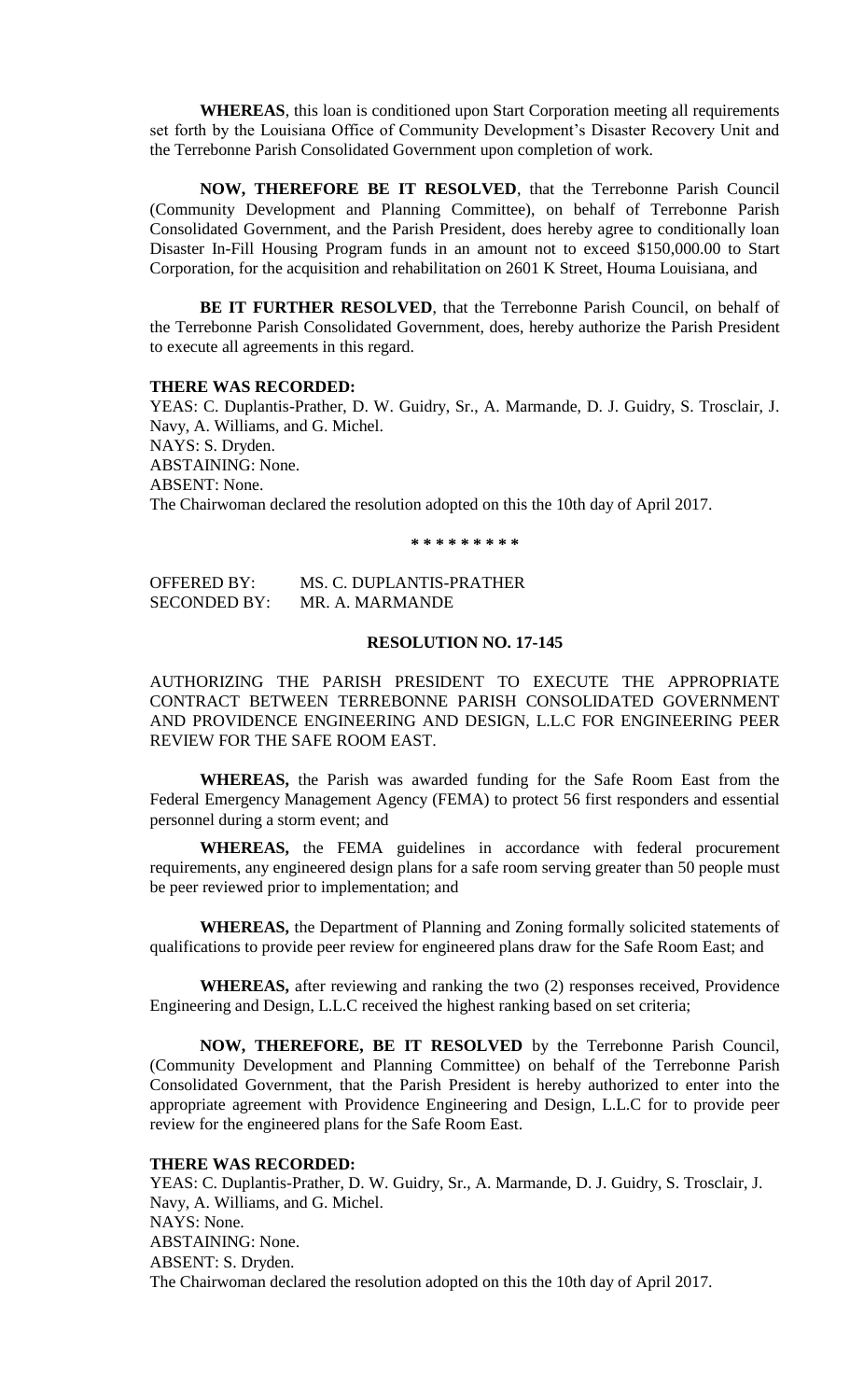**\* \* \* \* \* \* \* \* \***

OFFERED BY: MR. A. MARMANDE SECONDED BY: MS. A. WILLIAMS

# **RESOLUTION NO. 17-146**

AUTHORIZING THE PARISH PRESIDENT TO ENTER INTO A SUBGRANTEE AGREEMENT WITH THE GOVERNOR'S OFFICE OF HOMELAND SECURITY AND EMERGENCY PREPAREDNESS AND ANY OTHER AGREEMENTS NECESSARY TO IMPLEMENT THE TPCG GENERATOR PROJECT FOR THE GOVERNMENT TOWER.

**WHEREAS**, the Terrebonne Parish Consolidated Government wishes to provide redundant power for the Government Tower as the seat of government and a critical facility; and

**WHEREAS**, the Parish has been advised via letter dated March 1, 2017 from Governor's Office of Homeland Security and Emergency Preparedness (GOHSEP) that the generator has been funded under the GOHSEP Statewide Generator 5% Initiative program under the Hazard Mitigation Grant Program 1786-022-0002, Project #128 funded by the Federal Emergency Management Agency (FEMA) was approved by FEMA February 28, 2017; and

**WHEREAS,** the grant makes available \$712,500 in federal funds as follows:

| Federal Share (75%):        | \$712,500 |
|-----------------------------|-----------|
| Nonfederal Share (25%):     | \$237,500 |
| <b>Total Project Award:</b> | \$950,000 |

**WHEREAS,** GOHSEP is the grantee and Terrebonne Parish is the sub-grantee, which requires a sub-grantee agreement that is attached for review.

**NOW, THEREFORE BE IT RESOLVED** that the Terrebonne Parish Council does hereby authorize the Parish President Gordon E. Dove to enter into the sub-grantee agreement with GOHSEP for the Generator Project for the Government Tower and other agreements necessary for implementation.

### **THERE WAS RECORDED:**

YEAS: S. Dryden, C. Duplantis-Prather, D. W. Guidry, Sr., A. Marmande, D. J. Guidry, S. Trosclair, J. Navy, A. Williams, and G. Michel. NAYS: None. ABSTAINING: None. ABSENT: None. The Chairwoman declared the resolution adopted on this the 10th day of April 2017.

**\* \* \* \* \* \* \* \* \***

Ms. Peggy Lirette, a resident of Bourg, LA, addressed the Committee relative to an increase in flood insurance rates and zoning. Ms. Lirette explained that approximately a year ago when she paid her flood insurance policy she received a notice from her insurance carrier indicating that her policy had been cancelled and that she was rezoned and the policy was increasing from \$450.00 to \$2,000.00. She stated that she has had this particular policy for approximately 32 years and she has never had a problem before with flooding or with the coverage. Ms. Lirette further explained that increased flood insurance rates will cause financial hardship for new homeowners, seniors and widowers. She asked for help in decreasing flood insurance rates and clarification as it relates to zoning in flood prone areas.

Several Committee members asked whether or not the FEMA flood maps dictate the increase and/or decrease of flood insurance rates and whether or not FEMA acknowledges the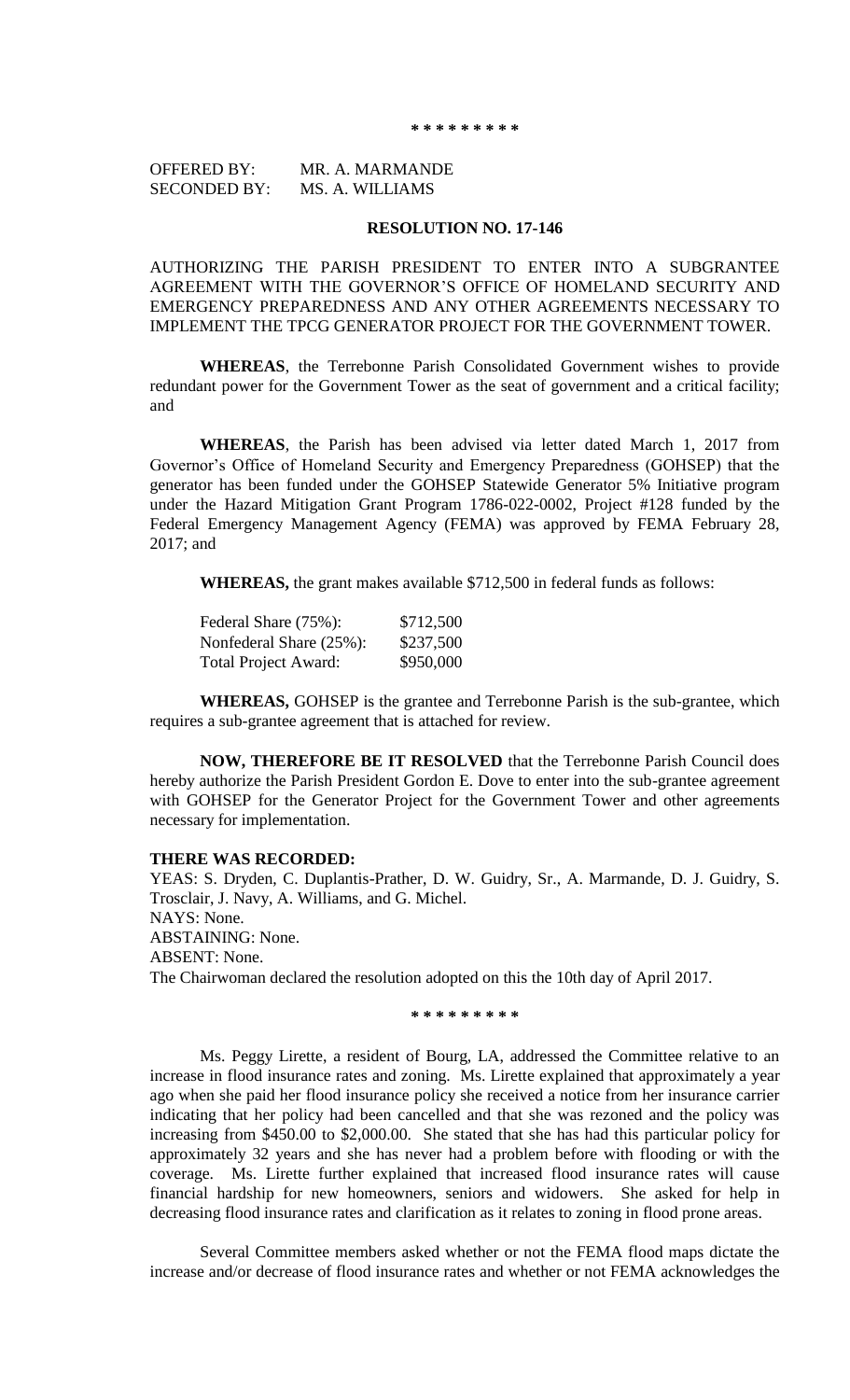flood protection mechanisms that Terrebonne Parish has put in place to stop flooding; stating that homeowners should make sure that their homes and/or properties are zoned correctly when purchasing and renewing flood insurance contracts.

Planning and Zoning Director C. Pulaski explained that there are some discretions as is relates to the FEMA flood maps and noted that Terrebonne Parish is still in the appeal process concerning this matter. He further explained that FEMA is currently taking into account all of the parish's levee so that they can be included when the reauthorization of the National Flood Insurance Program is implemented. Mr. Pulaski stated that if a resident feels that that their property and/or homes are zoned incorrectly, they can submit a letter of map revision to FEMA and have their property re-surveyed.

Parish President G. Dove explained that the increase in flood insurance rates is a federal matter, but Terrebonne Parish will do everything necessary to help residents with this matter; and noted that the Federal Government will recognize the Morganza to the Gulf Levee System which will have an impact on flood insurance rates.

OFFERED BY: MR. D. J. GUIDRY SECONDED BY: MR. J. NAVY

### **RESOLUTION NO. 17-147**

SUPPORTING AFFORDABLE, DEPENDABLE AND PREDICTABLE FLOOD INSURANCE RATES ADEQUATE TO REDUCE THE IMPACT OF FLOOD EVENTS ON TERREBONNE PARISH RESIDENTS BY AUTHORIZING THE PARISH PRESIDENT TO SUBMIT THIS RESOLUTION TO THE CONGRESSIONAL DELEGATION AND GOVERNMENT AGENCIES AS THEY CONSIDER THE REAUTHORIZATION OF THE NATIONAL FLOOD INSURANCE PROGRAM.

**WHEREAS,** flood insurance is critical to the resilience of Terrebonne Parish as a coastal parish that has withstood many presidentially declared disasters and flooding events and remains at risk of severe weather that will cause flood damages; and

**WHEREAS,** flood insurance has supported the reconstruction of Terrebonne after every event through the individual actions of the residents to get flood insurance coverage; and

**WHEREAS,** flood insurance is currently provided predominantly through the National Flood Insurance Program which will expire September 30, 2017; and

**WHEREAS**, there is an opportunity for Terrebonne Parish to influence the array of flood insurance products and rates to support affordable, dependable and predictable flood insurance rates adequate to reduce the impact of flood events on Terrebonne Parish residents and businesses; and

**WHEREAS,** this worthy objective may be met by authorizing the Parish President to submit this resolution and other materials as warranted to the congressional delegation and government agencies as they consider the reauthorization of the National Flood Insurance Program.

**NOW, THEREFORE, BE IT RESOLVED** by the Terrebonne Parish Council, (Community Development and Planning Committee) on behalf of the Terrebonne Parish Consolidated Government, that the Parish President is hereby authorized to provide this resolution and other materials to the congressional delegation and agencies as warranted to ensure that the National Flood Insurance Program will support our residents by:

1. Assuring that the Federal Emergency Management Agency (FEMA) produce and use up-to-date flood maps in flood insurance rate assessments.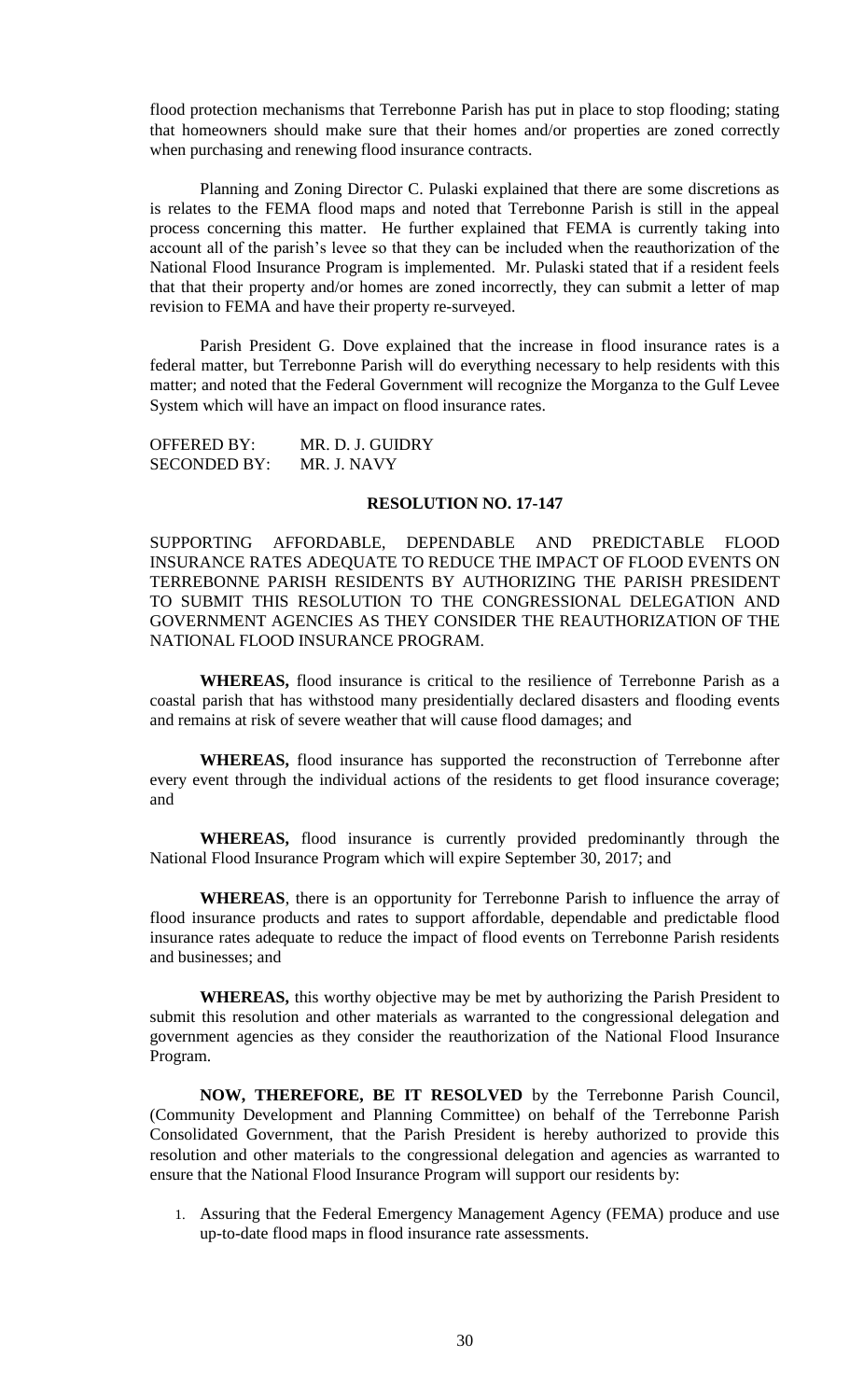- 2. Requiring that FEMA include local conditions including levees not certified by the U.S. Army Corp of Engineers, vegetation, raised roads and other barriers as part of risk assessment.
- 3. Supporting congressional action to fund FEMA to provide these mapping efforts including the LAMP process to best determine actual local risk for real accurate flood insurance rates.
- 4. Grandfathering in buildings that were built originally or elevated to the base flood elevation required at the time of that construction or elevation, even though that elevation is less than guidelines established since that time.
- 5. Defining "grandfathering" to include a cap of 5% on yearly rate increases based on the cost of living or evidence-based risk increase to the grandfathered original class.
- 6. Limiting all rate increases for post firm properties (unsubsidized) to cost of living or evidence-based increased risk provided to the public for comment, questions and answers.
- 7. Supporting affordability without relying on high deductibles that can contribute to a vicious cycle of loss for the poor.
- 8. Recognizing the differences between coastal and river communities by creating a new zone designation for coastal regions.
- 9. Ending the requirement that catastrophic loss years such as 500-year floods be included in cost calculations for insurance rates, which are not normally considered in actuarial calculations.
- 10. Ending the assignment of debt for congressional allocations for flood disasters to the NFIP.
- 11. Ensuring that NFIP Policy premiums and surcharges are retained by the NFIP to benefit policy holders and not supporting general FEMA administration or educational programs.
- 12. Requiring that the flood insurance purchase requirement for federally backed loans is prioritized to ensure compliance or fines if banks are not requiring this protection.
- 13. Ensuring the availability of affordable housing, by treating pre-firm structures rented yearly as the primary residences they are.
- 14. Offering flood insurance policies for residences above \$250,000 with corresponding increases in premiums as appropriate to the risk.
- 15. Reformulating the NFIP policy to mirror Law and Ordinance coverage under Homeowner Insurance allowing the owner to use the remainder of the flood policy coverage AND Increased Cost of Compliance benefit to meet codes required due to the covered loss.
- 16. Increasing Increased Cost of Compliance to greater than the \$30,000 increment with corresponding increases in the cost of the rider to enable elevation by individuals.

# **THERE WAS RECORDED:**

YEAS: S. Dryden, C. Duplantis-Prather, D. W. Guidry, Sr., A. Marmande, D. J. Guidry, S. Trosclair, J. Navy, A. Williams, and G. Michel.

NAYS: None.

ABSTAINING: None.

ABSENT: None.

The Chairwoman declared the resolution adopted on this the 10th day of April 2017.

**\* \* \* \* \* \* \* \* \***

Mr. J. Navy moved, seconded by Mr. S. Dryden, "THAT, the Community Development and Planning Committee introduce an ordinance that will amend the Parish Code that will serve to resolve conflicts and clarify authority between the Terrebonne Parish Consolidated Building Code Appendix A and the Terrebonne Parish Code and Charter in matters related to the responsibilities of building plan review and inspections in Terrebonne Parish and call a public hearing on April 26, 2017 at 6:30 p.m."

The Chairman called for the vote on the motion offered by Mr. J. Navy. THERE WAS RECORDED:

YEAS: S. Dryden, C. Duplantis-Prather, D. W. Guidry, Sr., A. Marmande, D. J. Guidry, S. Trosclair, J. Navy, A. Williams and G. Michel. NAYS: None.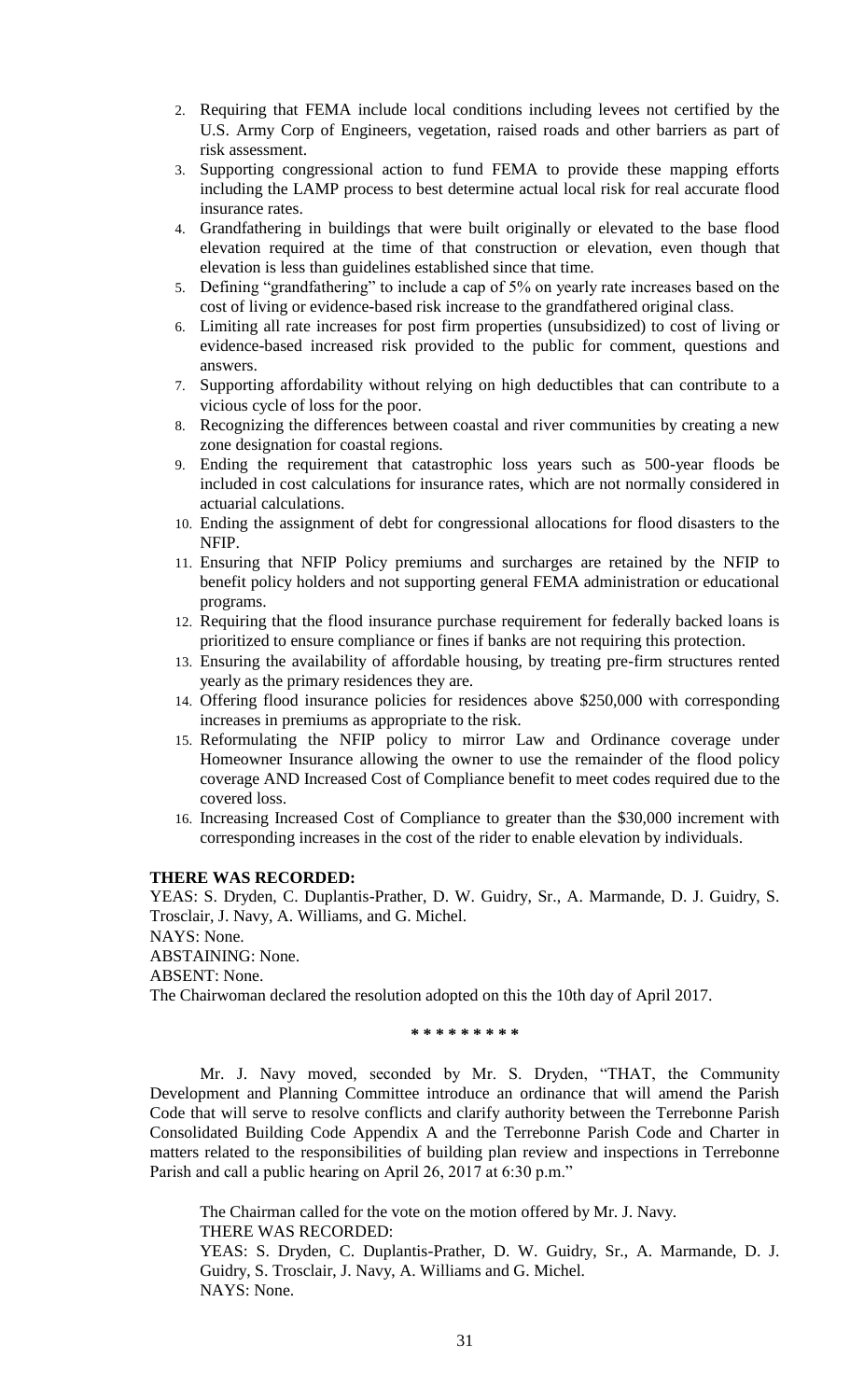ABSENT: None.

The Chairman declared the motion adopted.

Mr. J. Navy moved, seconded by Ms. A. Williams, "THAT, there being no further business to come before the Community Development & Planning Committee, the meeting be adjourned."

The Chairman called for the vote on the motion offered by Mr. J. Navy. THERE WAS RECORDED: YEAS: S. Dryden, C. Duplantis-Prather, D. W. Guidry, Sr., A. Marmande, D. J. Guidry, S. Trosclair, J. Navy, A. Williams and G. Michel. NAYS: None. ABSENT: None. The Chairman declared the motion adopted and the meeting was adjourned at 7:13 p.

m.

Steve Trosclair, Chairman

Tammy E. Triggs, Minute Clerk

Mr. S. Trosclair moved, seconded by Mr. J. Navy, "THAT the Council accept and ratify the minutes of the Community Development and Planning meeting held on 04/10/17."

The Chairman called for a vote on the motion offered by Mr. S. Trosclair. THERE WAS RECORDED: YEAS: S. Dryden, C. Duplantis-Prather, D. W. Guidry, Sr., A. Marmande, D. J. Guidry, S. Trosclair, J. Navy, A. Williams, and G. Michel. NAYS: None. ABSENT: None. The Chairman declared the motion adopted.

The Chairman called for a report on the Budget and Finance Committee meeting held on 04/10/17, whereupon the Committee Chairwoman, noting ratification of minutes calls public hearings on April 26, 2017 at 6:30 p.m., rendered the following:

# **BUDGET & FINANCE COMMITTEE**

# **APRIL 10, 2017**

The Chairwoman, Arlanda Williams, called the Budget & Finance Committee meeting to order at 5:31 p.m. in the Terrebonne Parish Council Meeting Room with an Invocation offered by Committee member J. Navy and the Pledge of Allegiance led by Committee member C. Duplantis-Prather. Upon roll call, Committee Members recorded as present were: S. Dryden, C. Duplantis-Prather, D. W. Guidry, Sr., A, Marmande, D. J. Guidry, S. Trosclair, J. Navy, A. Williams and G. Michel. A quorum was declared present.

| OFFERED BY:         | MR. D. J. GUIDRY |
|---------------------|------------------|
| <b>SECONDED BY:</b> | MR. S. TROSCLAIR |

# **RESOLUTION NO. 17-112**

**WHEREAS**, on August 10, 2016 the Terrebonne Parish Council adopted Ordinance No. 8757 declaring the following described property adjudicated to the Terrebonne Parish Consolidated Government, with an owner of record as David Jude and Dana Daigle, as surplus:

LOT 6 BLOCK 9 PHASE III ASHLAND NORTH SUBD. (Parcel # 49278) (128 Garth Drive), and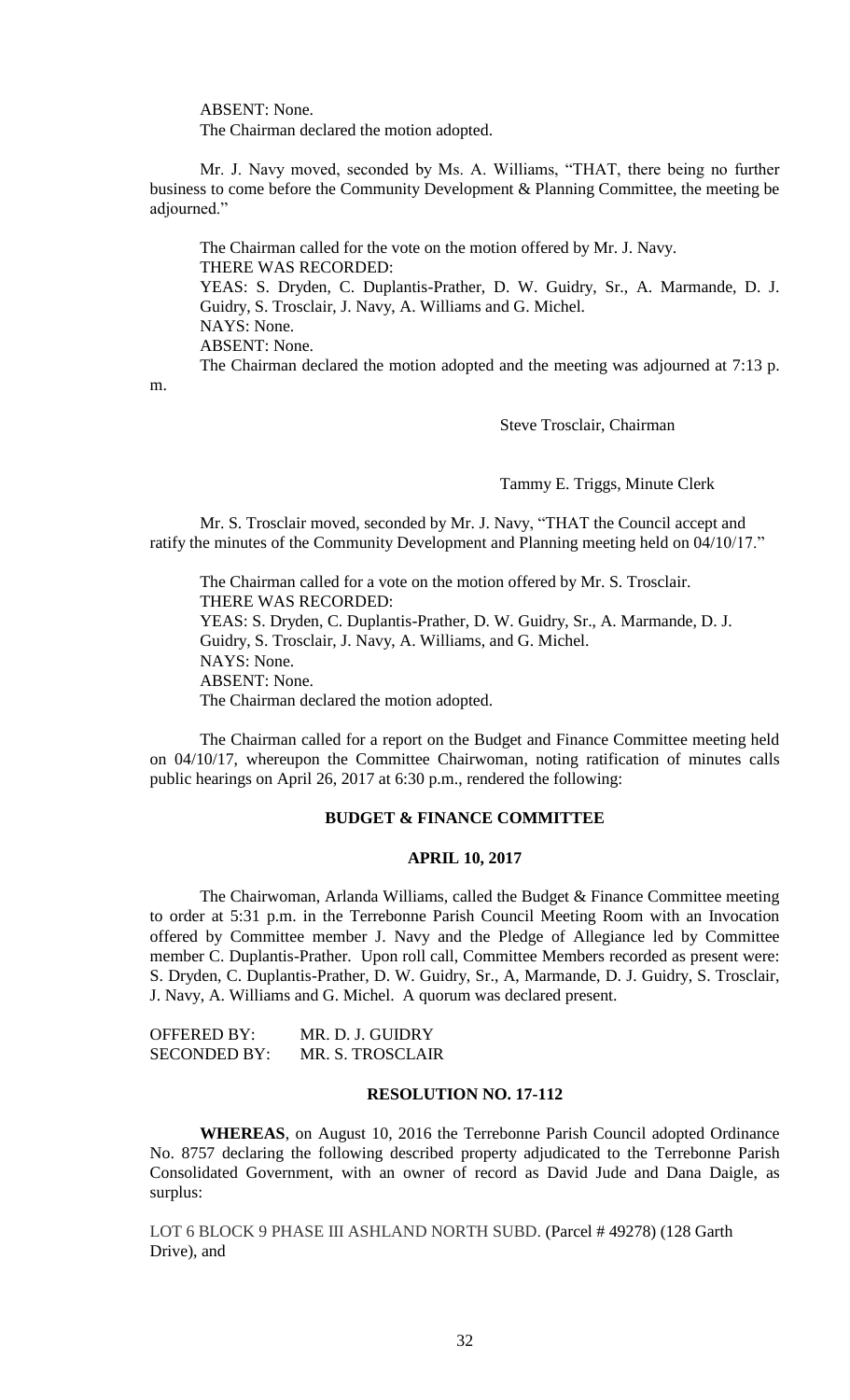**WHEREAS,** on March 3, 2017 bids were received electronically via Central Auction House by the Terrebonne Parish Consolidated Government for Bid No. 16-S/P-76 (Re-Bid) Surplus Sale of Adjudicated Property Located at 128 Garth Drive (100%) (Parcel# 49278), and

**WHEREAS**, after careful review by Parish Administration it has been determined that the highest bid received is that of Lance Hemphill in the amount of Four Thousand Fifty Dollars (\$4,050.00) plus the 5% website transaction fee of Two Hundred Two Dollars and Fifty Cents (\$202.50) for a total of Four Thousand Two Hundred Fifty-Two Dollars and Fifty Cents (\$4,252.50) and that the bid should be accepted as per attached bid forms and pursuant to all the terms and conditions as stated in Ordinance 8757, and

**WHEREAS,** the Parish Administration has recommended the acceptance of the aforementioned bid for Bid No. 16-S/P-76 (Re-Bid) Surplus Sale of Adjudicated Property Located at 128 Garth Drive (100%) (Parcel# 49278) as described in attached hereto and made a part hereof.

**NOW, THEREFORE BE IT RESOLVED** by Terrebonne Parish Council (Budget and Finance Committee), on behalf of the Terrebonne Parish Consolidated Government, that the recommendation of the Parish Administration is approved and the bid of Lance Hemphill is accepted as per attached bid forms and pursuant to all the terms and conditions as stated in Ordinance 8757.

### **THERE WAS RECORDED:**

YEAS: S. Dryden, C. Duplantis-Prather, D. W. Guidry, Sr., A. Marmande, D. J. Guidry, S. Trosclair, J. Navy, A. Williams, and G. Michel. NAYS: None. ABSTAINING: None. ABSENT: None. The Chairwoman declared the resolution adopted on this the 10th day of April 2017.

\* \* \* \* \* \* \* \* \*

| <b>OFFERED BY:</b>  | MR. D. J. GUIDRY |
|---------------------|------------------|
| <b>SECONDED BY:</b> | MR. S. TROSCLAIR |

# **RESOLUTION NO. 17-113**

**WHEREAS,** on September 9, 2015 the Terrebonne Parish Council adopted Ordinance No. 8636 declaring the following described property adjudicated to the Terrebonne Parish Consolidated Government, with an owner of record as Jack Lyons, as surplus:

LOT 11 BLOCK 5 ADDEN. 3 MEDWARD SUBD. CB 2299/372., (Parcel # 35080) (306 Clinton Street), and

**WHEREAS,** on March 3, 2017 bids were received electronically via Central Auction House by the Terrebonne Parish Consolidated Government for Bid No. 15-S/P-58(X) (Re-Bid) Surplus Sale of Adjudicated Property Located at 306 Clinton Street (100%) (Parcel# 35080), and

**WHEREAS**, after careful review by Parish Administration it has been determined that the highest bid received is that of Brenda Lyons in the amount of Two Thousand Five Hundred Dollars (\$2,500.00) plus the 5% website transaction fee of One Hundred Twenty-Five Dollars (\$125.00) for a total of Two Thousand Six Hundred Twenty-Five Dollars (\$2,625.00) and that the bid should be accepted as per attached bid forms and pursuant to all the terms and conditions as stated in Ordinance 8636, and

**WHEREAS**, the Parish Administration has recommended the acceptance of the aforementioned bid for Bid No. 15-S/P-58(X) (Re-Bid) Surplus Sale of Adjudicated Property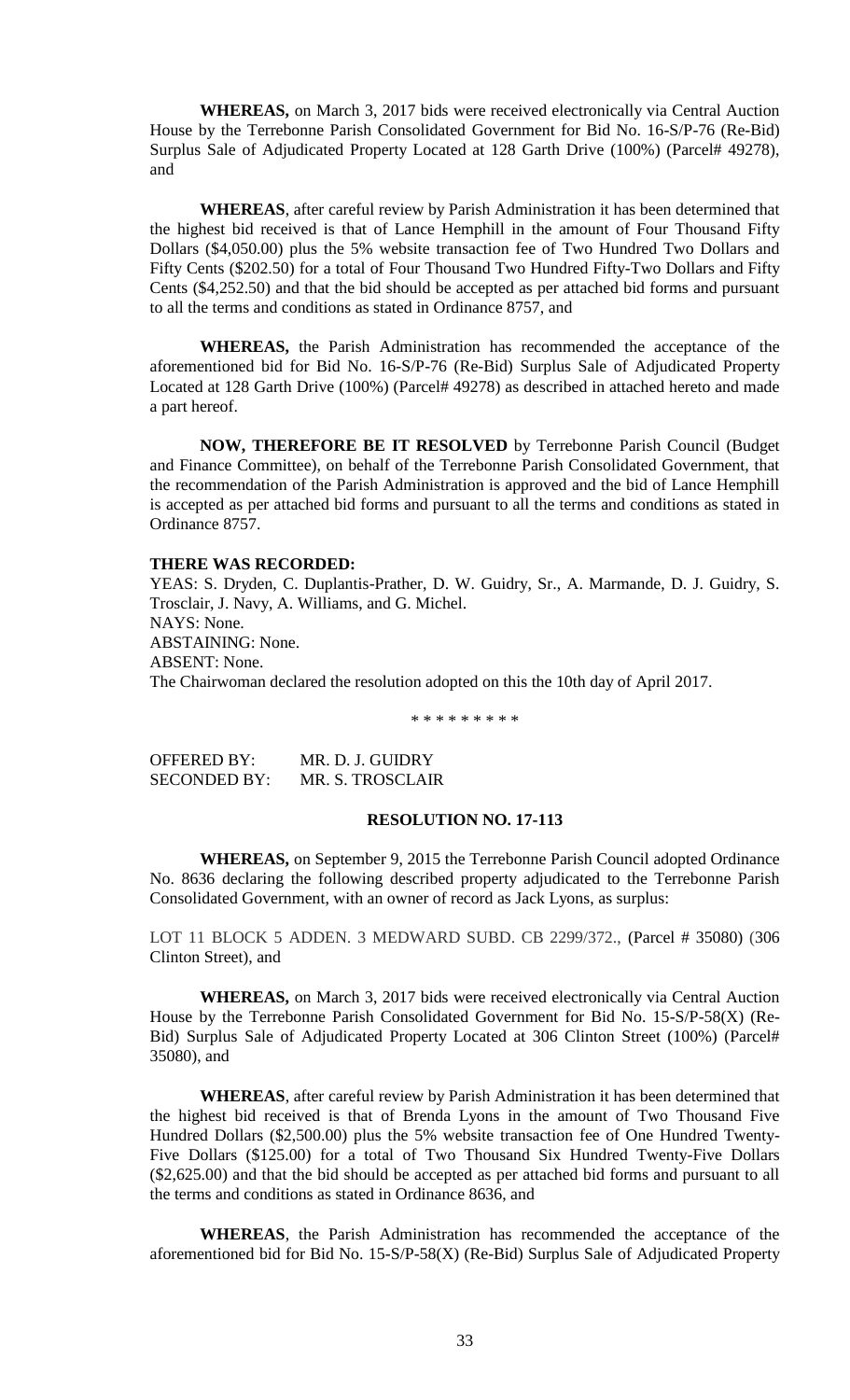Located at 306 Clinton Street (100%) (Parcel# 35080) as described in attached hereto and made a part hereof.

**NOW, THEREFORE BE IT RESOLVED** by Terrebonne Parish Council (Budget and Finance Committee), on behalf of the Terrebonne Parish Consolidated Government, that the recommendation of the Parish Administration is approved and the bid of Brenda Lyons is accepted as per attached bid forms and pursuant to all the terms and conditions as stated in Ordinance 8636.

## **THERE WAS RECORDED:**

YEAS: S. Dryden, C. Duplantis-Prather, D. W. Guidry, Sr., A. Marmande, D. J. Guidry, S. Trosclair, J. Navy, A. Williams, and G. Michel. NAYS: None. ABSTAINING: None. ABSENT: None. The Chairwoman declared the resolution adopted on this the 10th day of April 2017.

\* \* \* \* \* \* \* \* \*

OFFERED BY: MR. D. J. GUIDRY SECONDED BY: MR. S. DRYDEN

## **RESOLUTION NO. 17-114**

**WHEREAS**, on September 9, 2015 the Terrebonne Parish Council adopted Ordinance No. 8637 declaring the following described property adjudicated to the Terrebonne Parish Consolidated Government, with an owner of record as Jack Lyons, as surplus:

LOT 12 BLOCK 5 ADDEN. 3 MEDWARD SUBD. CB 2293/641. (Parcel# 54098) (Lot 12 Blk. 5 Stella Street), and

**WHEREAS,** on March 3, 2017 bids were received electronically via Central Auction House by the Terrebonne Parish Consolidated Government for Bid No. 15-S/P-58(R) (Re-Bid) Surplus Sale of Adjudicated Property Located at Lot 12, Blk. 5 Stella Street (100%) (Parcel# 54098), and

**WHEREAS**, after careful review by Parish Administration it has been determined that the highest bid received is that of Brenda Lyons in the amount of Two Thousand One Hundred Sixty-Six Dollars and Sixty-Seven Cents (\$2,166.67) plus the 5% website transaction fee of One Hundred Eight Dollars and Thirty-Three Cents (\$108.33) for a total of Two Thousand Two Hundred Seventy-Five Dollars \$2,275.00) and that the bid should be accepted as per attached bid forms and pursuant to all the terms and conditions as stated in Ordinance 8637, and

**WHEREAS**, the Parish Administration has recommended the acceptance of the aforementioned bid for Bid No. 15-S/P-58(R) (Re-Bid) Surplus Sale of Adjudicated Property Located at Lot 12 Blk. 5 Stella Street (100%) (Parcel# 54098) as described in attached hereto and made a part hereof.

**NOW, THEREFORE BE IT RESOLVED** by Terrebonne Parish Council (Budget and Finance Committee), on behalf of the Terrebonne Parish Consolidated Government, that the recommendation of the Parish Administration is approved and the bid of Brenda Lyons is accepted as per attached bid forms and pursuant to all the terms and conditions as stated in Ordinance 8637.

#### **THERE WAS RECORDED:**

YEAS: S. Dryden, C. Duplantis-Prather, D. W. Guidry, Sr., A. Marmande, D. J. Guidry, S. Trosclair, J. Navy, A. Williams, and G. Michel. NAYS: None. ABSTAINING: None.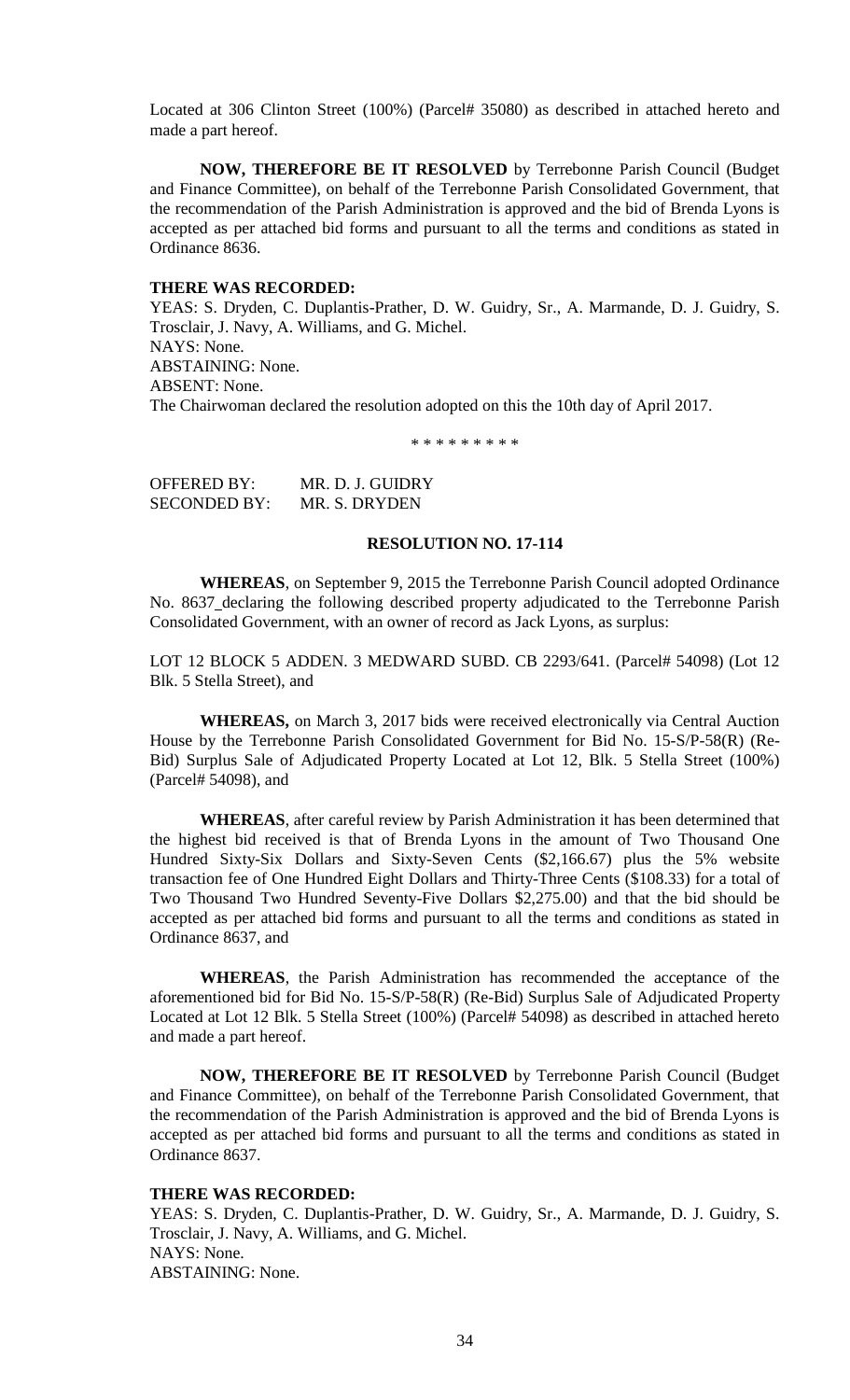ABSENT: None. The Chairwoman declared the resolution adopted on this the 10th day of April 2017.

\* \* \* \* \* \* \* \* \*

OFFERED BY: MR. A. MARMANDE SECONDED BY: MR. S. TROSCLAIR

# **RESOLUTION NO. 17-115**

**WHEREAS,** on August 10, 2016 the Terrebonne Parish Council adopted Ordinance No. 8757 declaring the following described property adjudicated to the Terrebonne Parish Consolidated Government, with an owner of record as Cecil D. Hunt (Estate), as surplus:

ON THE RIGHT DESCENDING BANK OF BAYOU GRAND CAILLOU (ON BATTURE SIDE). TRACT OF LAND MEASURING 50' FRONT ON EAST SIDE OF PUBLIC ROAD BY DEPTH 200'. BOUNDED NORTH BY WILSON BOURG OR ASSIGNS BOUNDED SOUTH AND EAST BY OTHER PROPERTY OF MERTEL MAYFIELD OR ASSIGNS. CB 2339/404. (Parcel # 27496) (6841 Shrimpers Row), and

**WHEREAS,** on March 3, 2017 bids were received electronically via Central Auction House by the Terrebonne Parish Consolidated Government for Bid No. 16-S/P-74 (Re-Bid) Surplus Sale of Adjudicated Property Located at 6841 Shrimper's Row (100%) (Parcel# 27496), and

**WHEREAS,** after careful review by Parish Administration it has been determined that the highest bid received is that of John Moser in the amount of Five Thousand Six Hundred Dollars (\$5,600.00) plus the 5% website transaction fee of Two Hundred Eighty Dollars (\$280.00) for a total of Five Thousand Eight Hundred Eighty Dollars (\$5,880.00) and that the bid should be accepted as per attached bid forms and pursuant to all the terms and conditions as stated in Ordinance 8757, and

**WHEREAS**, the Parish Administration has recommended the acceptance of the aforementioned bid for Bid No. 16-S/P-74 (Re-Bid) Surplus Sale of Adjudicated Property Located at 6841 Shrimper's Row (100%) (Parcel# 27496) as described in attached hereto and made a part hereof.

**NOW, THEREFORE BE IT RESOLVED** by Terrebonne Parish Council (Budget and Finance Committee), on behalf of the Terrebonne Parish Consolidated Government, that the recommendation of the Parish Administration is approved and the bid of John Moser is accepted as per attached bid forms and pursuant to all the terms and conditions as stated in Ordinance 8757.

## **THERE WAS RECORDED:**

YEAS: S. Dryden, C. Duplantis-Prather, D. W. Guidry, Sr., A. Marmande, D. J. Guidry, S. Trosclair, J. Navy, A. Williams, and G. Michel. NAYS: None. ABSTAINING: None. ABSENT: None. The Chairwoman declared the resolution adopted on this the 10th day of April 2017.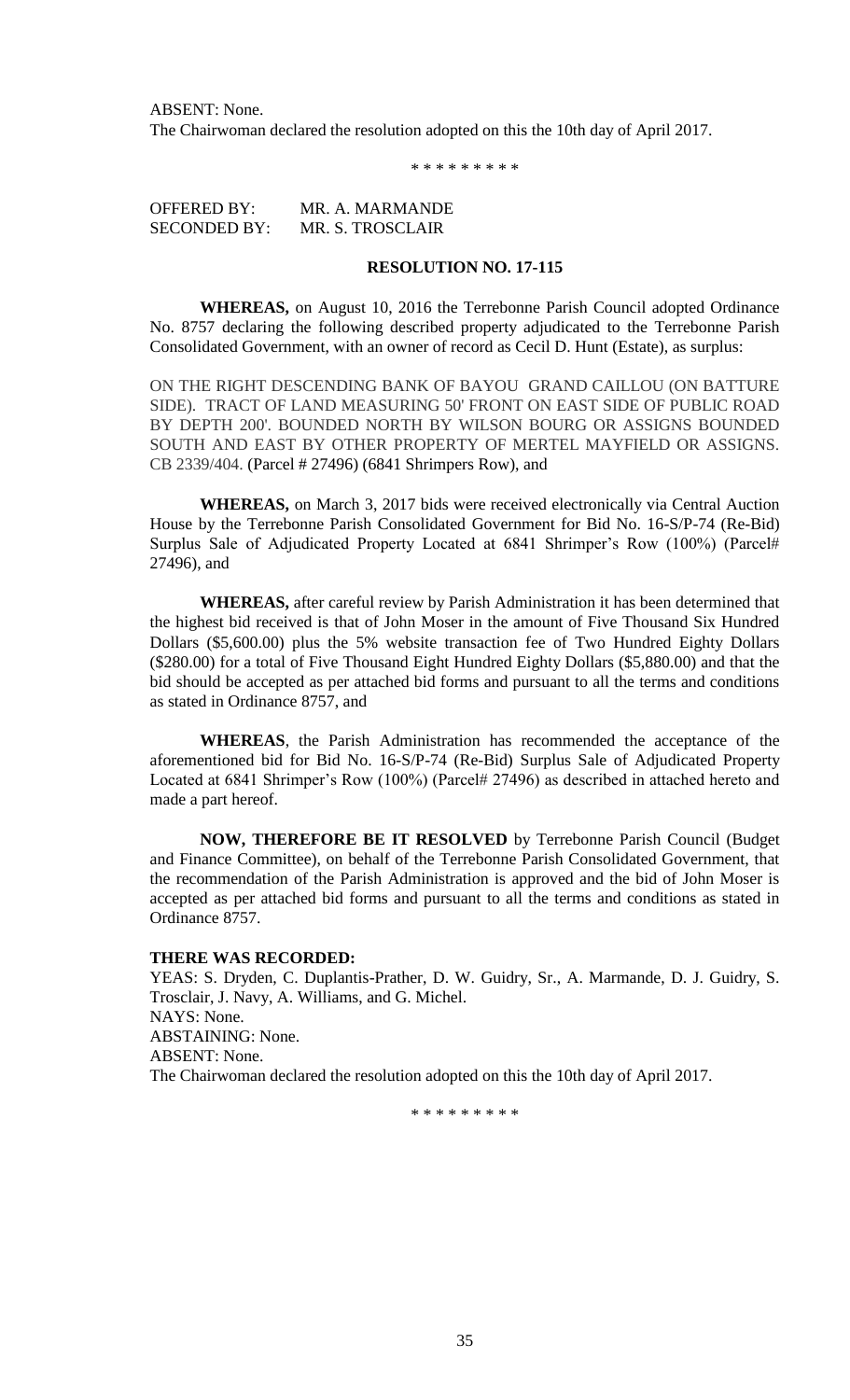| <b>OFFERED BY:</b>  | MR. A. MARMANDE  |
|---------------------|------------------|
| <b>SECONDED BY:</b> | MR. D. J. GUIDRY |

**WHEREAS**, on August 10, 2016 the Terrebonne Parish Council adopted Ordinance No. 8757 declaring the following described property adjudicated to the Terrebonne Parish Consolidated Government, with an owner of record as Noah Paul Ordoyne, as surplus:

LOT 7 BLOCK 1 A.J. AUTHEMENT SUBD. #2. CB 2339/407. (Parcel # 28173) (129 Marjorie Street), and

**WHEREAS,** on March 3, 2017 bids were received electronically via Central Auction House by the Terrebonne Parish Consolidated Government for Bid No. 16-S/P-75 (Re-Bid)) Surplus Sale of Adjudicated Property Located at 129 Marjorie Street (100%) (Parcel# 28173), and

**WHEREAS,** after careful review by Parish Administration it has been determined that the highest bid received is that of Bon Amis Investment, LLC, Willis Trosclair, in the amount of Nine Hundred Thirty-Three Dollars and Thirty-Four Cents (\$933.34) plus the 5% website transaction fee of Forty-Six Dollars and Sixty-Six Cents (\$46.66) for a total of Nine Hundred Eighty Dollars (\$980.00) and that the bid should be accepted as per attached bid forms and pursuant to all the terms and conditions as stated in Ordinance 8757, and

**WHEREAS**, the Parish Administration has recommended the acceptance of the aforementioned bid for Bid No. 16-S/P-75 (Re-Bid) Surplus Sale of Adjudicated Property Located at 129 Marjorie Street (100%) (Parcel# 28173) as described in attached hereto and made a part hereof.

**NOW, THEREFORE BE IT RESOLVED** by Terrebonne Parish Council (Budget and Finance Committee), on behalf of the Terrebonne Parish Consolidated Government, that the recommendation of the Parish Administration is approved and the bid of Bon Amis Investment, LLC, Willis Trosclair is accepted as per attached bid forms and pursuant to all the terms and conditions as stated in Ordinance 8757.

#### **THERE WAS RECORDED:**

YEAS: S. Dryden, C. Duplantis-Prather, D. W. Guidry, Sr., A. Marmande, D. J. Guidry, S. Trosclair, J. Navy, A. Williams, and G. Michel. NAYS: None. ABSTAINING: None. ABSENT: None. The Chairwoman declared the resolution adopted on this the 10th day of April 2017.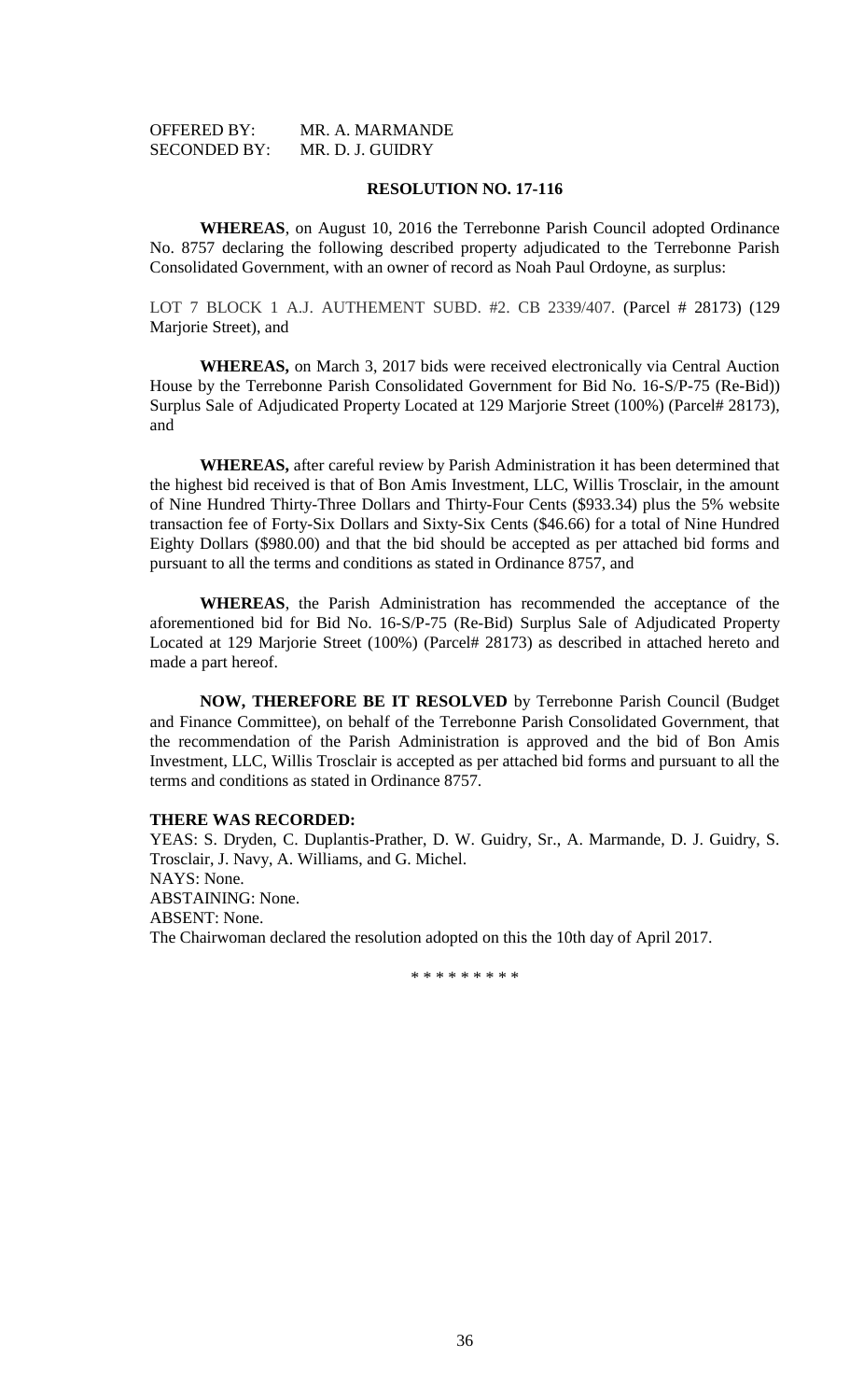OFFERED BY: MR. A. MARMANDE SECONDED BY: MR. S. DRYDEN

# **RESOLUTION NO. 17-117**

**WHEREAS,** on August 10, 2016 the Terrebonne Parish Council adopted Ordinance No. 8757 declaring the following described property adjudicated to the Terrebonne Parish Consolidated Government, with an owner of record as Christopher Glen and Kimberly Parfait, as surplus:

LOT 36 BLOCK 2 ADDEN. 1 A.J. AUTHEMENT SUBD. #2. CB 2339/410. (Parcel # 27975) (163 Orange Street), and

**WHEREAS,** on March 3, 2017 bids were received electronically via Central Auction House by the Terrebonne Parish Consolidated Government for Bid No. 16-S/P-72 (Re-Bid) Surplus Sale of Adjudicated Property Located at 163 Orange Street (100%) (Parcel# 27975), and

**WHEREAS**, after careful review by Parish Administration it has been determined that the highest bid received is that of Bon Amis Investment, LLC, Willis Trosclair in the amount of Nine Hundred Thirty-Three Dollars and Thirty-Four Cents (\$933.34) plus the 5% website transaction fee of Forty-Six Dollars and Sixty-Six Cents (\$46.66) for a total of Nine Hundred Eighty Dollars (\$980.00) and that the bid should be accepted as per attached bid forms and pursuant to all the terms and conditions as stated in Ordinance 8757, and

**WHEREAS,** the Parish Administration has recommended the acceptance of the aforementioned bid for Bid No. 16-S/P-72 (Re-Bid) Surplus Sale of Adjudicated Property Located at 163 Orange Street (100%) (Parcel# 27975) as described in attached hereto and made a part hereof.

**NOW, THEREFORE BE IT RESOLVED** by Terrebonne Parish Council (Budget and Finance Committee), on behalf of the Terrebonne Parish Consolidated Government, that the recommendation of the Parish Administration is approved and the bid of Bon Amis Investment, LLC, Willis Trosclair is accepted as per attached bid forms and pursuant to all the terms and conditions as stated in Ordinance 8757.

## **THERE WAS RECORDED:**

YEAS: S. Dryden, C. Duplantis-Prather, D. W. Guidry, Sr., A. Marmande, D. J. Guidry, S. Trosclair, J. Navy, A. Williams, and G. Michel. NAYS: None. ABSTAINING: None. ABSENT: None. The Chairwoman declared the resolution adopted on this the 10th day of April 2017.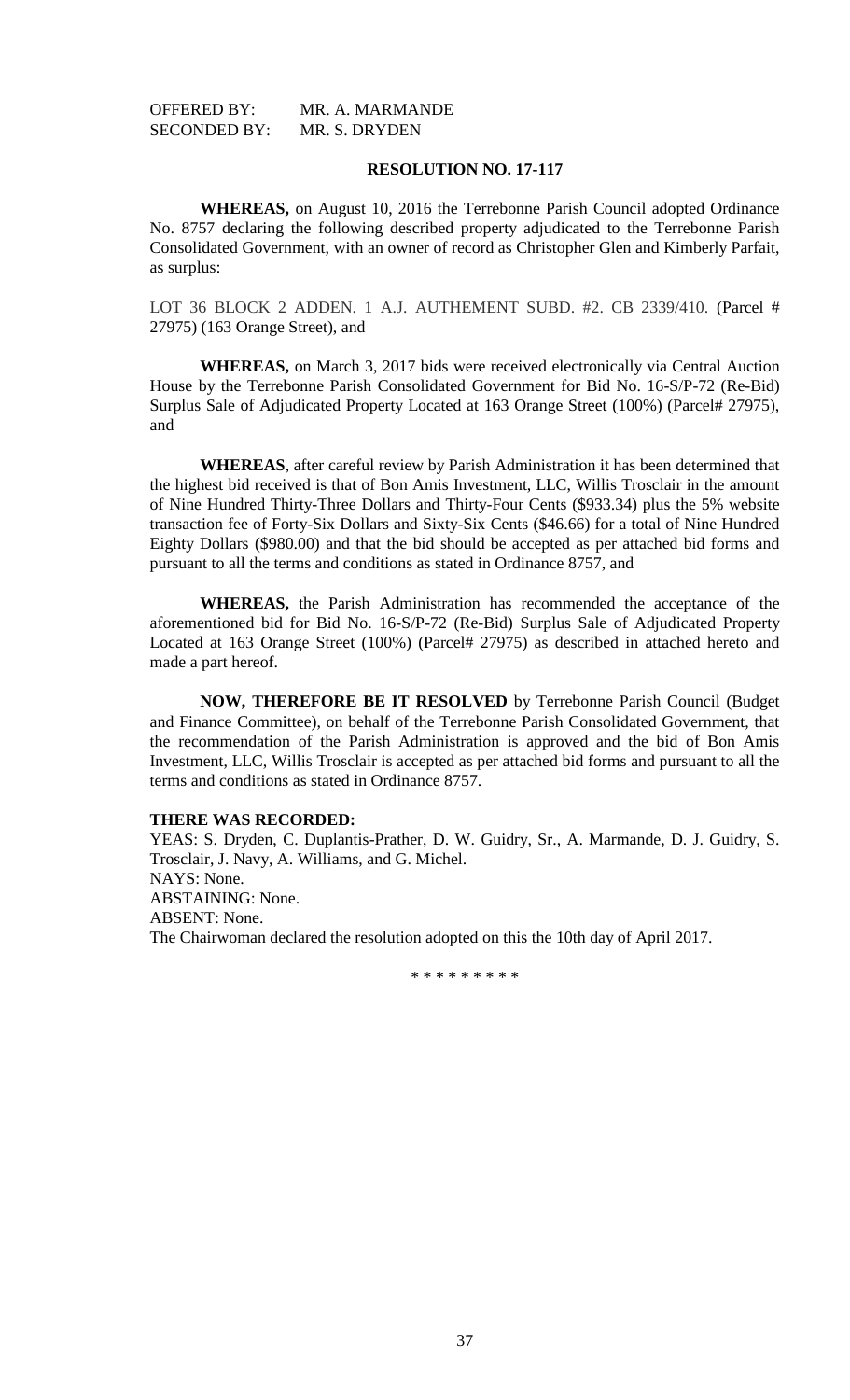| <b>OFFERED BY:</b>  | MR. A. MARMANDE |
|---------------------|-----------------|
| <b>SECONDED BY:</b> | MR. S. DRYDEN   |

**WHEREAS**, on September 9, 2015 the Terrebonne Parish Council adopted Ordinance No. 8631 declaring the following described property adjudicated to the Terrebonne Parish Consolidated Government, with an owner of record as Leslie J. Pitre, as surplus:

LOT 16 BLOCK 5 ADDEN. 2 A.J. AUTHEMENT S/D #2. CB 2293/546, (Parcel # 26893) (264 Orange Street), and

**WHEREAS**, on March 3, 2017 bids were received electronically via Central Auction House by the Terrebonne Parish Consolidated Government for Bid No. 15-S/P-58(H) (Re-Bid) Surplus Sale of Adjudicated Property Located at 264 Orange Street (100%) (Parcel# 26893), and

**WHEREAS**, after careful review by Parish Administration it has been determined that the highest bid received is that of John Moser in the amount of One Thousand Eight Hundred Twenty-Five Dollars (\$1,825.00) plus the 5% website transaction fee of Ninety-One Dollars and Twenty-Five Cents (\$91.25) for a total of One Thousand Nine Hundred Sixteen Dollars and Sixty-Five Cents (\$1,916.25) and that the bid should be accepted as per attached bid forms and pursuant to all the terms and conditions as stated in Ordinance 8631 and

**WHEREAS,** the Parish Administration has recommended the acceptance of the aforementioned bid for Bid No. 15-S/P-58(H) (Re-Bid) Surplus Sale of Adjudicated Property Located at 264 Orange Street(100%) (Parcel# 26893) as described in attached hereto and made a part hereof.

**NOW, THEREFORE BE IT RESOLVED** by Terrebonne Parish Council (Budget and Finance Committee), on behalf of the Terrebonne Parish Consolidated Government, that the recommendation of the Parish Administration is approved and the bid of John Moser is accepted as per attached bid forms and pursuant to all the terms and conditions as stated in Ordinance 8631.

# **THERE WAS RECORDED:**

YEAS: S. Dryden, C. Duplantis-Prather, D. W. Guidry, Sr., A. Marmande, D. J. Guidry, S. Trosclair, J. Navy, A. Williams, and G. Michel. NAYS: None. ABSTAINING: None. ABSENT: None. The Chairwoman declared the resolution adopted on this the 10th day of April 2017.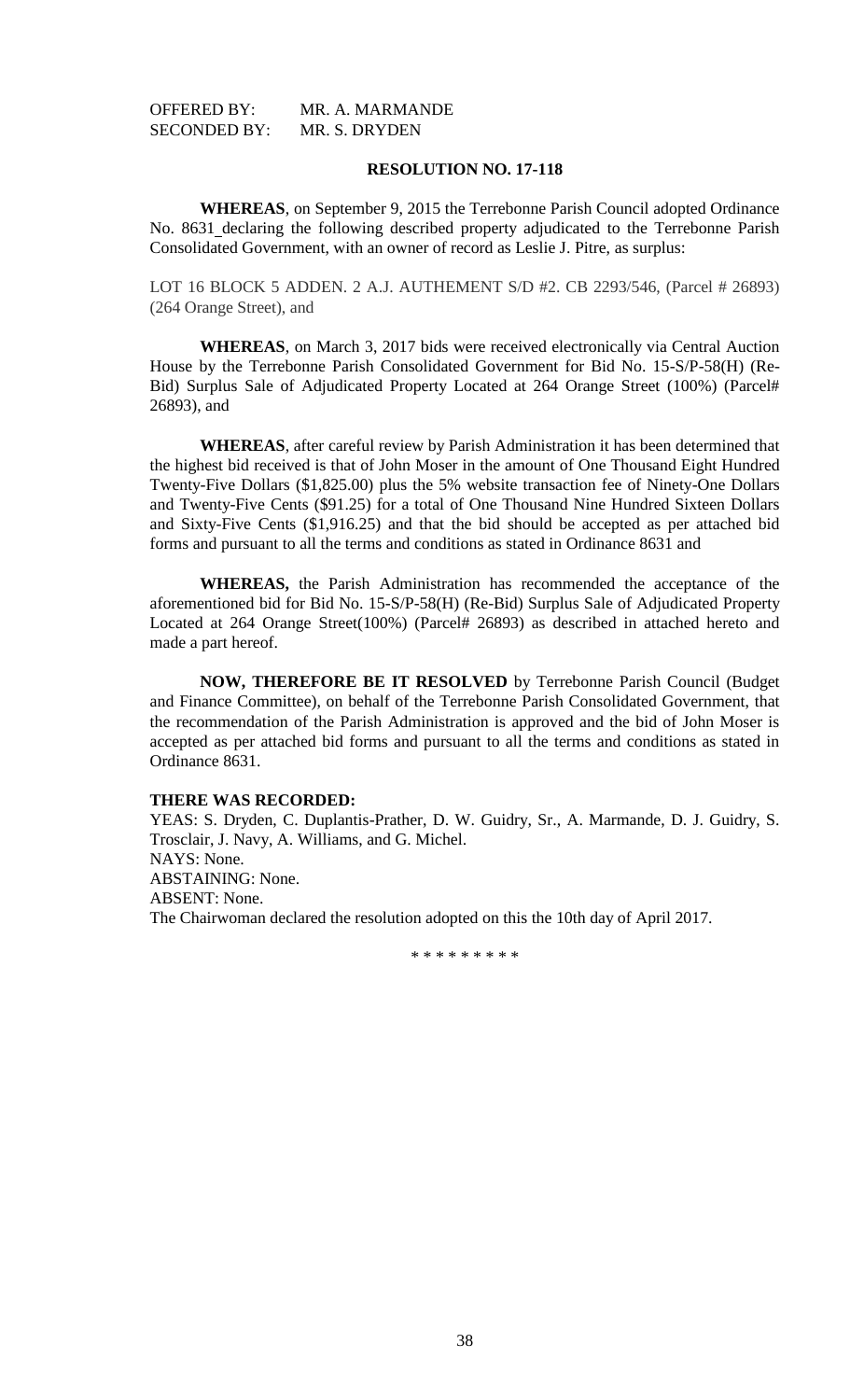# OFFERED BY: MS. C. DUPLANTIS-PRATHER SECONDED BY: MR. S. TROSCLAIR

# **RESOLUTION NO. 17-119**

**WHEREAS**, on August 10, 2016 the Terrebonne Parish Council adopted Ordinance No. 8757 declaring the following described property adjudicated to the Terrebonne Parish Consolidated Government, with an owner of record as MOT SAGAR, INC., as surplus:

LOT 14 BLOCK 1 CHAUVIN-CARLOS SUBD. CB 2339/335. (Parcel # 14316) (178 Carlos Street), and

**WHEREAS,** on March 3, 2017 bids were received electronically via Central Auction House by the Terrebonne Parish Consolidated Government for Bid No. 16-S/P-68 (Re-Bid) Surplus Sale of Adjudicated Property Located at 178 Carlos Street (100%) (Parcel# 14316), and

**WHEREAS**, after careful review by Parish Administration it has been determined that the highest bid received is that of Bon Amis Investment, LLC, Willis Trosclair in the amount of Three Thousand Sixty-Six Dollars and Sixty-Seven Cents (\$3,066.67) plus the 5% website transaction fee of One Hundred Fifty-Three Dollars and Thirty-Three Cents (\$153.33) for a total of Three Thousand Two Hundred Twenty Dollars (\$3,220.00) and that the bid should be accepted as per attached bid forms and pursuant to all the terms and conditions as stated in Ordinance 8757, and

**WHEREAS,** the Parish Administration has recommended the acceptance of the aforementioned bid for Bid No. 16-S/P-68 (Re-Bid) Surplus Sale of Adjudicated Property Located at 178 Carlos Street (100%) (Parcel# 14316) as described in attached hereto and made a part hereof.

**NOW, THEREFORE BE IT RESOLVED** by Terrebonne Parish Council (Budget and Finance Committee), on behalf of the Terrebonne Parish Consolidated Government, that the recommendation of the Parish Administration is approved and the bid of Bon Amis Investment, LLC, Willis Trosclair is accepted as per attached bid forms and pursuant to all the terms and conditions as stated in Ordinance 8757.

#### **THERE WAS RECORDED:**

YEAS: S. Dryden, C. Duplantis-Prather, D. W. Guidry, Sr., A. Marmande, D. J. Guidry, S. Trosclair, J. Navy, A. Williams, and G. Michel. NAYS: None. ABSTAINING: None. ABSENT: None. The Chairwoman declared the resolution adopted on this the 10th day of April 2017.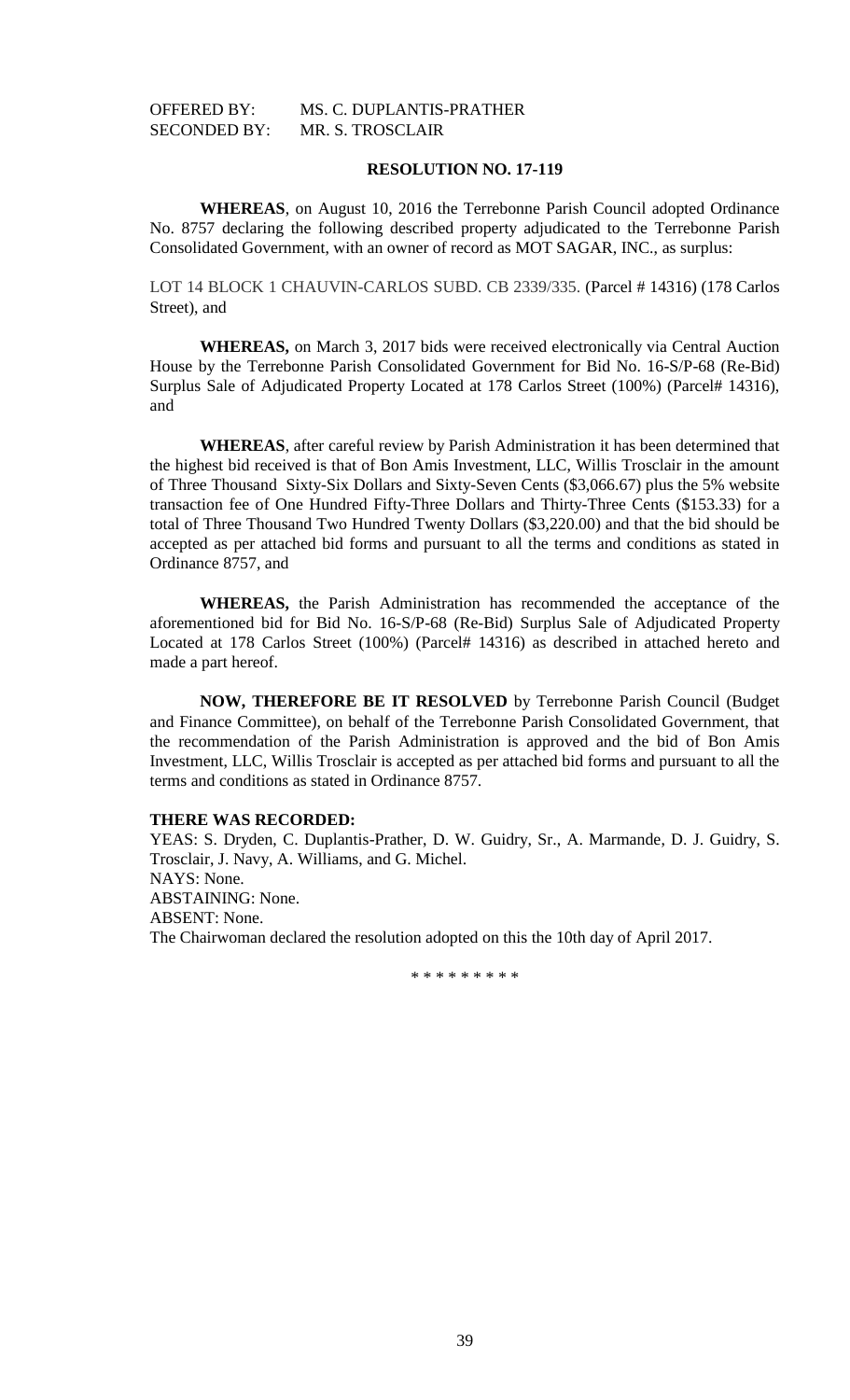| OFFERED BY:         | MR. S. TROSCLAIR |
|---------------------|------------------|
| <b>SECONDED BY:</b> | MR. S. DRYDEN    |

**WHEREAS,** on July 24, 2013 the Terrebonne Parish Council adopted Ordinance No.8314 declaring the following described property adjudicated to the Terrebonne Parish Consolidated Government, with an owner of record as AD VAL, INC, as surplus:

LOT 30 X 150' ON NORTH SIDE OF JOHNSON RIDGE LANE. BOUNDED EAST BY 10' LANE. BOUNDED WEST BY HENRY JOSEPH. CB 2200/827, (Parcel # 6440)(492 Rosemarie Lane), and

**WHEREAS,** on March 3, 2017 bids were received electronically via Central Auction House by the Terrebonne Parish Consolidated Government for Bid No. 15-S/P-57 (Re-Bid) Surplus Sale of Adjudicated Property Located at 492 Rosemarie Lane (100%)(Parcel # 6440) and

**WHEREAS**, after careful review by Parish Administration it has been determined that the highest bid received is that of Darlene Williams in the amount of Three Thousand Two Hundred Dollars (\$3,200.00) plus the 5% website transaction fee of One Hundred Sixty Dollars (\$160.00) for a total of Three Thousand Three Hundred Sixty Dollars (\$3,360.00) and that the bid should be accepted as per attached bid forms and pursuant to all the terms and conditions as stated in Ordinance 8314 and

**WHEREAS**, the Parish Administration has recommended the acceptance of the aforementioned bid for Bid No. 15-S/P-57 (Re-Bid) Surplus Sale of Adjudicated Property Located at 492 Rosemarie Lane (100%) (Parcel# 6440) as described in attached hereto and made a part hereof.

**NOW, THEREFORE BE IT RESOLVED** by Terrebonne Parish Council (Budget and Finance Committee), on behalf of the Terrebonne Parish Consolidated Government, that the recommendation of the Parish Administration is approved and the bid of Darlene Williams is accepted as per attached bid forms and pursuant to all the terms and conditions as stated in Ordinance 8314.

## **THERE WAS RECORDED:**

YEAS: S. Dryden, C. Duplantis-Prather, D. W. Guidry, Sr., A. Marmande, D. J. Guidry, S. Trosclair, J. Navy, A. Williams, and G. Michel. NAYS: None. ABSTAINING: None. ABSENT: None. The Chairwoman declared the resolution adopted on this the 10th day of April 2017.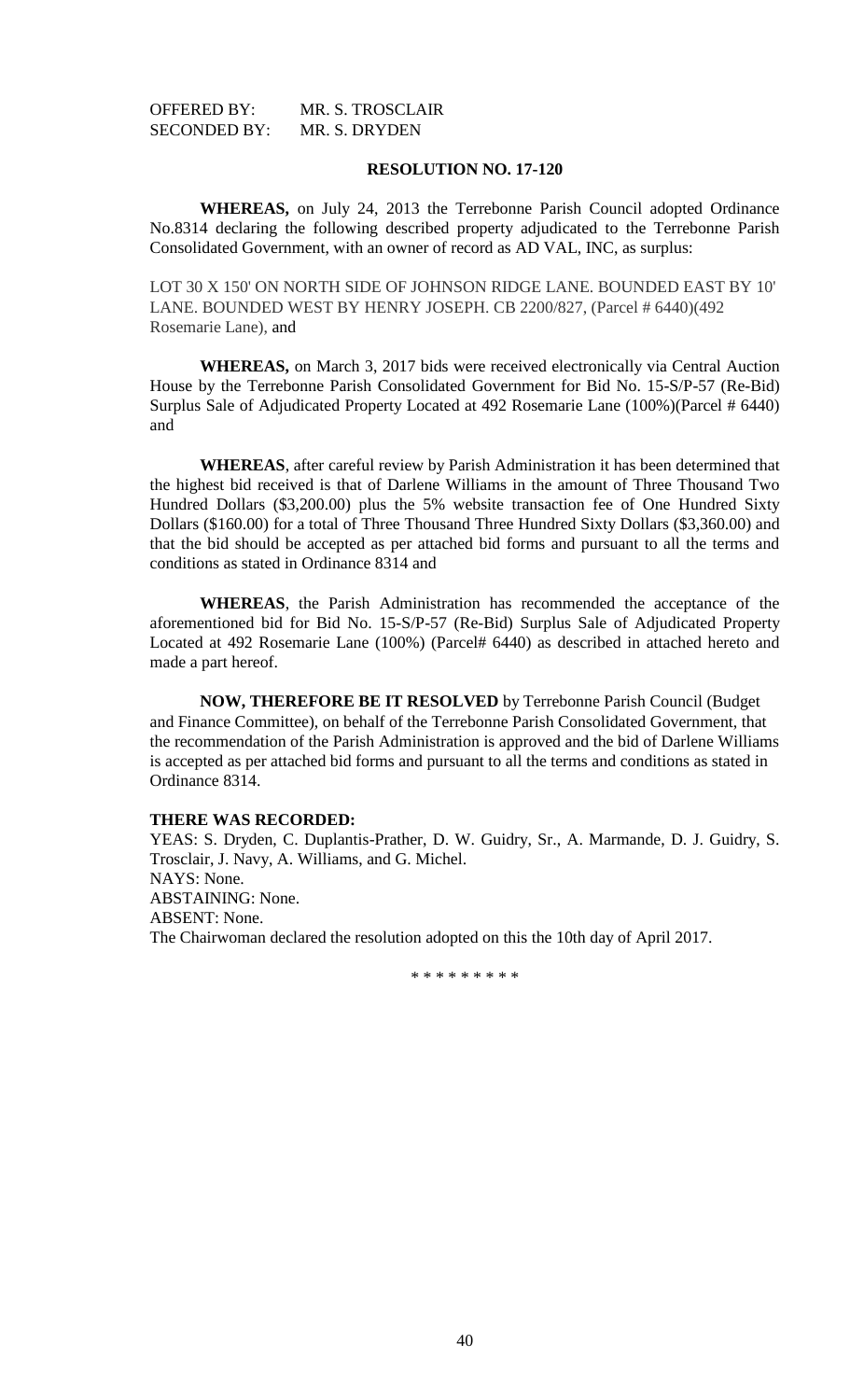| OFFERED BY:         | MR. D. J. GUIDRY        |
|---------------------|-------------------------|
| <b>SECONDED BY:</b> | <b>MR. S. TROSCLAIR</b> |

**WHEREAS**, on August 15, 2008 the Terrebonne Parish Council adopted Ordinance No. 7496 declaring the following described property adjudicated to the Terrebonne Parish Consolidated Government, with an owner of record as Perry and Vanessa LeBouef as surplus:

PARCEL 6 TRACT 6, "MAP SHOWING TRACT 6 DIVISION OF PROPERTY OF LLOYD, CLAUDE, DRUIS & LYES BOURG, JR. IN SECTION 6 T19S R18E. CB 1780/641, (Parcel # 34769) (621 Clinton Street), and

**WHEREAS**, on March 3, 2017 bids were received electronically via Central Auction House by the Terrebonne Parish Consolidated Government for Bid No. 10-S/P-05 (Re-Bid) Surplus Sale of Adjudicated Property Located at 621 Clinton Street (100%) (Parcel # 34769), and

**WHEREAS**, after careful review by Parish Administration it has been determined that the highest bid received is that of Brenda Lyons in the amount of Two Thousand Six Hundred Seventeen Dollars (\$2,617.00) plus the 5% website transaction fee of One Hundred Thirty Dollars and Eighty-Five Cents (\$130.85) for a total of Two Thousand Seven Hundred Forty-Seven Dollars and Eighty-Five Cents (\$2,747.85) and that the bid should be accepted as per attached bid forms and pursuant to all the terms and conditions as stated in Ordinance 7496, and

**WHEREAS,** the Parish Administration has recommended the acceptance of the aforementioned bid for Bid No. 10-S/P-05 (Re-Bid) Surplus Sale of Adjudicated Property Located at 621 Clinton Street (100%) (Parcel # 34769) as described in attached hereto and made a part hereof.

**NOW, THEREFORE BE IT RESOLVED** by Terrebonne Parish Council (Budget and Finance Committee), on behalf of the Terrebonne Parish Consolidated Government, that the recommendation of the Parish Administration is approved and the bid of Brenda Lyons is accepted as per attached bid forms and pursuant to all the terms and conditions as stated in Ordinance 7496.

## **THERE WAS RECORDED:**

YEAS: S. Dryden, C. Duplantis-Prather, D. W. Guidry, Sr., A. Marmande, D. J. Guidry, S. Trosclair, J. Navy, A. Williams, and G. Michel. NAYS: None. ABSTAINING: None. ABSENT: None. The Chairwoman declared the resolution adopted on this the 10th day of April 2017.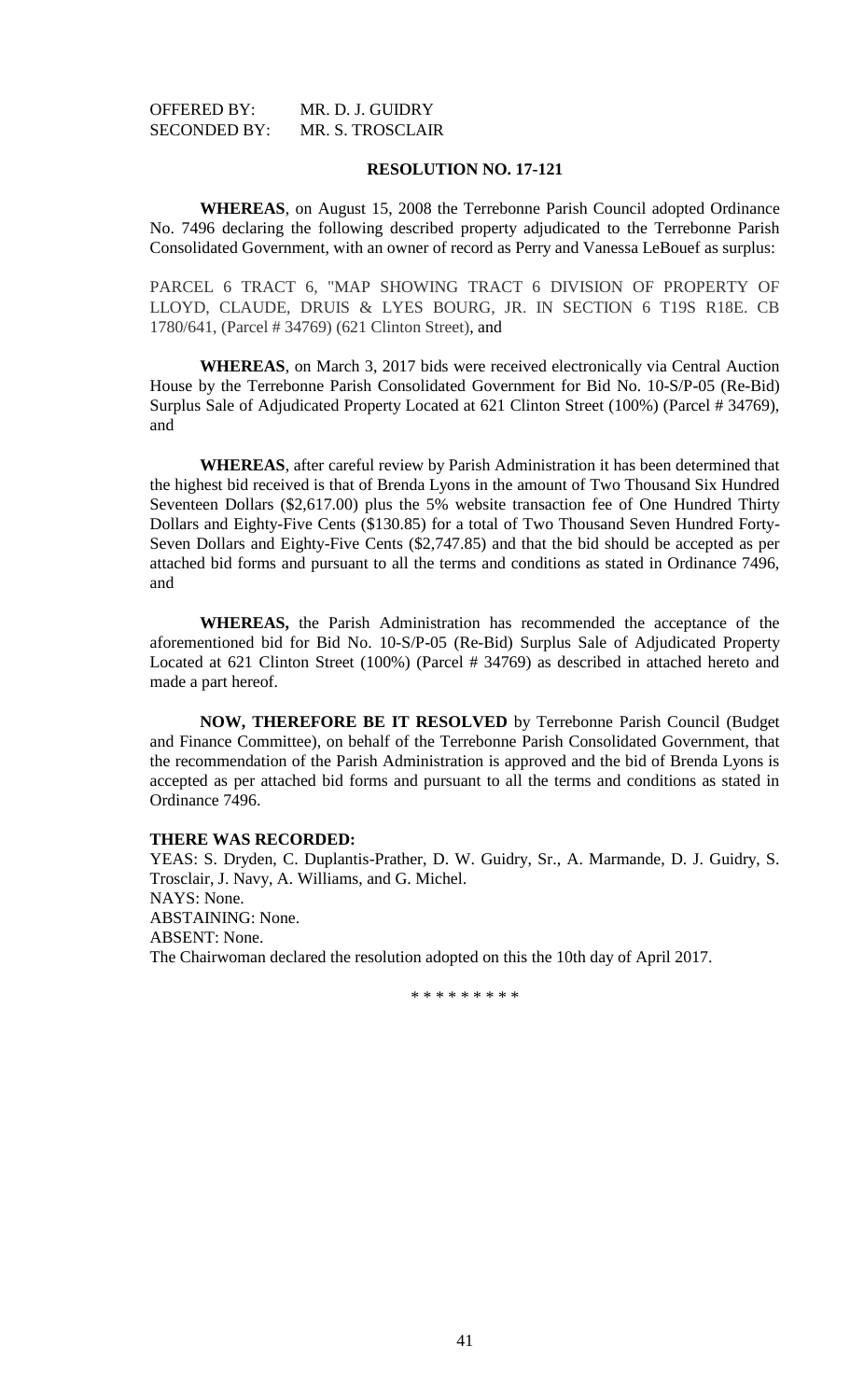| <b>OFFERED BY:</b>  | MR. S. TROSCLAIR |
|---------------------|------------------|
| <b>SECONDED BY:</b> | MR. A. MARMANDE  |

**WHEREAS,** on March 1, 2017, bids were received by the Terrebonne Parish Consolidated Government for Bid No. 17-WHSE-07 Purchase of New/Unused Correctional Inventory Products (12-Month Requirements Contract), and

**WHEREAS,** after careful review by the Purchasing Division and Mary Crochet, Warehouse Manager it has been determined that the bids of Economical Janitorial & Paper Supplies LLC, OD Taragin Bros. LLC, ICS Jail Supplies Inc., and Bob Barker Company Inc., are the lowest qualified bids, and

**WHEREAS**, the bids of Prison Enterprises and Charm Tex must be rejected for failure to comply with the "Instructions for Bidders", and

**WHEREAS,** the Parish Administration has concurred with the recommendation that the bids of Economical Janitorial & Paper Supplies LLC, OD Taragin Bros. LLC, ICS Jail Supplies Inc., and Bob Barker Company Inc., are the lowest qualified bids as per the attached bid forms.

**NOW, THEREFORE BE IT RESOLVED** by the Terrebonne Parish Council, on behalf of the Terrebonne Parish Consolidated Government, that the recommendation of Parish Administration is approved and the bids of Economical Janitorial & Paper Supplies LLC, OD Taragin Bros. LLC, ICS Jail Supplies Inc., and Bob Barker Company Inc., are the lowest qualified bids, as per the attached bid forms.

### **THERE WAS RECORDED:**

YEAS: S. Dryden, C. Duplantis-Prather, D. W. Guidry, Sr., A. Marmande, D. J. Guidry, S. Trosclair, J. Navy, A. Williams, and G. Michel. NAYS: None. ABSTAINING: None. ABSENT: None. The Chairwoman declared the resolution adopted on this the 10th day of April 2017.

\* \* \* \* \* \* \* \* \*

OFFERED BY: MR. D. J. GUIDRY SECONDED BY: MR. S. TROSCLAIR

## **RESOLUTION NO. 17-123**

**WHEREAS,** on March 1, 2017 bids were received by the Terrebonne Parish Consolidated Government for Bid No. 17-WHSE-08 Purchase of New/Unused Janitorial Inventory Products (12-Month Requirements Contract), and

**WHEREAS,** after careful review by the Purchasing Division, and Mary Crochet, Warehouse Manager, it has been determined that the bids of Economical Janitorial, & Paper Supplies LLC, Interboro Packing Corporation, Quill Corporation, Unipak Corporation, Pyramid School Products and Utility & Industrial Supply LLC are the lowest qualified bids on various item and the bids of Dispose N Save, Fanguy Bros., W.W. Grainger and Prison Enterprises should be rejected for failure to comply with "Requirements and Instruction for Bidders", and

**WHEREAS,** should the awarded vendor be unable to supply the Warehouse Division with the required Janitorial inventory product(s), the Warehouse Division shall be authorized to award the item(s) to the next lowest qualified bidder, and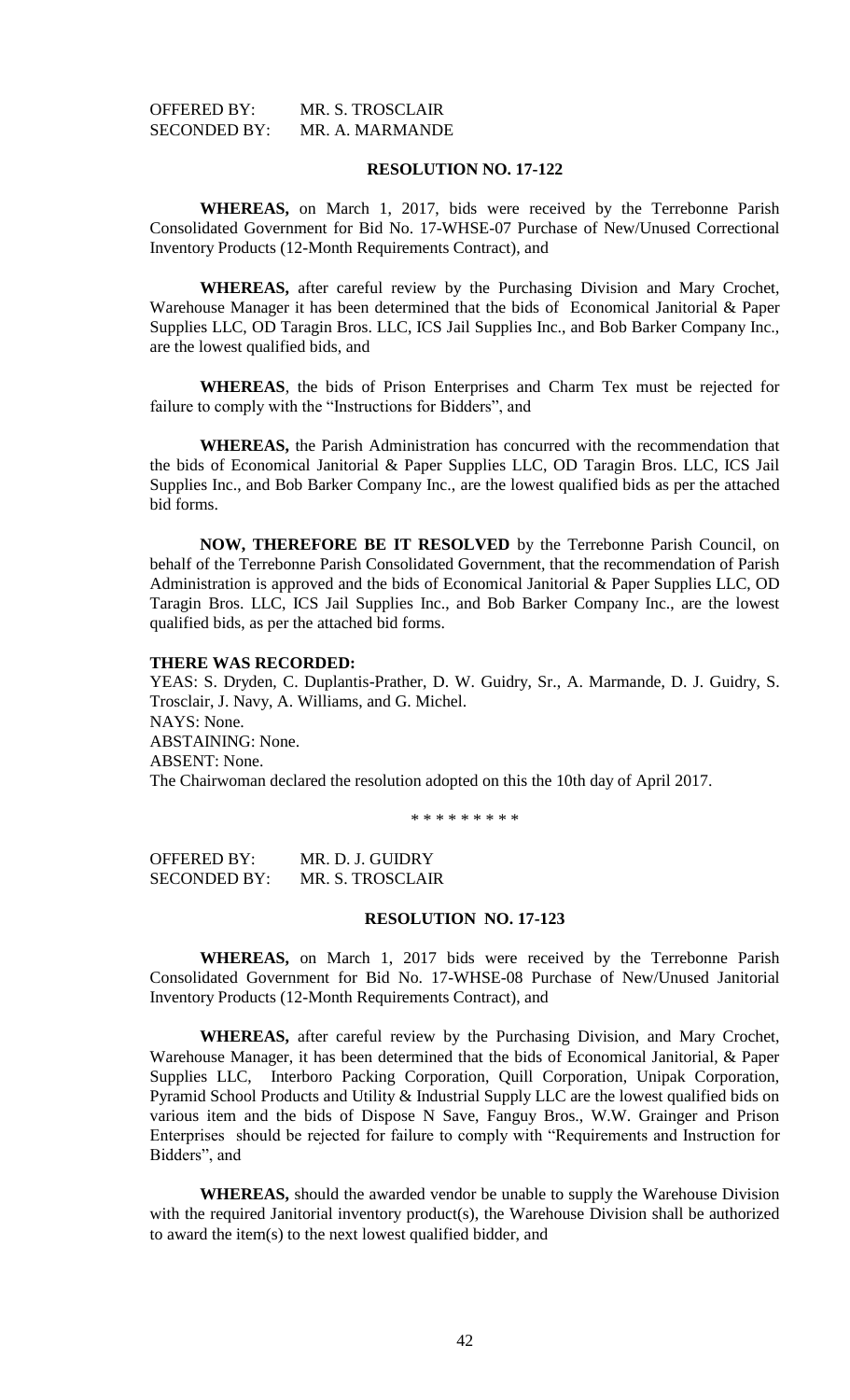**WHEREAS,** Parish Administration has concurred with the recommendation that the bids of Economical Janitorial, & Paper Supplies LLC, Interboro Packing Corporation, Quill Corporation, Unipak Corporation, Pyramid School Products and Utility & Industrial Supply LLC be accepted and the bids of Dispose N Save, Fanguy Bros., W.W. Grainger and Prison Enterprises be rejected as per the attached documents.

**NOW, THEREFORE BE IT RESOLVED** by the Terrebonne Parish Council (Budget & Finance Committee), on behalf of the Terrebonne Parish Consolidated Government that the recommendation of Parish Administration is approved for the purchase of janitorial inventory products for the Warehouse Division as per attached documents.

## **THERE WAS RECORDED:**

YEAS: S. Dryden, C. Duplantis-Prather, D. W. Guidry, Sr., A. Marmande, D. J. Guidry, S. Trosclair, J. Navy, A. Williams, and G. Michel. NAYS: None. ABSTAINING: None. ABSENT: None. The Chairwoman declared the resolution adopted on this the 10th day of April 2017.

\* \* \* \* \* \* \* \* \*

| <b>OFFERED BY:</b>  | MR. D. W. GUIDRY, SR. |
|---------------------|-----------------------|
| <b>SECONDED BY:</b> | MR. S. DRYDEN         |

### **RESOLUTION NO. 17-124**

**WHEREAS,** on March 8, 2017 bids were received by the Terrebonne Parish Consolidated Government for BID 17-WHSE-09 Purchase of New/ Unused Industrial Inventory Products (12-Month Requirements Contract), and

**WHEREAS,** after careful review by the Purchasing Division, and Mary Crochet, Warehouse Manager, it has been determined that the bids of A.F. Davidson Corp., Economical Janitorial & Paper Supplies LLC, Utility & Industrial Supply, Wesco Distribution, Pyramid School Products and Pon's Food Corp., are the lowest qualified bids on various item and the bids of Basic Supply LLC, Magid Glove & Safety Manufacturing Co., Houma Tool House and W.W. Grainger should be rejected for failure to comply with "Requirements and Instruction for Bidders", and

**WHEREAS,** should the awarded vendor be unable to supply the Warehouse Division with the required Janitorial inventory product(s), the Warehouse Division shall be authorized to award the item(s) to the next lowest qualified bidder, and

**WHEREAS,** Parish Administration has concurred with the recommendation that the bids of A.F. Davidson Corp., Economical Janitorial & Paper Supplies LLC, Utility & Industrial Supply, Wesco Distribution, Pyramid School Products and Pon's Food Corp be accepted and the bids of Basic Supply LLC, Magid Glove & Safety Manufacturing Co., Houma Tool House and W.W. Grainger be rejected as per the attached documents.

**NOW, THEREFORE BE IT RESOLVED** by the Terrebonne Parish Council (Budget & Finance Committee), on behalf of the Terrebonne Parish Consolidated Government that the recommendation of Parish Administration is approved for the purchase of industrial inventory products for the Warehouse Division as per attached documents.

#### **THERE WAS RECORDED:**

YEAS: S. Dryden, C. Duplantis-Prather, D. W. Guidry, Sr., A. Marmande, D. J. Guidry, S. Trosclair, J. Navy, A. Williams, and G. Michel. NAYS: None. ABSTAINING: None. ABSENT: None. The Chairwoman declared the resolution adopted on this the 10th day of April 2017.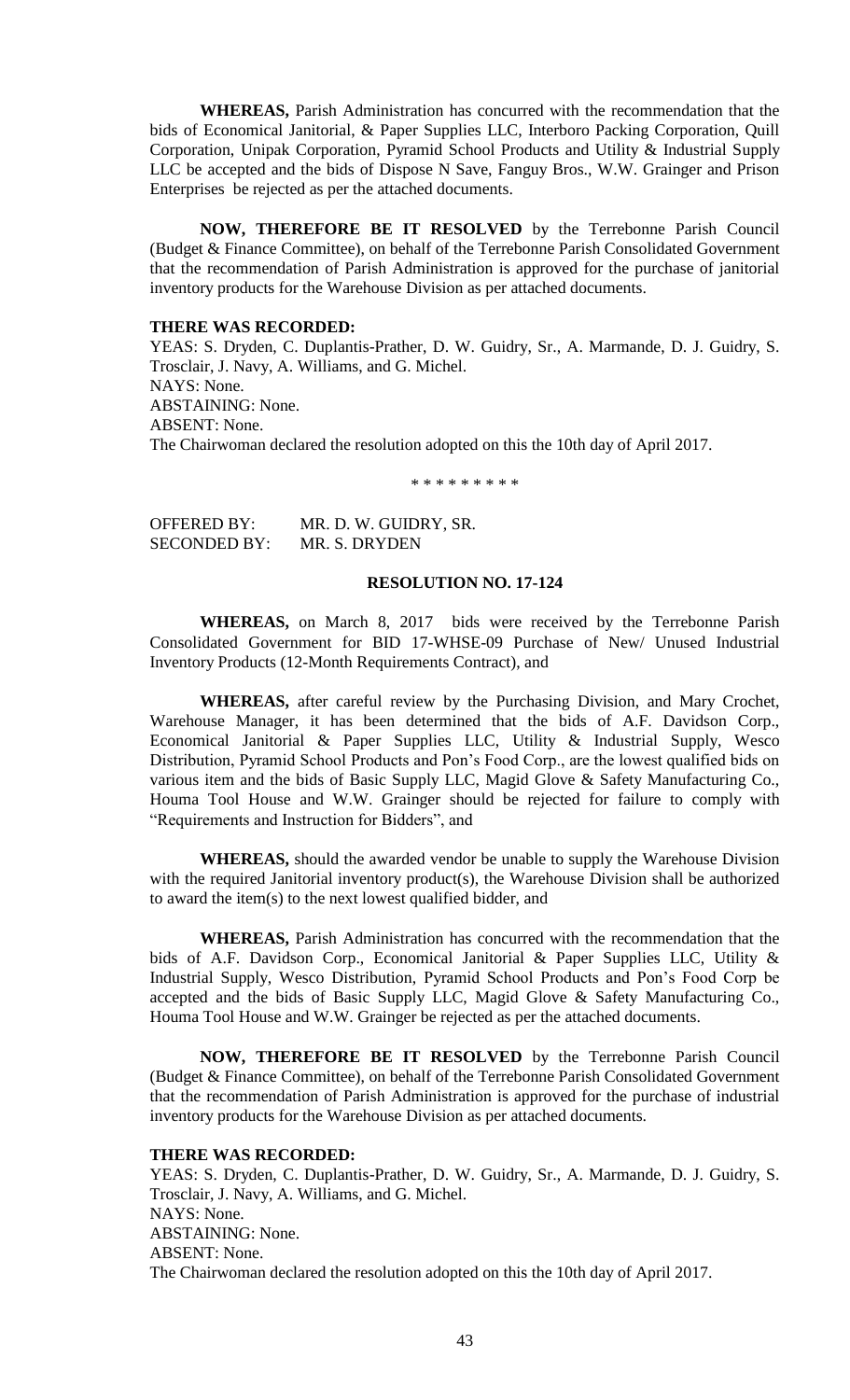#### \* \* \* \* \* \* \* \* \*

| <b>OFFERED BY:</b>  | MR. S. TROSCLAIR      |
|---------------------|-----------------------|
| <b>SECONDED BY:</b> | MR. D. W. GUIDRY, SR. |

# **RESOLUTION NO. 17-125**

**WHEREAS,** on March 23, 2016 bids were received by the Terrebonne Parish Consolidated Government for BID 17-WHSE-10 Purchase of New/Unused Transformers and Wire (6-Month Requirements Contract)**,** and

**WHEREAS,** after careful review by the Purchasing Division and Mary Crochet, Warehouse Manager, it has been determined that the lowest qualified bids are that of Reulet Electric Supplies LLC, Techline Inc., Stuart C. Irby Company, Anixter Supply Power Solutions LLC, Utility & Industrial Supply and Wesco Distribution, Inc. The bid of Gresco Utility Supply, should be rejected for failure to comply with the "Requirements and Instructions for Bidders"

**WHEREAS,** should the awarded vendor be unable to supply the Warehouse Division with the required transformers and wire, the Warehouse Division shall be authorized to award the item(s) to the next lowest qualified bidder, and

**WHEREAS,** Parish Administration has concurred with the recommendation to award Bid 17-WHSE-10 Purchase of New/Unused Transformers and Wire (6-Month Requirements Contract) to Reulet Electric Supplies LLC, Techline Inc., Stuart C. Irby Company, Anixter Supply Power Solutions LLC, Utility & Industrial Supply and Wesco Distribution, Inc. and reject the of Gresco Utility Supply as per attached document, and

**NOW, THEREFORE BE IT RESOLVED** by the Terrebonne Parish Council (Budget and Finance Committee), on behalf of the Terrebonne Parish Consolidated Government, that the recommendation of Parish Administration be approved for the purchase of transformers and wire as per the attached documents.

#### **THERE WAS RECORDED:**

YEAS: S. Dryden, C. Duplantis-Prather, D. W. Guidry, Sr., A. Marmande, D. J. Guidry, S. Trosclair, J. Navy, A. Williams, and G. Michel. NAYS: None. ABSTAINING: None. ABSENT: None. The Chairwoman declared the resolution adopted on this the 10th day of April 2017.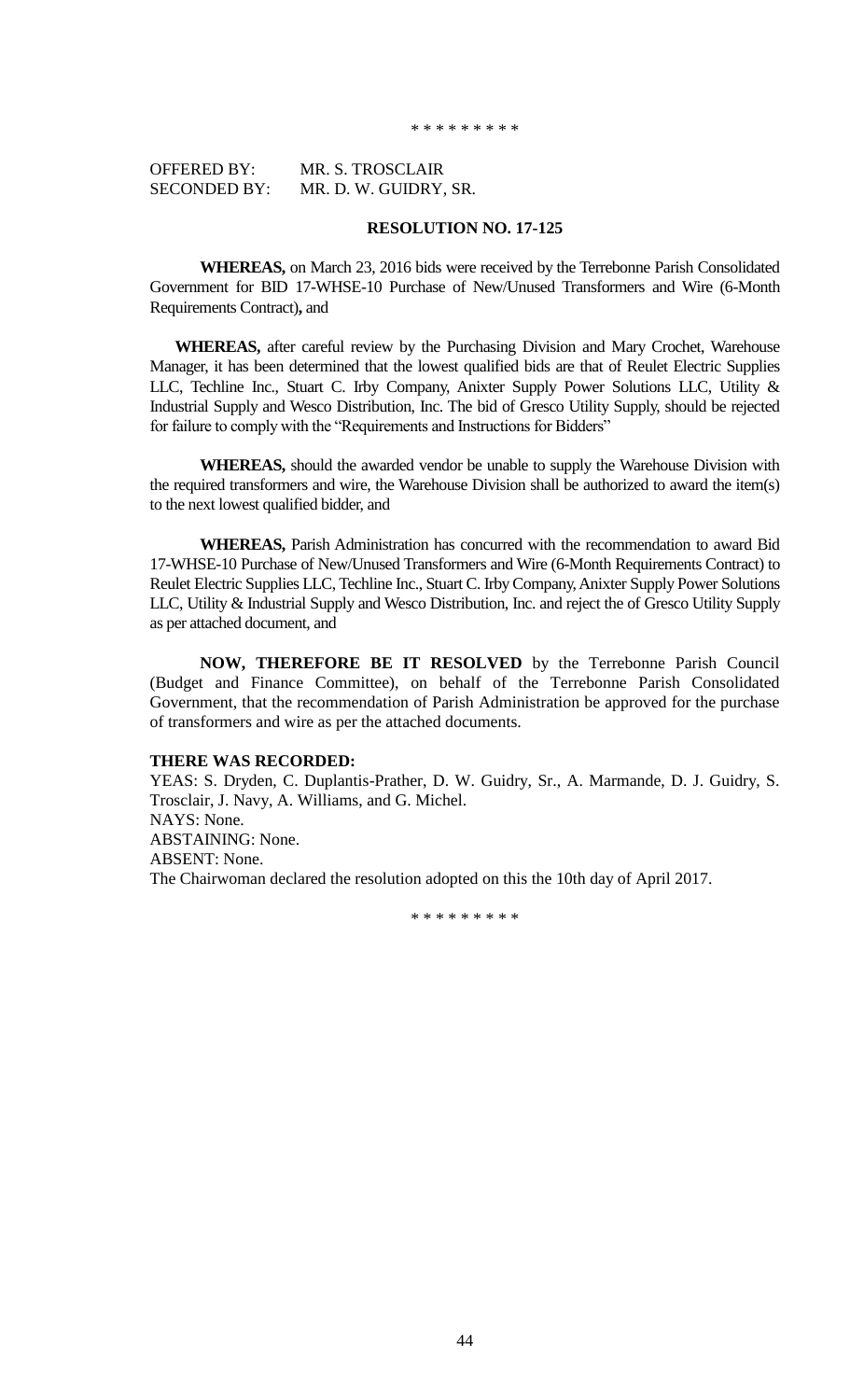# OFFERED BY: MS. C. DUPLANTIS-PRATHER SECONDED BY: MR. S. TROSCLAIR

# **RESOLUTION NO. 17-126**

**WHEREAS,** on March 27, 2016 bids were received by the Terrebonne Parish Consolidated Government for Bid 17-ELEC-DIST-11 Purchase and Installation of New/Unused Vinyl Fence for the McKinley Street Substation for the Electric Distribution Division of the Utilities Department, and

**WHEREAS,** after careful review by the Purchasing Division, Tommy LeCompte, Electric Distribution Superintendent and Ernest Brown, Associate Utilities Director it has been determined that the lowest qualified bid is that of Scott Fence USA, LLC in the amount of Forty-Four Thousand, Two Hundred Twenty-Three Dollars (\$44,232.00), and

**WHEREAS,** Parish Administration has concurred with the recommendation that the bid of Scott Fence USA, LLC be accepted at the aforementioned price for Bid 17-ELEC-DIST-11 Purchase and Installation of New/Unused Vinyl Fence for the McKinley Street Substation as per the attached documents.

**NOW, THEREFORE BE IT RESOLVED** by the Terrebonne Parish Council (Budget & Finance Committee), on behalf of the Terrebonne Parish Consolidated Government that the recommendation of Parish Administration is approved for the purchase and installation of fencing for the McKinley Street substation, as per attached documents.

### **THERE WAS RECORDED:**

YEAS: S. Dryden, C. Duplantis-Prather, D. W. Guidry, Sr., A. Marmande, D. J. Guidry, S. Trosclair, J. Navy, A. Williams, and G. Michel. NAYS: None. ABSTAINING: None. ABSENT: None. The Chairwoman declared the resolution adopted on this the 10th day of April 2017.

\* \* \* \* \* \* \* \* \*

Mr. James Lina addressed the Committee relative to matching funding for the Boat Launch Grant(s). He stated that the Council will re-instate members to the Boat Launch Committee at the upcoming Council meeting; and noted that they have not met to determine what grant funding is available to them and/or what the match funding will be, if any.

Several Committee members thanked Mr. Lina for his dedication and service to getting the Boat Launch Committee re-established; stated that boat launches are popular and profitable. Members also suggested that he contact Ms. Jennifer Gerbasi, Terrebonne Parish's Recovery Planner, who has grant writing experience and will be able to assist the boat launch committee in filing applications.

Upon questioning from Committee member S. Trosclair, Parish President G. Dove explained that a lobbyist is vital when trying to obtain monies that may be beneficial for Terrebonne Parish and added that she will still be employed under the agreed upon initial contract price.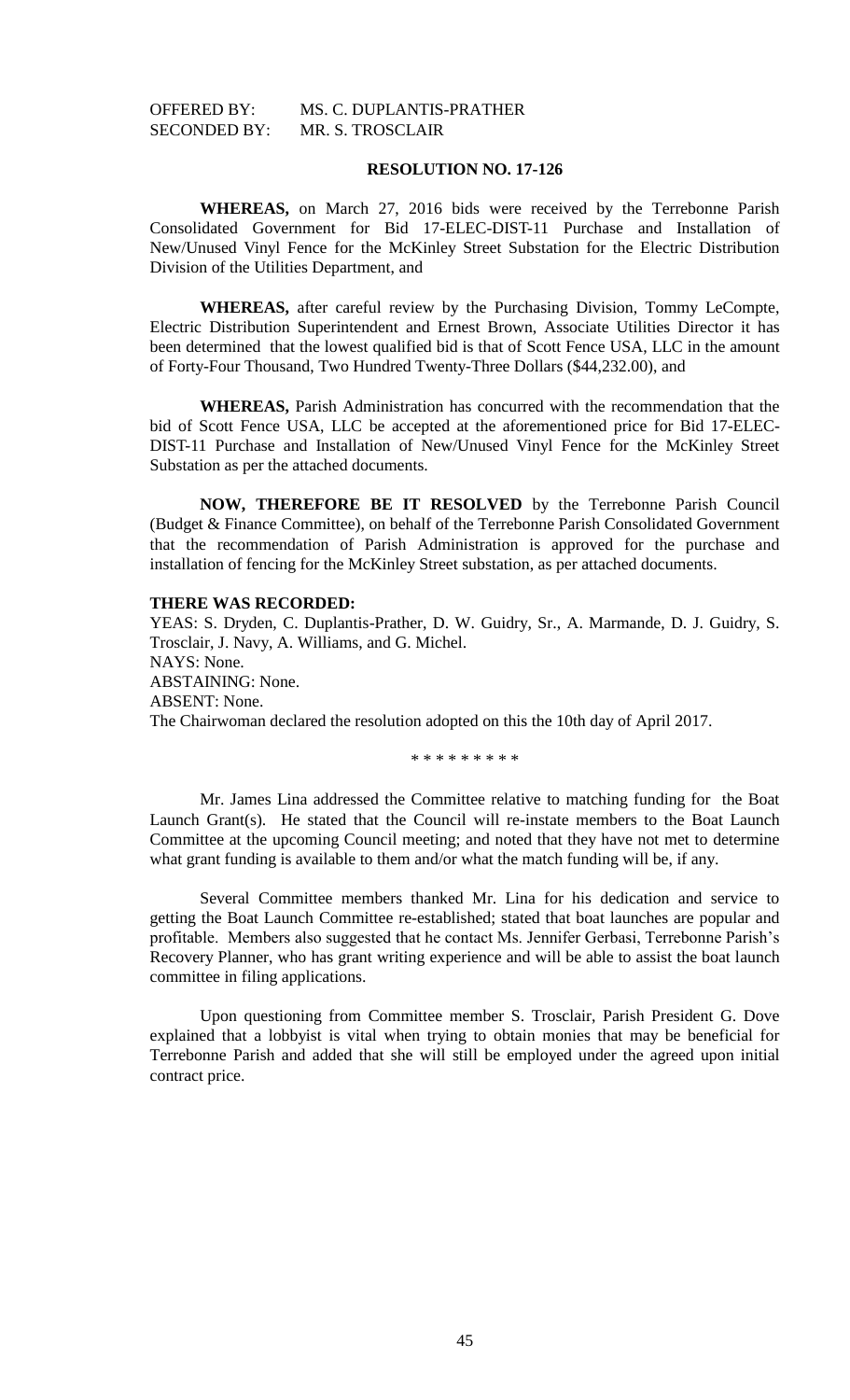| <b>OFFERED BY:</b>  | MR. S. TROSCLAIR      |
|---------------------|-----------------------|
| <b>SECONDED BY:</b> | MR. D. W. GUIDRY, SR. |

Authorizing the Parish President, Gordon E. Dove, to sign a contract with Top Drawer Strategies for a Legislative, Governmental, Consulting and Public Relations Consultant

**WHEREAS,** the consultant will assist the Parish of Terrebonne, the Parish President, and the Administration Staff, and

**WHEREAS,** funding in the amount of \$42,000 was previously approved by the Parish Council on December 7, 2016 Ordinance #8796, for a Legislative, Governmental, Consulting and Public Relations Consultant.

**NOW, THEREFORE BE IT ORDAINED**, by the Terrebonne Parish Council, on behalf of the Terrebonne Parish Consolidated Government, hereby authorizes Gordon Dove, Parish President, to sign a contract, as approved by the Parish Legal Department, for the Legislative, Governmental, Consulting and Public Relations Consultant

#### **THERE WAS RECORDED:**

YEAS: S. Dryden, C. Duplantis-Prather, D. W. Guidry, Sr., A. Marmande, D. J. Guidry, S. Trosclair, J. Navy, and A. Williams. NAYS: G. Michel. ABSTAINING: None. ABSENT: None. The Chairwoman declared the resolution adopted on this the 10th day of April 2017.

\* \* \* \* \* \* \* \* \*

Mr. S. Trosclair moved, seconded by Mr. S. Dryden, "THAT, the Budget & Finance Committee introduce an ordinance to amend the 2017 Adopted Operating Budget of the Terrebonne Parish Consolidated Government for the following items and provide for related matters:

> General Fund - Economical Development, \$10,000 Sanitation – Vehicle Repair, \$4,464 General Fund - 2017 Cities Readiness Initiative, \$18,147 Houma Police Department – New Positions, \$102,978

and call a public hearing on said matter on April 26, 2017 at 6:30 p.m."

The Chairwoman called for the vote on the motion offered by Mr. S. Trosclair. THERE WAS RECORDED: YEAS: S. Dryden, C. Duplantis-Prather, D. W. Guidry, Sr., A. Marmande, D. J. Guidry, S. Trosclair, J. Navy, A. Williams and G. Michel. NAYS: None. ABSENT: None. The Chairwoman declared the motion adopted.

At this time in the proceedings (5:58 p.m.), Committee Chairwoman A. Williams relinquished the Chair to Vice Chairwoman C. Duplantis-Prather.

Discussion ensued with several Committee members expressing their concerns about the

aforementioned resolution. Some of the Committee members explained that the "thirty day out" provision is a feasible solution to determine how things are trending and to see if this is the reasonable match for the parish; noting that the Council has the ability to approve the exiting or the discontinuing of the aforementioned contract.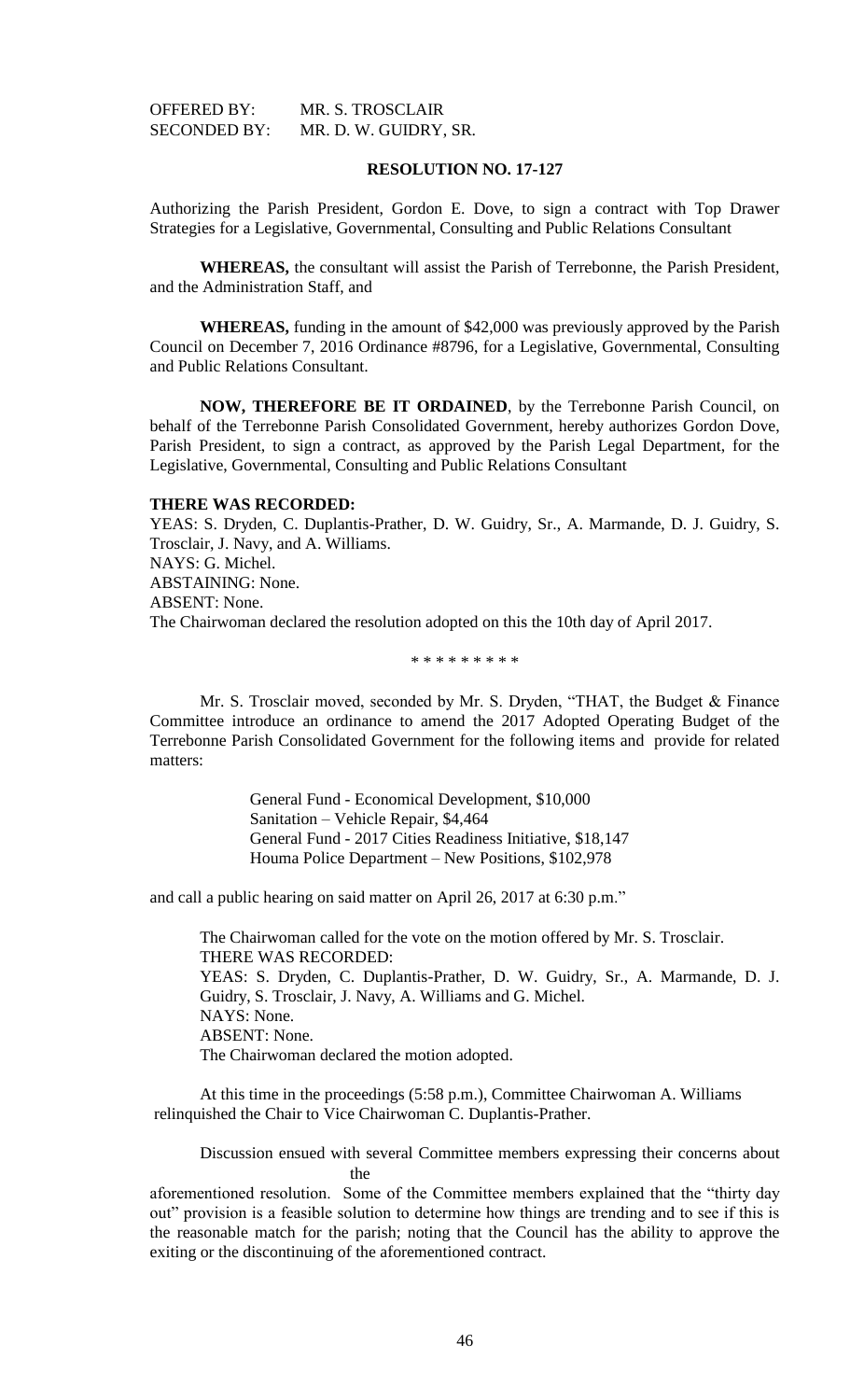Upon questioning, Chief Financial Officer K. Mauldin explained that spending for the aforementioned agreement will not exceed \$640,000; and stated that there is no guarantee regarding the amount of money that will be received from permits.

Upon questioning, Planning and Zoning Director C. Pulaski explained that his staff has in-house individuals who are qualified to handle certain aspects of the building code process, but that they don't have inspectors, plan reviewers and the Administrative staff necessary to handle all of the details involved. He stated that there is an additional item on the agenda that would allow for the hiring of necessary in-house staff.

Mr. Kevin Belanger, CEO of South Central Planning and Development, explained that the aforementioned services will not exceed the \$640,000 budgeted and stated that if the building code formula changes the parish will be saving money. He stated that South Central Planning has been functioning with an \$1.8 million dollar budget for ten years. Mr. Belanger outlined South Central Planning's Code Council eight areas of interest as follows: (1) Consistent interpretation and enforcement of participating members throughout the region; (2) Better flexibility; (3) Capacity for each parish in times of emergencies; (4) Having a stronger voice collectively at State and National levels; (5) More efficiency of operations by utilizing economy of skill cost; (6) Each Parish President has a voice in the drafting of policies, cost, management and budgetary oversight; (7) Councils have sole authority on setting permit fees; and (8) Putting together a region program would eliminate political patronage. He further stated that South Central Planning has won five national awards namely two with NADO, one with IEDC, one with NACo and one with the American Planning Association; noting that they have a "seat" with the Building Officials of Louisiana and are members of the International Code Council, which is a global Code Council.

Parish President G. Dove stated that the verbiage of the aforementioned resolution has not all been worked out but the parish has the right and the ability to exit the Cooperative Endeavor Agreement at any time.

Committee Chairwoman A. Williams resumed the Chair position at this time in the proceedings. (6:23 p.m.)

OFFERED BY: MR. G. MICHEL SECONDED BY: MR. D. W. GUIDRY, SR.

# **RESOLUTION NO. 17-128**

AUTHORIZING THE PARISH PRESIDENT TO EXECUTE ON BEHALF OF THE TERREBONNE PARISH CONSOLIDATED GOVERNMENT A COOPERATIVE ENDEAVOR AGREEMENT BETWEEN THE TERREBONNE PARISH CONSOLIDATED GOVERNMENT AND THE SOUTH CENTRAL PLANNING AND DEVELOPMENT COMMISSION TO PROVIDE FOR BUILDING PLAN REVIEW AND INSPECTIONS, AND TO PROVIDE FOR RELATED MATTERS.

**WHEREAS,** in order to comply with Act 12 of the 2005 Louisiana Legislature, First Extraordinary Session, regarding the implementation of the Louisiana State Uniform Construction Code, Terrebonne Parish Consolidated Government, on April 12, 2006, adopted the state building codes by virtue of Terrebonne Parish Council Ordinance 7102;

**WHEREAS,** Louisiana Revised Statute 40:1730.24 authorizes the Terrebonne Parish Consolidated Government to "establish agreements with other governmental entities of the state or certified third-party providers enforce the state uniform construction code in order to provide the services required" by law; and

**WHEREAS,** In accordance therewith, the TPCG joined several surrounding municipalities and parish governments to form the South Central Regional Construction Code Council, which was implemented and administered by the South Central Planning and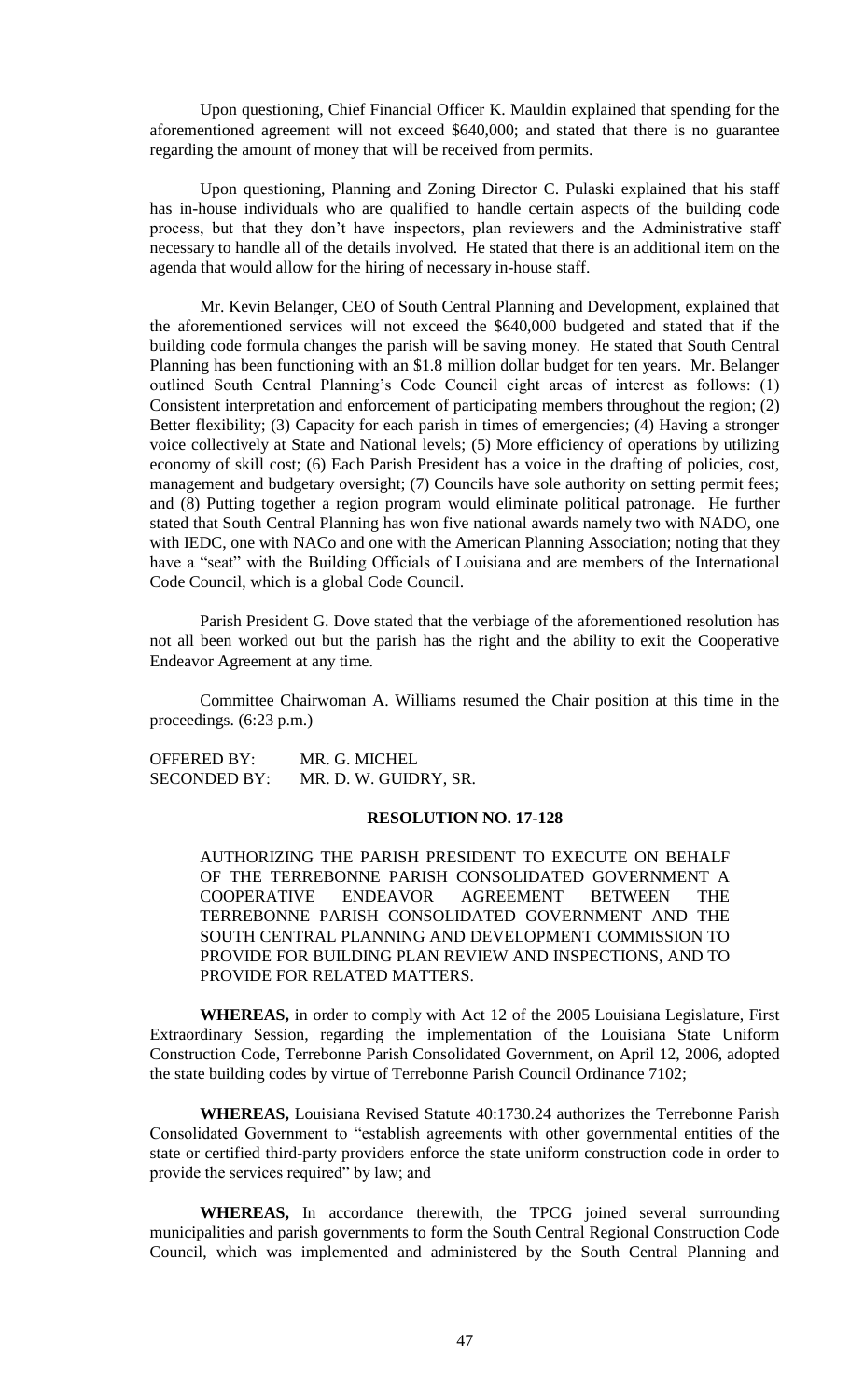Development Commission (SCPDC) under a Compliance Program, for the purposes of fulfilling the requirements of the State Uniform Construction Code; and

**WHEREAS,** SCPDC, a local state agency, has provided building plan review and inspection services to TPCG under contract since the implementation of the Compliance Program; and

**WHEREAS,** the most recent contract between the TPCG and the SCPDC is scheduled to expire on April 21, 2017 (hereinafter the "Contract"); and

**WHEREAS,** TPCG desires to continue the contractual relationship with the SCPDC for an additional one-year term, wherein SCPDC provides building plan review and inspection services in consideration for a fee as set forth in the cooperative endeavor agreement annexed hereto; and

**WHEREAS,** The Terrebonne Parish Council, on behalf of the TPCG, finds that any expenditure or transfer of public funds according to the terms of this cooperative endeavor, taken as a whole, is not gratuitous, and that the TPCG has a demonstrable, objective, and reasonable expectation of receiving at least equivalent value in exchange for the expenditure or transfer of public funds; and

**THEREFORE, BE IT RESOLVED** by the Terrebonne Parish Council, on behalf of the Terrebonne Parish Consolidated Government, that the Parish President is hereby authorized to execute, on behalf of the Terrebonne Parish Consolidated Government, a Cooperative Endeavor Agreement with the SCPDC for their provision of building plan review and inspection services in consideration of the fee described in the cooperative endeavor agreement annexed to this resolution, and to be consistent with the terms and provisions contained in the agreement annexed to this resolution, subject to review and approval by the legal department.

## **THERE WAS RECORDED:**

YEAS: C. Duplantis-Prather, D. W. Guidry, Sr., A. Marmande, D. J. Guidry, S. Trosclair, A. Williams, and G. Michel. NAYS: S. Dryden and J. Navy. ABSTAINING: None. ABSENT: None. The Chairwoman declared the resolution adopted on this the 10th day of April 2017.

\* \* \* \* \* \* \* \* \*

Mr. S. Trosclair moved, seconded by Mr. D. W. Guidry, Sr., "THAT, the Budget & Finance Committee introduce an ordinance to amend 2017 Adopted Operating Budget and 2017 Budgeted Positions of the Terrebonne Parish Consolidated Government for the following items and to provide for related matter:

- I. Planning, \$401,487
- II. Planning, add positions

and call a public hearing on said matter on April 26, 2017 at 6:30 p.m."

The Chairwoman called for the vote on the motion offered by Mr. S. Trosclair. THERE WAS RECORDED: YEAS: S. Dryden, C. Duplantis-Prather, D. W. Guidry, Sr., A. Marmande, D. J. Guidry, S. Trosclair, J. Navy, A. Williams and G. Michel. NAYS: None. ABSENT: None. The Chairwoman declared the motion adopted.

Upon questioning, Chief Finance Officer K. Mauldin explained that the only time that they would have to rely on the aforementioned ordinance is if the previous Cooperative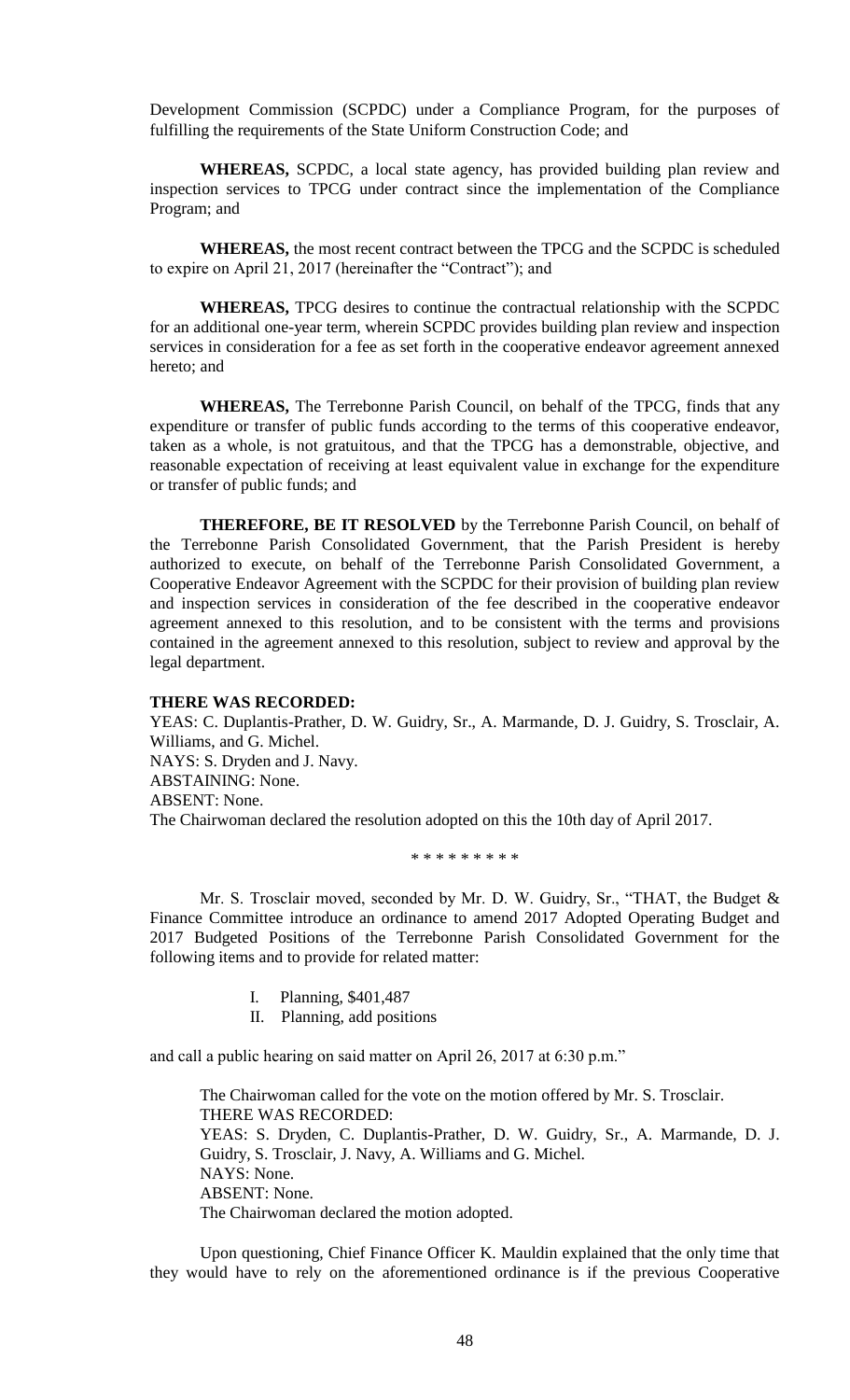Endeavor agreement is terminated; noting that this funding is only being allocated from South Central Planning into the parish's General Fund for salaries and wages. She further explained if the previous Cooperative Endeavor agreement is approved than aforementioned budget amendment is not needed.

Mr. S. Trosclair moved, seconded by Mr. G. Michel, "THAT, there being no further business to come before the Budget & Finance Committee, the meeting be adjourned."

The Chairwoman called for the vote on the motion offered by Mr. S. Trosclair. THERE WAS RECORDED:

YEAS: S. Dryden, C. Duplantis-Prather, D. W. Guidry, Sr., A. Marmande, D. J. Guidry, S. Trosclair, J. Navy, A. Williams and G. Michel. NAYS: None.

ABSENT: None.

The Chairwoman declared the motion adopted and the meeting was adjourned at 6:26 p.m.

Arlanda J. Williams, Chairwoman

Tammy E. Triggs, Minute Clerk

Ms. A. Williams moved, seconded by Ms. C. Duplantis-Prather, "THAT the Council accept and ratify the minutes of the Budget and Finance Committee meeting held on 04/10/17."

The Chairman called for a vote on the motion offered by Ms. A. Williams. THERE WAS RECORDED: YEAS: S. Dryden, C. Duplantis-Prather, D. W. Guidry, Sr., A. Marmande, D. J. Guidry, S. Trosclair, J. Navy, A. Williams, and G. Michel. NAYS: None. ABSENT: None. The Chairman declared the motion adopted.

Mr. S. Trosclair moved, seconded by Mr. J. Navy, "THAT the Council hold open nominations for two weeks for the one expiring term on the Recreation District No. 7 Board."

The Chairman called for a vote on the motion offered by Mr. S. Trosclair. THERE WAS RECORDED: YEAS: S. Dryden, C. Duplantis-Prather, D. W. Guidry, Sr., A. Marmande, D. J. Guidry, S. Trosclair, J. Navy, A. Williams, and G. Michel. NAYS: None. ABSENT: None. The Chairman declared the motion adopted.

Mr. S. Trosclair moved, seconded by Ms. C. Duplantis-Prather, "THAT the Council open nominations for the six expired terms on the Boat Launch Advisory Committee, nominate Mr. Dwain Guerin, Mr. Wilson James 'Jimmy' Benoit, Mr. Joseph Benoit, Mr. Edmund 'Eddie' Kelpsch, and Mr. Joseph Eskind;, close nominations, and appoint Mr. Dwain Guerin, Mr. Wilson James 'Jimmy' Benoit, Mr. Joseph Benoit, Mr. Edmund 'Eddie' Kelpsch, and Mr. Joseph Eskind to serve for one term on the aforementioned board and to hold open nominations for two weeks for the one expired term on the aforementioned board."

The Chairman called for a vote on the motion offered by Mr. S. Trosclair. THERE WAS RECORDED: YEAS: S. Dryden, C. Duplantis-Prather, D. W. Guidry, Sr., A. Marmande, D. J. Guidry, S. Trosclair, J. Navy, A. Williams, and G. Michel. NAYS: None. ABSENT: None. The Chairman declared the motion adopted.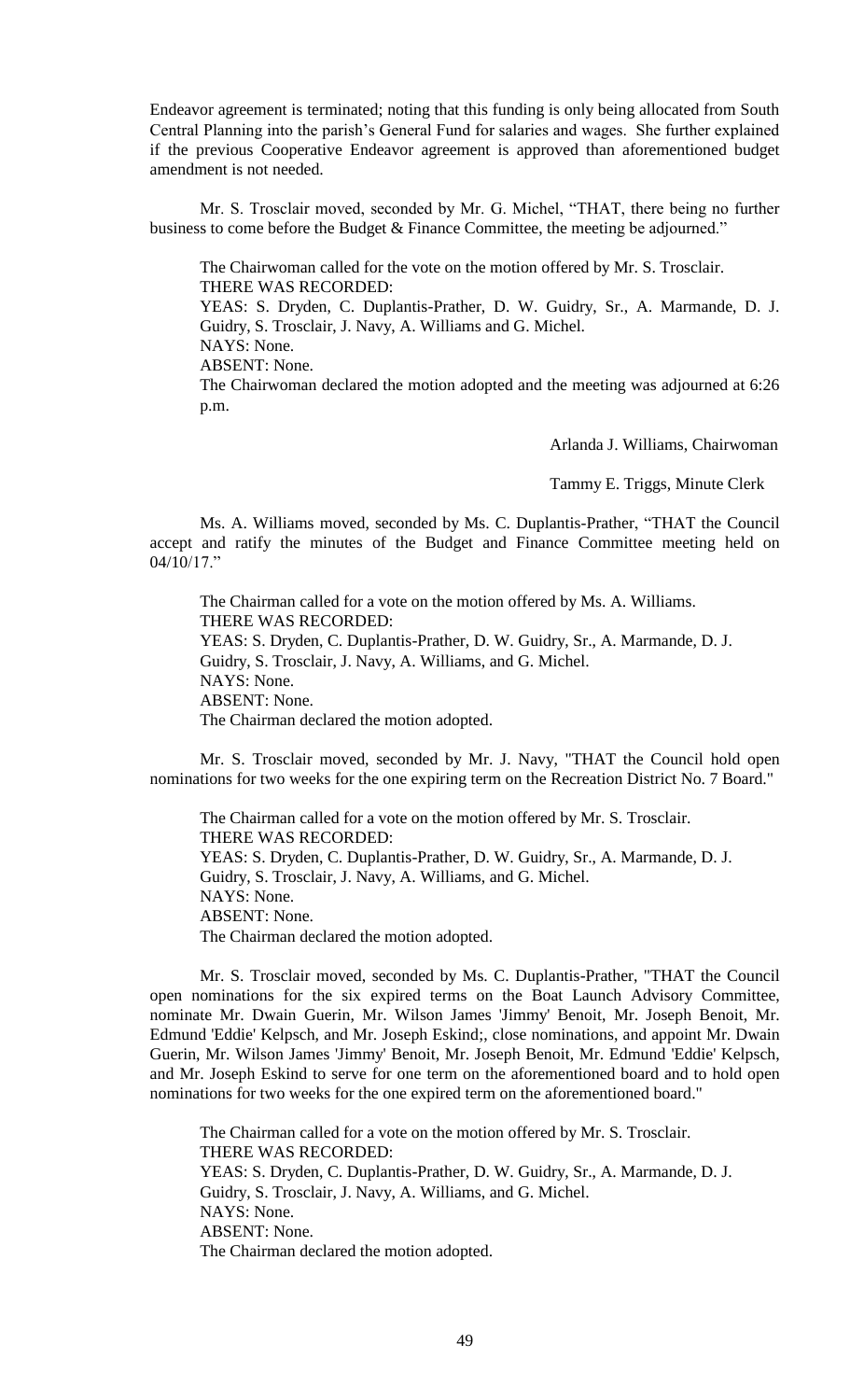Mr. S. Trosclair moved, seconded by Mr. A. Marmande, "THAT, the Council hold open nominations for two weeks for the one vacancy due to a resignation on the Terrebonne Parish Tree Board."

The Chairman called for a vote on the motion offered by Mr. S. Trosclair. THERE WAS RECORDED: YEAS: S. Dryden, C. Duplantis-Prather, D. W. Guidry, Sr., A. Marmande, D. J. Guidry, S. Trosclair, J. Navy, A. Williams, and G. Michel. NAYS: None. ABSENT: None. The Chairman declared the motion adopted.

Mr. A. Marmande moved, seconded by Mr. S. Dryden, "THAT, the Council open nominations for the one vacancy due to a resignation on the Recreation District No. 10 Board, close nominations, and appoint Mr. Lloyd J. Poiencot to serve one term on the aforementioned board."

The Chairman called for a vote on the motion offered by Mr. A. Marmande. THERE WAS RECORDED: YEAS: S. Dryden, C. Duplantis-Prather, D. W. Guidry, Sr., A. Marmande, D. J. Guidry, S. Trosclair, J. Navy, A. Williams, and G. Michel. NAYS: None. ABSENT: None. The Chairman declared the motion adopted.

Councilman J. Navy spoke to the Council relative to a previous discussion on placing security cameras on utility poles in problematic areas.

Upon request, Mr. Julius Hebert, Parish Attorney, stated that he would need authority from the Council to request an opinion from the Attorney General's office on placing of security cameras on utility poles using Road Lighting District funds.

Mr. J. Navy moved, seconded by Ms. A. Williams, that "the Council request the Parish Attorney to contact the Attorney General's office and request that an opinion be rendered on the placing of security cameras on utility poles by utilizing Road Lighting District funds."

The Chairman called for a vote on the motion offered by Mr. J. Navy. THERE WAS RECORDED: YEAS: S. Dryden, C. Duplantis-Prather, D. W. Guidry, Sr., A. Marmande, D. J. Guidry, S. Trosclair, J. Navy, A. Williams, and G. Michel. NAYS: None. ABSENT: None. The Chairman declared the motion adopted.

Councilman D. W. Guidry, Sr. voiced concerns with residents who are proceeding with construction or demolition projects without acquiring the proper permits and discussed current and possible penalties for applying for a permit after the fact.

Upon request, Mr. Chris Pulaski, Planning Director, confirmed the common penalties for after the fact permits as well as clarified possible additional fees for inspections and regulations for those applicants that are not in compliance.

Further discussion ensued relative to the reporting and enforcement of unpermitted construction or demolition projects and related difficulties and issues.

Councilman G. Michel spoke to the Council relative to calling for a public hearing on April 26, 2017 at 6:30 p.m. for a proposed 50' radio tower and discussion and possible action regarding a requested setback waiver for proposed tower at 6282 West Main Street by Southeastern Broadcasting, Inc. (Gumbo 94), contingent upon execution of the waver and hold harmless agreements.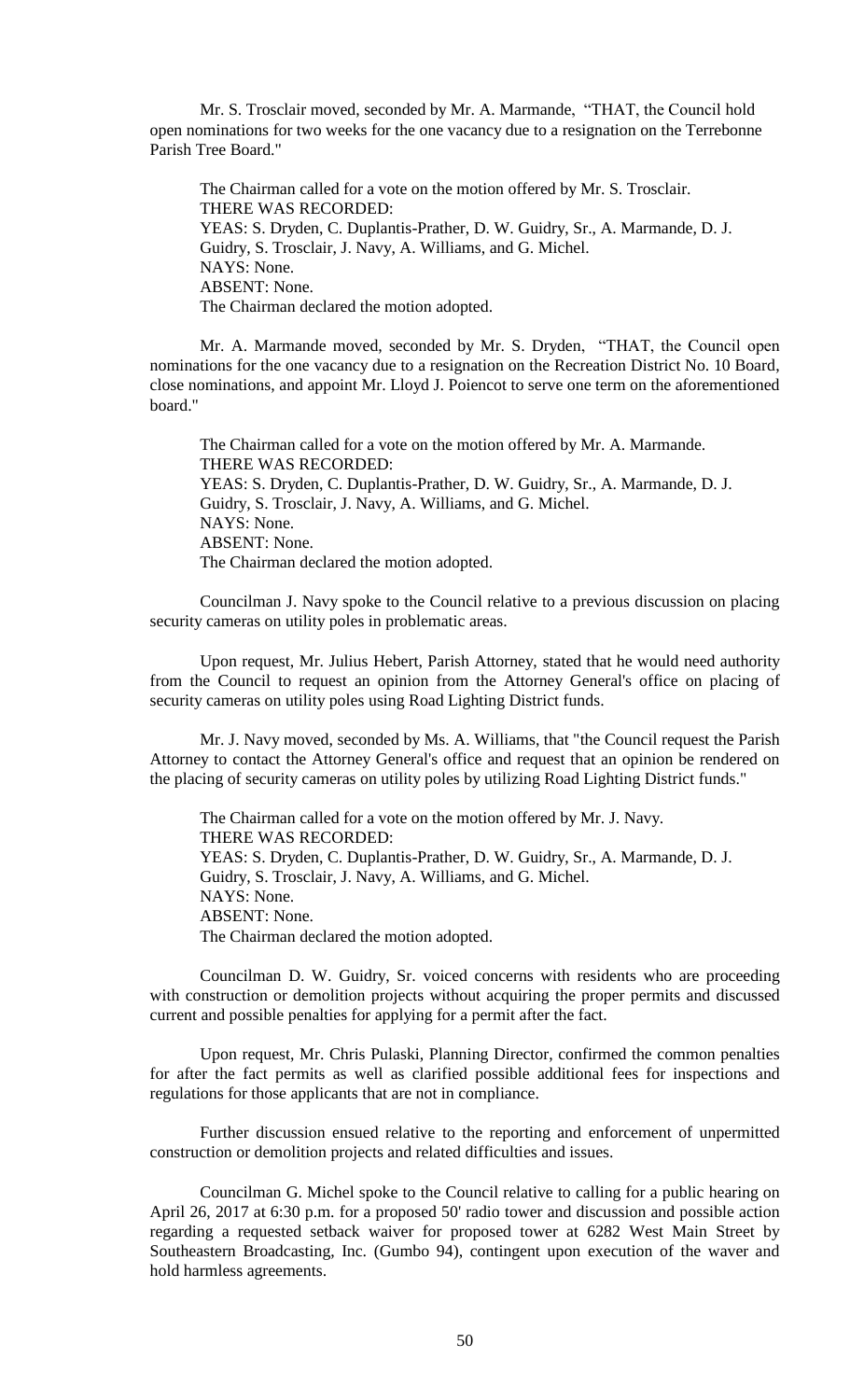Ms. Anne Belanger, Houma resident and employee of Southeastern Broadcasting, Inc., explained that the aforementioned radio tower would be used to consolidate her company's radio stations to a single broadcasting station and offered to answer any questions she could.

Mr. S. Trosclair was recorded as having exited the proceedings at 7:46 p.m.

Upon request, Mr. Julius Hebert clarified the steps taken thus far toward completing the agreements for such a building, difficulties in dealing with new telecommunications technology, and that the motion was only to go to public hearing on the matter. He also noted that the agreements would likely be made available to the appropriate parties the following day.

Mr. G. Michel moved, seconded by Ms. A. Williams, THAT "the Council call for public hearing on April 26, 2017 at 6:30 p.m. for a proposed 50' radio tower and discussion and possible action regarding a requested setback waiver for proposed tower at 6282 West Main Street by Southeastern Broadcasting, Inc. (Gumbo 94), contingent upon execution of the waiver and hold harmless agreements."

The Chairman called for a vote on the motion offered by Mr. G. Michel. THERE WAS RECORDED: YEAS: S. Dryden, C. Duplantis-Prather, D. W. Guidry, Sr., A. Marmande, D. J. Guidry, J. Navy, A. Williams, and G. Michel. NAYS: None. ABSENT: S. Trosclair. The Chairman declared the motion adopted.

Ms. C. Duplantis-Prather asked that the public remember to spay and neuter their pets to control the pet population and that they visit the animal shelter to adopt a new pet as there was a special rate for adoptions during Easter week.

Ms. C. Duplantis-Prather moved, seconded by Mr. A. Marmande, "THAT the Council approve the following Monthly Engineering Reports:

A. GIS Engineering, LLC B. Providence Engineering and Design, LLC C. Milford and Associates, Inc. D. T. Baker Smith, LLC."

The Chairman called for a vote on the motion offered by Ms. C. Duplantis-Prather. THERE WAS RECORDED: YEAS: S. Dryden, C. Duplantis-Prather, D. W. Guidry, Sr., A. Marmande, D. J. Guidry, S. Trosclair, J. Navy, A. Williams, and G. Michel. NAYS: None. ABSENT: None. The Chairman declared the motion adopted.

Ms. C. Duplantis-Prather moved, seconded by Mr. D. W. Guidry, Sr., "THAT, there being no further business to come before the Council, the meeting be adjourned."

The Chairman called for a vote on the motion offered by Ms. C. Duplantis-Prather. THERE WAS RECORDED: YEAS: S. Dryden, C. Duplantis-Prather, D. W. Guidry, Sr., A. Marmande, D. J. Guidry, S. Trosclair, J. Navy, A. Williams, and G. Michel. NAYS: None. ABSENT: None. The Chairman declared the motion adopted and the meeting was adjourned at 7:52

p.m.

## KEITH M. HAMPTON, MINUTE CLERK